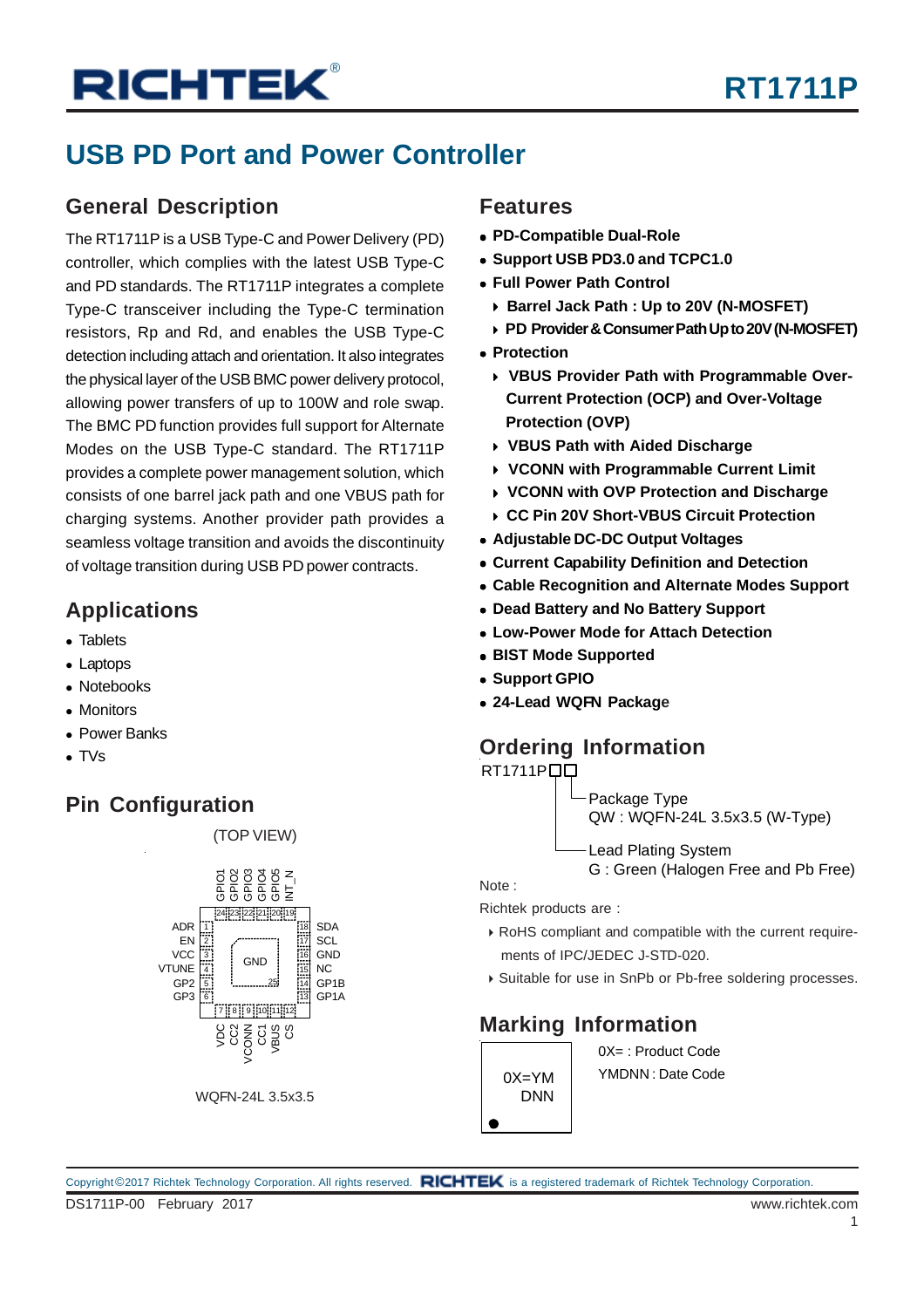

#### **Typical Application Circuit**

#### **Provider/Consumer**



Note : SYS3V3 is connected to a PMIC and is supplied by the PMIC.

- 1. DC-DC converter recommend best solution. The following table can pass USB PD compliance test.
- 2. The RT8131B is a high efficiency single phase synchronous buck DC-DC controller. Please refer to the RT8131B datasheet.
- 3. The RT8525D is a wide input operating voltage range step up controller. High voltage output and large output current are feasible by using an external N-MOSFET. Please refer to the RT8525D datasheet.

| <b>VIN</b> | <b>Watts</b> | <b>VOUT/IOUT</b>         | <b>Item</b>        |
|------------|--------------|--------------------------|--------------------|
|            | 45W          | 5V, 9V, 12V, 15V/20V     | RT8525D (Boost IC) |
| 12V to 20V |              | 3A, 3A, 3A, 3A, 2.25A    | RT8131B (Buck IC)  |
| 18V to 20V |              | 5V, 9V, 12V, 15V/20V     | RT8525D (Boost IC) |
|            | 65W          | 3A, 3A, 3A, 3A, 3.25A    | RT8131B (Buck IC)  |
|            |              | 5V, 9V, 12V, 15V, 20V    |                    |
| 24V        | 45W/65W/100W | 3A, 3A, 3A, 3A/5A, 3A/5A | RT8131B (Buck IC)  |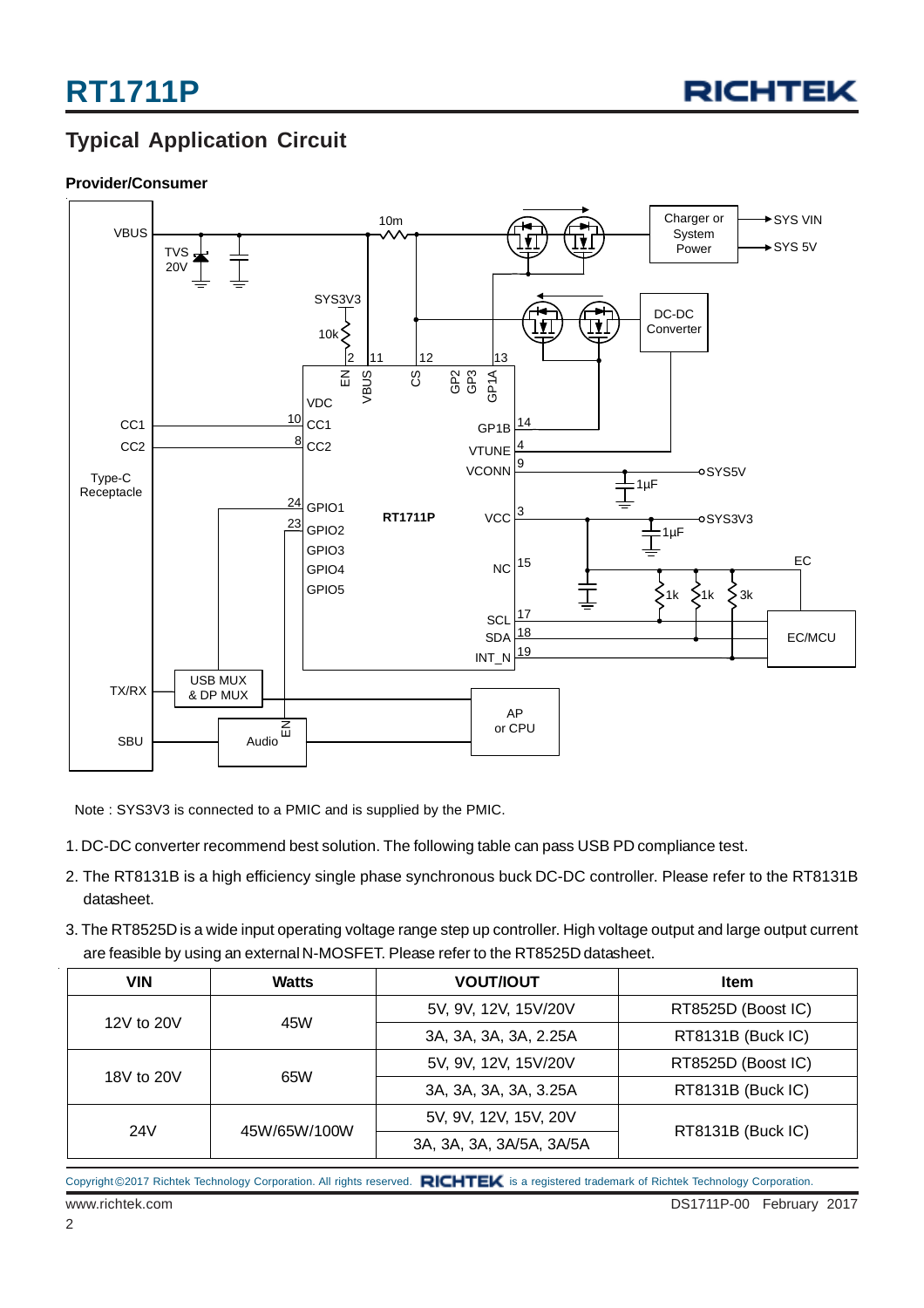#### **Provider**



Note : SYS3V3 is connected to a PMIC and is supplied by the PMIC.

- 1. DC-DC converter recommend best solution. The following table can pass USB PD compliance test.
- 2. The RT8131B is a high efficiency single phase synchronous buck DC-DC controller. Please refer to the RT8131B datasheet.
- 3. The RT8525D is a wide input operating voltage range step up controller. High voltage output and large output current are feasible by using an external N-MOSFET. Please refer to the RT8525D datasheet.

| <b>VIN</b> | <b>Watts</b> | <b>VOUT/IOUT</b>         | <b>Item</b>        |
|------------|--------------|--------------------------|--------------------|
|            | 45W          | 5V, 9V, 12V, 15V/20V     | RT8525D (Boost IC) |
| 12V to 20V |              | 3A, 3A, 3A, 3A, 2.25A    | RT8131B (Buck IC)  |
| 18V to 20V | 65W          | 5V, 9V, 12V, 15V/20V     | RT8525D (Boost IC) |
|            |              | 3A, 3A, 3A, 3A, 3.25A    | RT8131B (Buck IC)  |
|            |              | 5V, 9V, 12V, 15V, 20V    |                    |
| 24V        | 45W/65W/100W | 3A, 3A, 3A, 3A/5A, 3A/5A | RT8131B (Buck IC)  |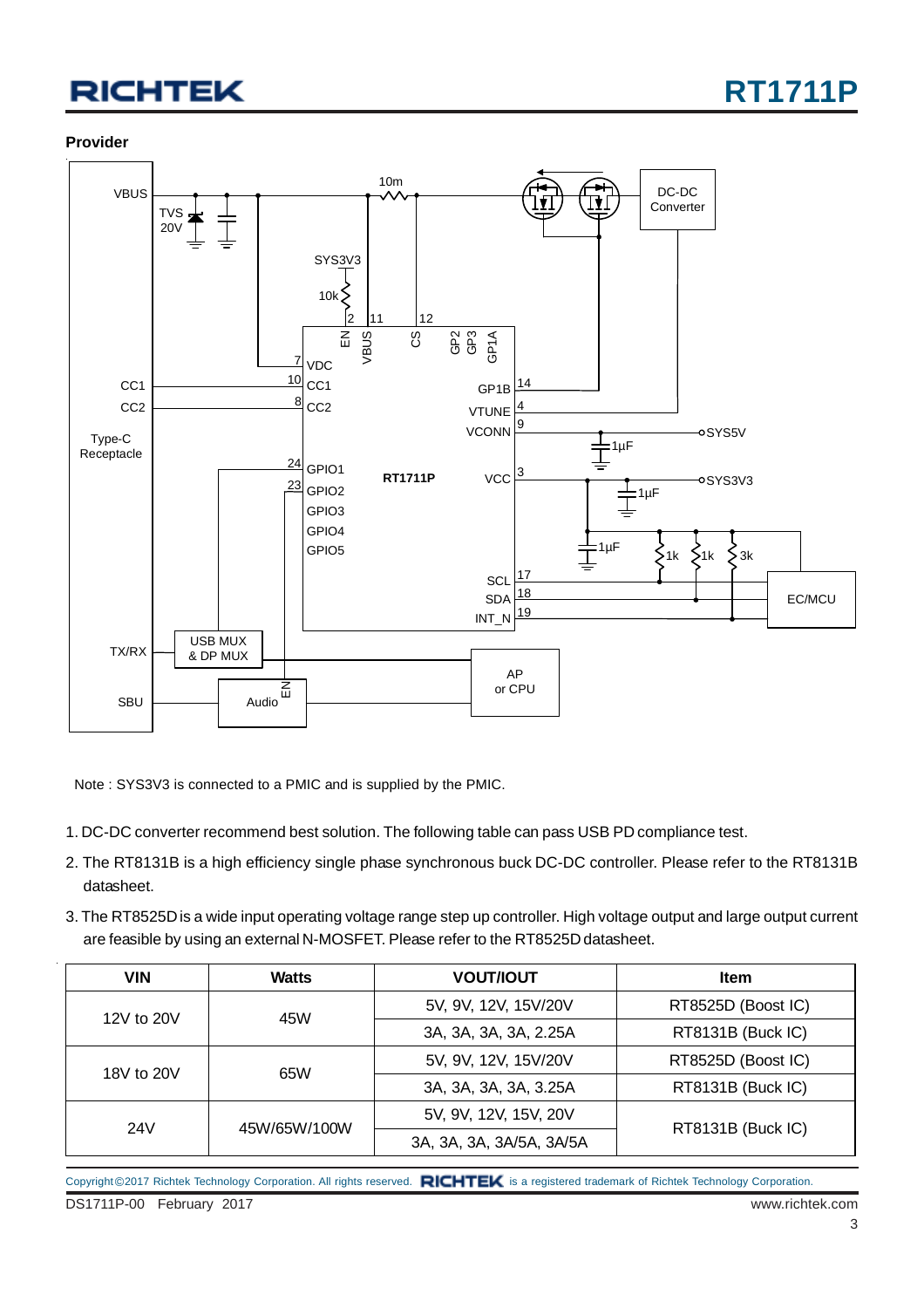

#### **Consumer**



Note : SYS3V3 is connected to a PMIC and is supplied by the PMIC.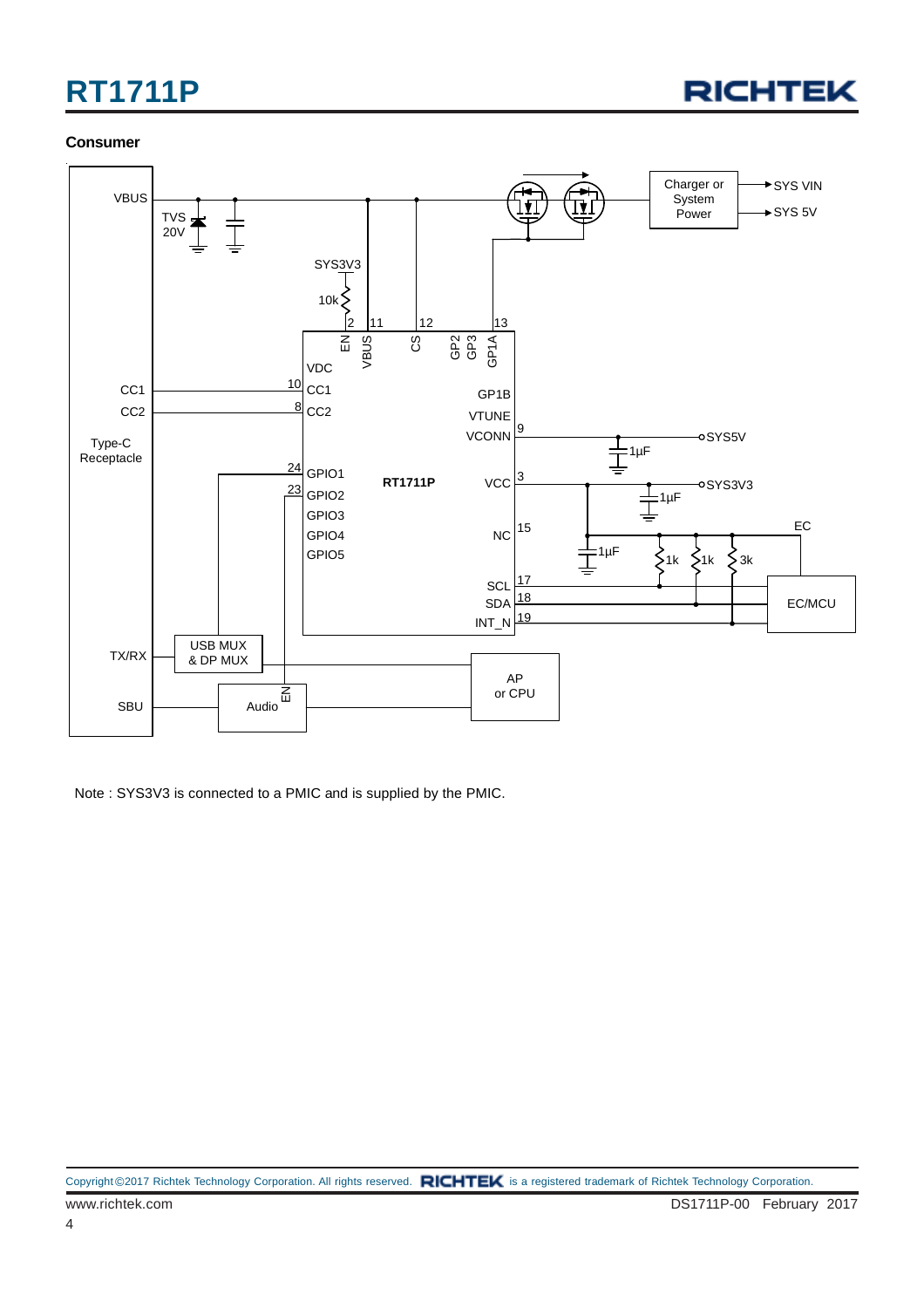#### **Functional Pin Description**

| Pin No.                 | <b>Pin Name</b>   | <b>Pin Function</b>                                                                                                                                                        |
|-------------------------|-------------------|----------------------------------------------------------------------------------------------------------------------------------------------------------------------------|
| 1                       | <b>ADR</b>        | Address selection node when used with multiple type-C ports.                                                                                                               |
| 2                       | EN                | External power path control input, active-high.                                                                                                                            |
| 3                       | <b>VCC</b>        | Input supply voltage.                                                                                                                                                      |
| 4                       | <b>VTUNE</b>      | Connected to FB pin of a DC-DC converter to adjust DC-DC output voltages.                                                                                                  |
| 5                       | GP <sub>2</sub>   | High voltage open-drain gate driver, which may be used to drive an NMOS/PMOS<br>power switch. This pin is connected to the gate of the power switch. (Related to<br>VDC).  |
| 6                       | GP3               | High voltage open-drain gate driver, which may be used to drive an NMOS/PMOS<br>power switch. This pin is connected to the gate of the power switch. (Related to<br>VDC).  |
| $\overline{7}$          | <b>VDC</b>        | Barrel jack or wireless charger DC power input pin for charging path control.                                                                                              |
| 8                       | CC <sub>2</sub>   | Type-C connector Configuration Channel (CC) 2, used to detect a cable plug event<br>and determine the cable orientation.                                                   |
| 9                       | <b>VCONN</b>      | Regulated input voltage to power CCx pins as VCONN.                                                                                                                        |
| 10                      | CC <sub>1</sub>   | Type-C connector Configuration Channel (CC) 1, used to detect a cable plug event<br>and determine the cable orientation.                                                   |
| 11                      | <b>VBUS</b>       | VBUS input using for OCP/OVP detection and as a power source for VBUS path<br>control.                                                                                     |
| 12                      | <b>CS</b>         | Current sense input.                                                                                                                                                       |
| 13                      | GP1A              | High voltage open-drain gate driver, which may be used to drive an NMOS/PMOS<br>power switch. This pin is connected to the gate of the power switch. (Related to<br>VBUS). |
| 14                      | GP1B              | High voltage open-drain gate driver, which may be used to drive an NMOS/PMOS<br>power switch. This pin is connected to the gate of the power switch. (Related to<br>VBUS). |
| 15                      | <b>NC</b>         | No internal connection.                                                                                                                                                    |
| 16,<br>25 (Exposed Pad) | <b>GND</b>        | Ground. The exposed pad must be connected to GND and well soldered to a large<br>copper PCB and for maximum power dissipation.                                             |
| 17                      | <b>SCL</b>        | 1 <sup>2</sup> C interface serial clock input. Open-drain. An external pull-up resistor is required.                                                                       |
| 18                      | <b>SDA</b>        | I <sup>2</sup> C serial data input/output. Open-drain. An external pull-up resistor is required.                                                                           |
| 19                      | $INT_N$           | Interrupt output, active-low open-drain, to prompt the processor to read the<br>registers.                                                                                 |
| 20                      | GPIO <sub>5</sub> | Configurable GPIO with open-drain or push-pull type, used as switch control, DC-<br>DC enable, audio enable, and accessory unit control.                                   |
| 21                      | GPIO4             | Configurable GPIO with open-drain or push-pull type, used as switch control, DC-<br>DC enable, audio enable, and accessory unit control.                                   |
| 22                      | GPIO3             | Configurable GPIO with open-drain or push-pull type, used as switch control, DC-<br>DC enable, audio enable, and accessory unit control.                                   |
| 23                      | GPIO <sub>2</sub> | Configurable GPIO with open-drain or push-pull type, used as switch control, DC-<br>DC enable, audio enable, and accessory unit control.                                   |
| 24                      | GPIO1             | Configurable GPIO with open-drain or push-pull type, used as switch control, DC-<br>DC enable, audio enable, and accessory unit control.                                   |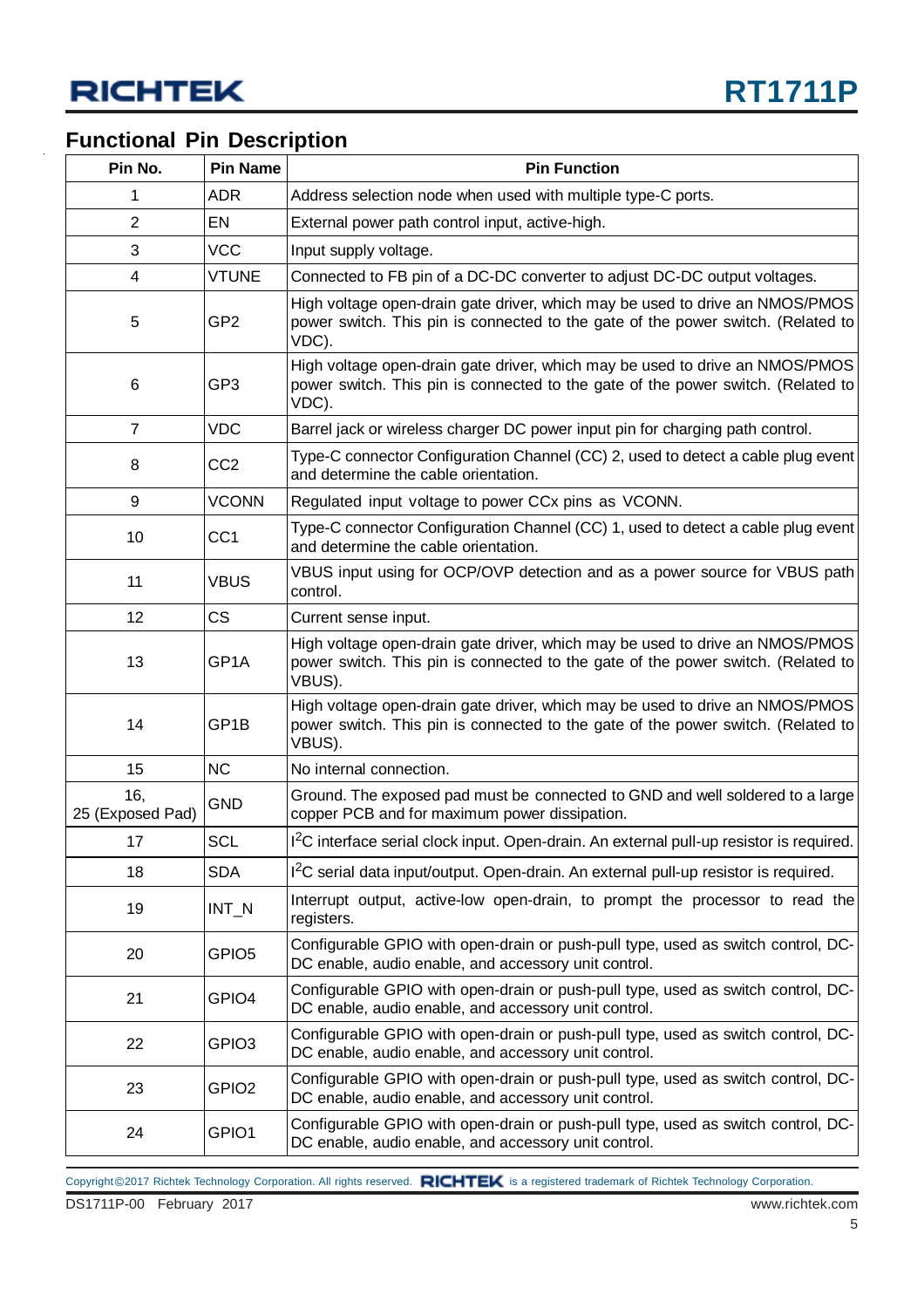

#### **Functional Block Diagram**

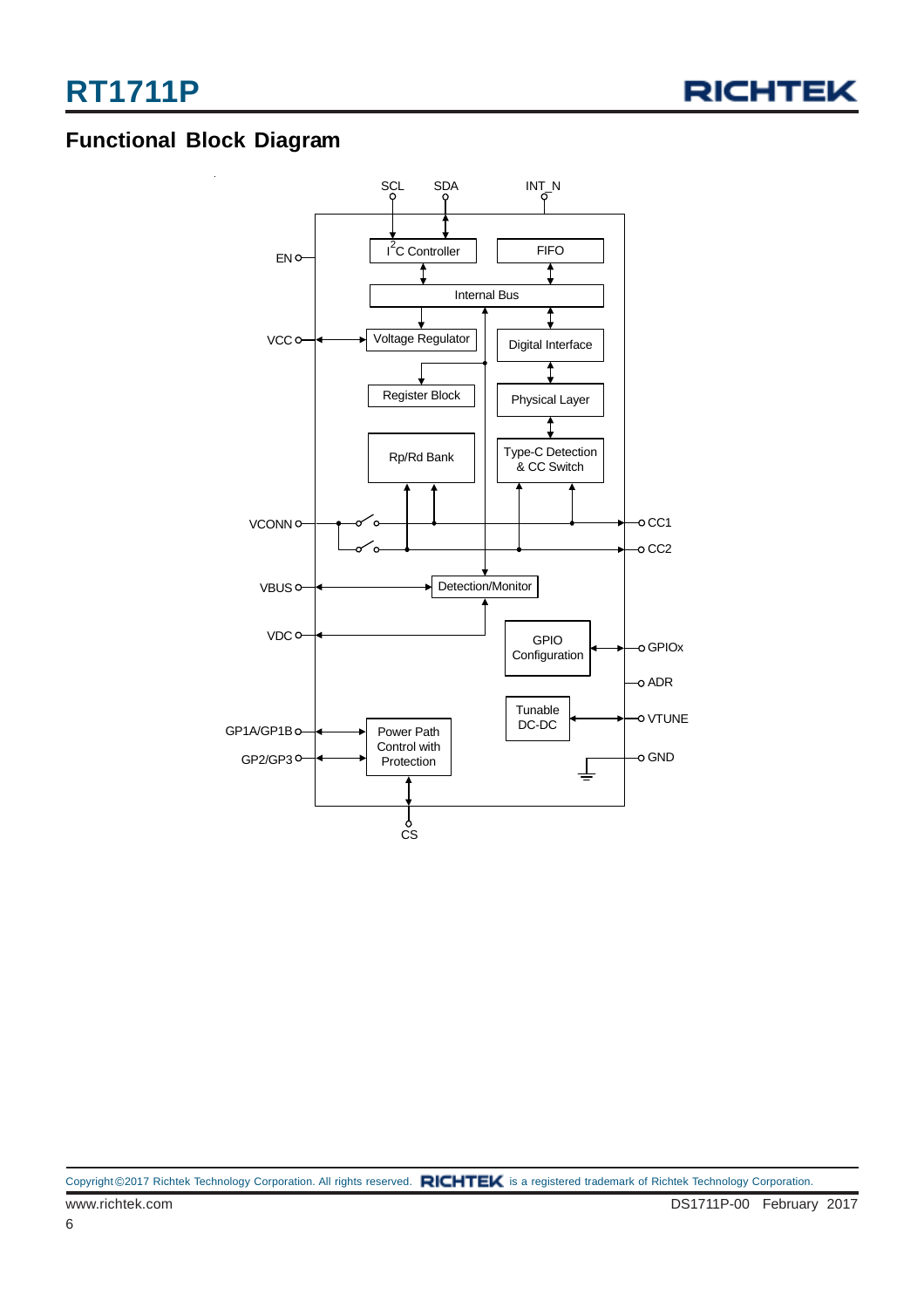#### **Absolute Maximum Ratings** (Note 1)

| • Power Dissipation, $P_D @ T_A = 25^{\circ}C$ |  |
|------------------------------------------------|--|
|                                                |  |
| • Package Thermal Resistance (Note 2)          |  |
|                                                |  |
|                                                |  |
|                                                |  |
|                                                |  |
|                                                |  |
| • ESD Susceptibility (Note 3)                  |  |
|                                                |  |

#### **Recommended Operating Conditions** (Note 4)

|                              | 3V to 5.5V                          |
|------------------------------|-------------------------------------|
|                              | 4V to 22V                           |
|                              | 200 to 400mA                        |
|                              | 4.75V to 5.5V                       |
| • Junction Temperature Range | $-40^{\circ}$ C to 125 $^{\circ}$ C |
| • Ambient Temperature Range  | $-40^{\circ}$ C to 85 $^{\circ}$ C  |

#### **Electrical Characteristics**

( $V_{CC}$  = 3.3V,  $T_A$  = 25°C, unless otherwise specified.)

| <b>Parameter</b>                                                                                                                  | Symbol                 | <b>Test Conditions</b> | Min | <b>Typ</b> | Max  | Unit        |  |  |
|-----------------------------------------------------------------------------------------------------------------------------------|------------------------|------------------------|-----|------------|------|-------------|--|--|
| <b>Common Normative Signaling Requirements</b>                                                                                    |                        |                        |     |            |      |             |  |  |
| <b>Bit Rate</b>                                                                                                                   | <b>FBITRATE</b>        |                        | 270 | 300        | 330  | <b>Kbps</b> |  |  |
| <b>Common Normative Signaling Requirements for Transmitter</b>                                                                    |                        |                        |     |            |      |             |  |  |
| Maximum difference between<br>the bit-rate during the part of the<br>packet following the Preamble<br>and the reference bit-rate. | PBitRate               |                        |     |            | 0.25 | $\%$        |  |  |
| Time from the end of last bit of a<br>Frame until the start of the first<br>bit of the next Preamble.                             | <b>T</b> InterFrameGap |                        | 25  |            |      | μS          |  |  |
| Time before the start of the first<br>bit of the Preamble when the<br>transmitter shall start driving the<br>line.                | <b>t</b> StartDrive    |                        | -1  |            |      | μS          |  |  |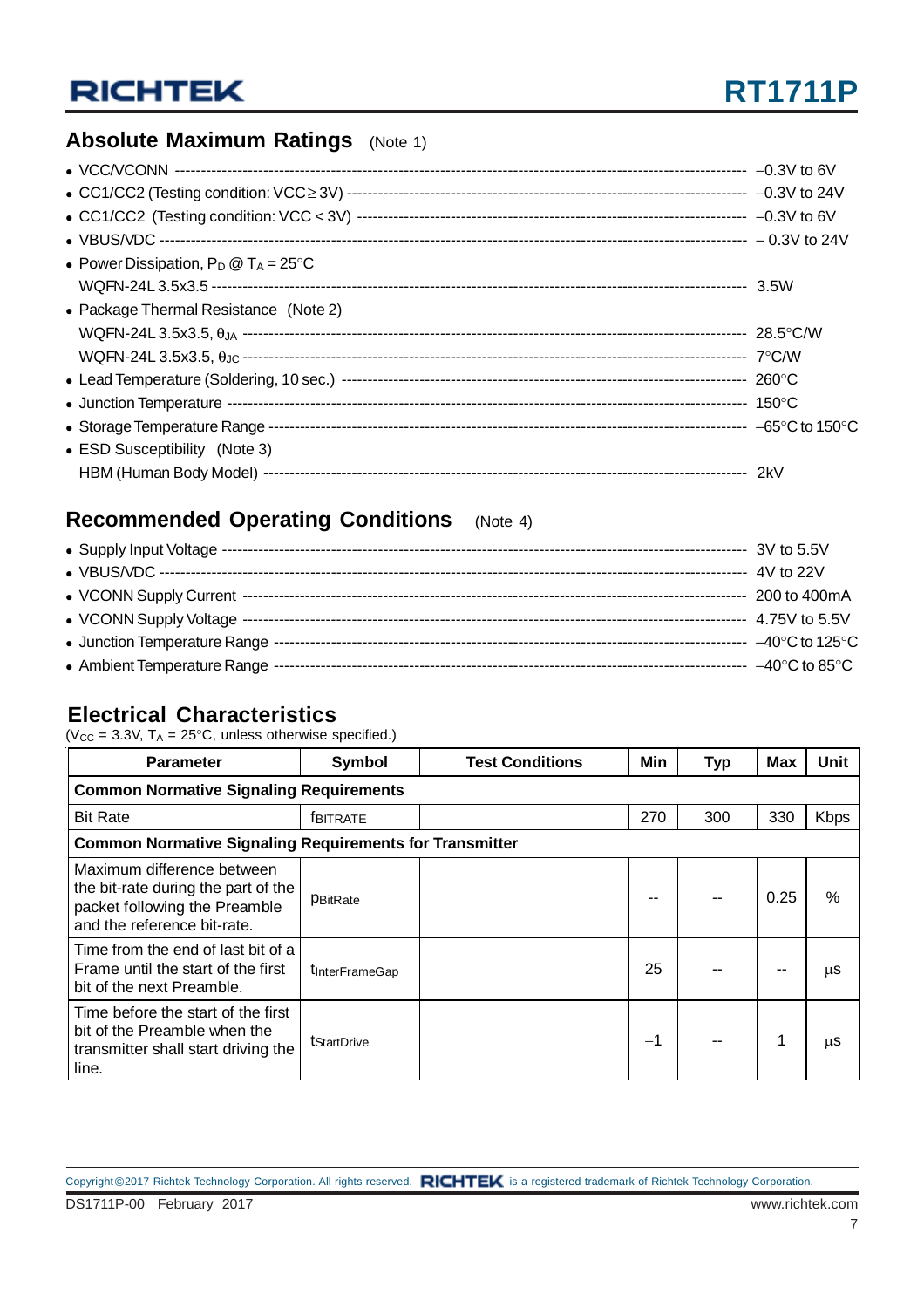

| <b>Parameter</b>                                                                 | <b>Symbol</b>                  | <b>Test Conditions</b>                                                              | Min  | <b>Typ</b>       | <b>Max</b>               | Unit      |
|----------------------------------------------------------------------------------|--------------------------------|-------------------------------------------------------------------------------------|------|------------------|--------------------------|-----------|
| <b>BMC Common Normative Requirements</b>                                         |                                |                                                                                     |      |                  |                          |           |
| Time to cease driving the line<br>after the end of the last bit of<br>the Frame. | tEndDriveBMC                   |                                                                                     |      | --               | 23                       | $\mu$ S   |
| Fall Time                                                                        | $t_{F}$                        |                                                                                     | 300  | $-$              | --                       | ns        |
| Time to cease driving the line<br>after the final high-to-low<br>transition      | <b>tHoldLowBMC</b>             |                                                                                     | 1    | --               | --                       | $\mu$ S   |
| <b>Rise Time</b>                                                                 | t <sub>R</sub>                 |                                                                                     | 300  | --               | $\overline{\phantom{a}}$ | ns        |
| <b>Voltage Swing</b>                                                             | <b>V</b> swing                 |                                                                                     | 1.05 | 1.125            | 1.2                      | V         |
| <b>Transmitter Output Impedance</b>                                              | ZDRIVER                        |                                                                                     | 33   | --               | 75                       | Ω         |
| <b>BMC Receiver Normative Requirements</b>                                       |                                |                                                                                     |      |                  |                          |           |
| Time Window for Detecting<br>Non-Idle                                            | t <sub>Transition</sub> Window |                                                                                     | 12   | --               | 20                       | $\mu$ S   |
| Receiver Input Impedance                                                         | <b>ZBMCRX</b>                  |                                                                                     | 1    | --               | --                       | $M\Omega$ |
| <b>Power Consumption</b>                                                         |                                |                                                                                     |      |                  |                          |           |
| Disable Mode Current                                                             | <b>I</b> DM                    | VCONN supply on power<br>on state, I <sup>2</sup> C pull low and<br>no transaction  | --   | 25               | --                       |           |
|                                                                                  |                                | VCONN supply off power<br>on state, I <sup>2</sup> C pull low and<br>no transaction | --   | 15               | $\overline{\phantom{m}}$ | μA        |
| <b>Idle Mode Current</b>                                                         |                                | Cable attached with Ra, Rd                                                          |      | 360              |                          |           |
| (As a source)                                                                    | <b>ISBID1</b>                  | Cable attached with Rd                                                              |      | 290              | --                       | $\mu$ A   |
| <b>Idle Mode Current</b><br>(As a sink)                                          | <b>ISBID2</b>                  | Cable attached                                                                      | --   | 180              | --                       | μA        |
|                                                                                  |                                |                                                                                     | --   | $I_{VCC} = 35$   | $-$                      |           |
| Low-Power Mode                                                                   | lul                            | Cable unattached VCONN<br>supply on, DRP toggle                                     |      | $IVCONN =$<br>20 |                          | μA        |
|                                                                                  |                                | Cable unattached VCONN<br>supply off, DRP toggle.                                   | --   | $I_{VCC} = 25$   | $\overline{\phantom{a}}$ |           |
| <b>Type-C Port Control</b>                                                       |                                |                                                                                     |      |                  |                          |           |
| <b>VCONN Switch On-Resistance</b>                                                | RON_VCONN                      |                                                                                     | --   | --               | 1                        | Ω         |
| <b>VCONN OCP Range</b>                                                           | locp_vconn                     |                                                                                     | 200  | --               | 600                      | mA        |
| VCONN Switched-On Time                                                           | tsofT_vconn                    |                                                                                     | --   | 1.2              | --                       | ms        |
| DFP 80µA CC Current                                                              | ICC_DFP80µ                     |                                                                                     | 64   | 80               | 96                       | μA        |
| DFP 180µA CC Current                                                             | $\mathsf{ICC\_DFP180\mu}$      |                                                                                     | 166  | 180              | 194                      | μA        |
| DFP 330µA CC Current                                                             | ICC_DFP330µ                    |                                                                                     | 304  | 330              | 356                      | μA        |
| <b>UFP Pull-Down Resistance</b><br>through Each CC Pin                           | Rd                             |                                                                                     | 4.59 | 5.1              | 5.61                     | kΩ        |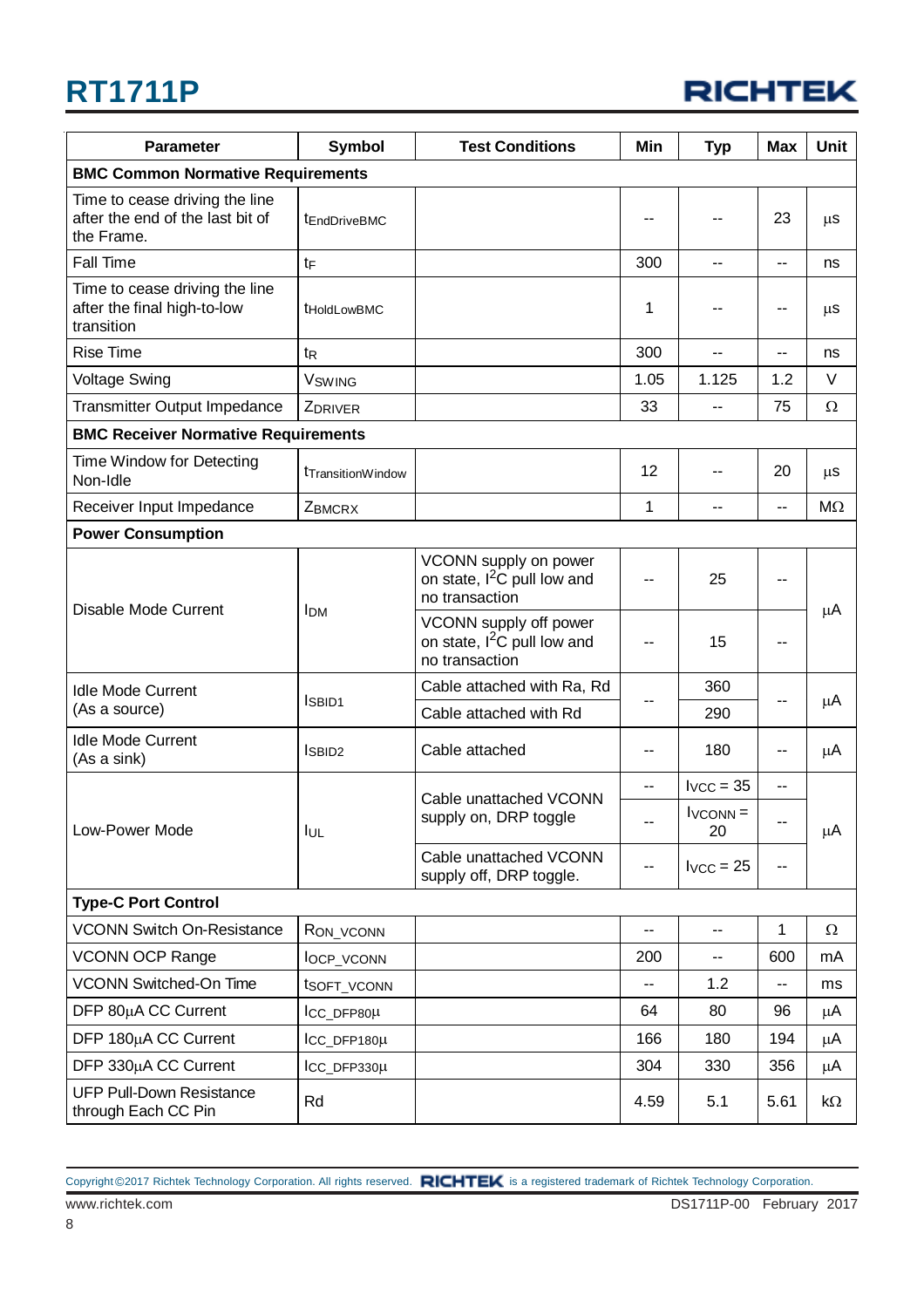## **RT1711P**

| <b>Parameter</b>                                              | <b>Symbol</b>              | <b>Test Conditions</b>                                               | Min       | <b>Typ</b>               | <b>Max</b> | <b>Unit</b> |
|---------------------------------------------------------------|----------------------------|----------------------------------------------------------------------|-----------|--------------------------|------------|-------------|
| <b>UFP Pull-Down Threshoud</b><br>Voltage in Dead Battery     | V <sub>TH_DBL</sub>        | Under $\text{I}_{CC} = \text{I}_{CC\_DFP80\mu}$ and<br>$ICC_DFP180µ$ | 0.2       |                          | 1.6        | V           |
| <b>UFP Pull-Down Threshoud</b><br>Voltage in Dead Battery     | V <sub>TH_DBH</sub>        | Under $I_{CC} = I_{CC\_DFP330\mu}$                                   | 0.8       | --                       | 2.6        | V           |
| <b>VCC/VDC/EN Operation Conditions</b>                        |                            |                                                                      |           |                          |            |             |
| <b>VCC Input Supply Voltage</b>                               | <b>V<sub>vcc</sub></b>     |                                                                      | 3.0       | 3.3                      | 5.5        | V           |
| <b>VDC Input Supply Voltage</b>                               | <b>V<sub>VDC</sub></b>     |                                                                      | 4.5       | $\overline{a}$           | 20         | V           |
| <b>EN Threshold</b>                                           |                            |                                                                      | 0.8       | 1                        | 1.2        | V           |
| <b>VBUS Related Parameters</b>                                |                            |                                                                      |           |                          |            |             |
| <b>VBUS Detection Valid Voltage</b><br>(Rising)               |                            | Rising                                                               |           | 4                        | --         | V           |
| <b>VBUS Detection Invalid Voltage</b><br>(Falling)            |                            | Falling                                                              | --        | 3.5                      | --         | V           |
| <b>VBUS Vsafe0V</b>                                           |                            |                                                                      | --        | $\overline{a}$           | 0.8        | $\vee$      |
| <b>VBUS Measure Range</b>                                     |                            |                                                                      | 4         | $\overline{a}$           | 20         | $\vee$      |
| <b>VBUS Measurement Resolution</b>                            |                            |                                                                      | --        | 50                       | $-$        | mV          |
| <b>VBUS Measurement Update</b><br>Interval                    |                            |                                                                      | ۰.        | 5.375                    | --         | ms          |
| <b>VBUS Over-Voltage Protection</b><br><b>Threshold Range</b> | VTH_VBUSOVP                |                                                                      | 5.5       |                          | 23         | V           |
| <b>VBUS Over-Current Protection</b><br><b>Threshold Range</b> | <b>ITH_VBUSOCP</b>         |                                                                      | 0.6       |                          | 6          | A           |
| <b>VBUS OCP Deglitch Time</b>                                 | t <sub>D_VBUSOCP</sub>     |                                                                      | ۰.        | --                       | 200        | $\mu s$     |
| <b>VBUS Tuning Resolution</b><br>(Source Side)                |                            |                                                                      | --        | 100                      | --         | mV          |
| <sup>2</sup> C Electrical Characteristics                     |                            |                                                                      |           |                          |            |             |
| I <sup>2</sup> C Bus Supply Voltage                           | $V_{CC_l}$ $2c$            |                                                                      | 1.5       | $\overline{a}$           | 3.6        | V           |
| Logic-Low Threshold Voltage<br>for Inputs                     | $V_{IL\_I}$ <sup>2</sup> C |                                                                      | ۰.        | $\overline{\phantom{m}}$ | 0.4        | V           |
| Logic-High Threshold<br>Voltage for Inputs                    | $VIH$ $2c$                 |                                                                      | 1.3       |                          | --         | V           |
| Logic-Low Threshold Voltage<br>for Open-Drain Outputs         | $VOL_12C$                  | Open-drain                                                           | -−        | --                       | 0.4        | V           |
| Input Current for Each I/O Pin                                | $\ln_{10}$ $12c$           | $0.1 * VCC < V_{IN\_IO} < 0.9 *$<br>VCC (Max)                        | $-10$     | --                       | 10         | μA          |
| <b>SCL Clock Frequency</b>                                    | $f_{SCL}$                  |                                                                      | $\pmb{0}$ | $\overline{a}$           | 1000       | kHz         |
| Maximum Spike Pulse width                                     | tw_max_sP                  |                                                                      | ۰.        | ۰.                       | 50         | ns          |
| Data Hold Time                                                | t <sub>DH</sub>            |                                                                      | 30        | --                       | --         | ns          |
| Data Set-Up Time                                              | t <sub>DS</sub>            |                                                                      | 70        | $\overline{\phantom{a}}$ | --         | ns          |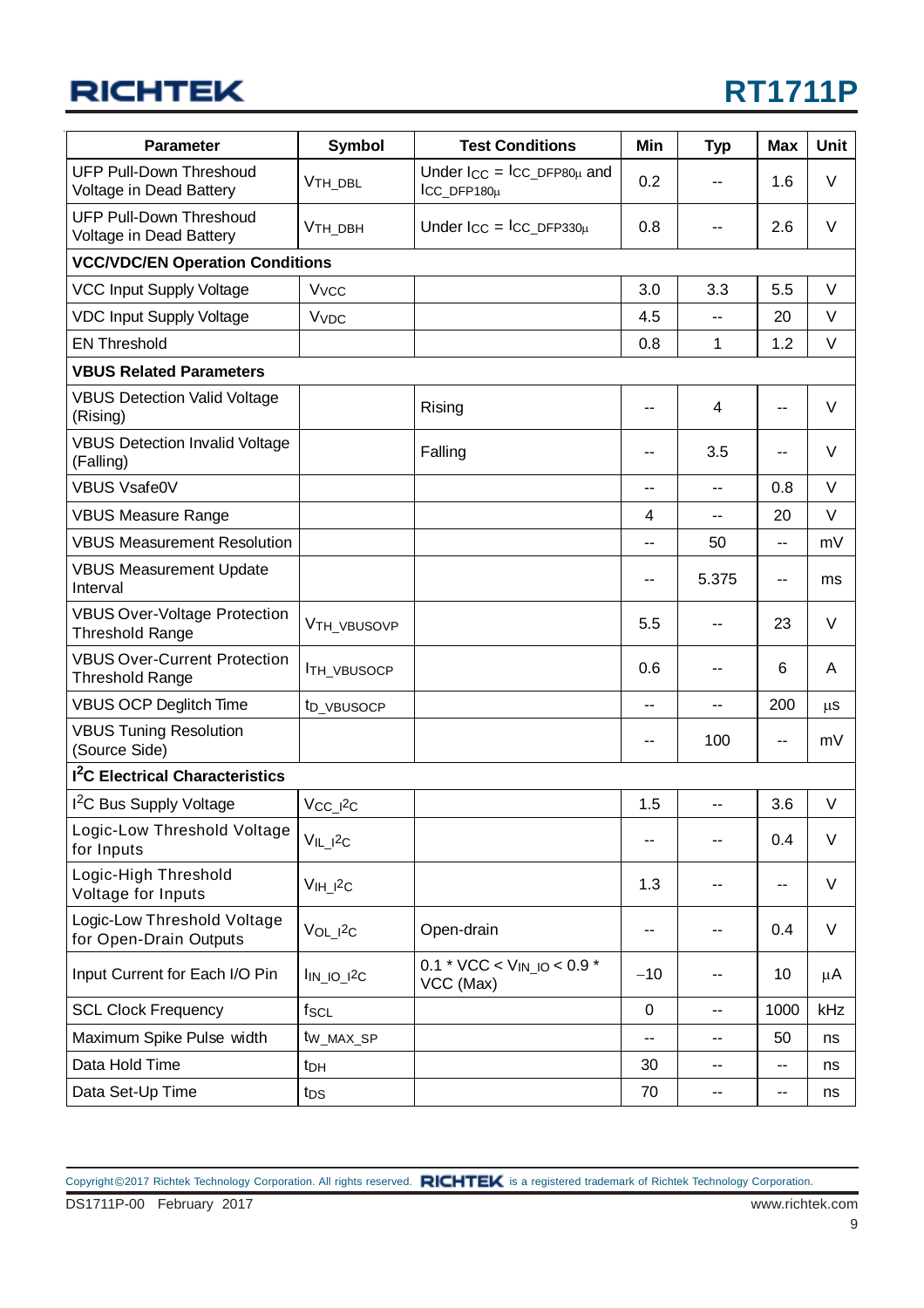

| <b>Parameter</b>                                 | Symbol         | <b>Test Conditions</b> | <b>Min</b>   | Typ | <b>Max</b> | <b>Unit</b> |  |
|--------------------------------------------------|----------------|------------------------|--------------|-----|------------|-------------|--|
| <b>GPIO1 to GPIO5 Electrical Characteristics</b> |                |                        |              |     |            |             |  |
| Logic-Low Threshold Voltage<br>for Inputs        | $V_{IL\_GPIO}$ |                        |              | --  | 0.4        | V           |  |
| Logic-High Threshold Voltage<br>for Inputs       | VIH_GPIO       |                        | 1.1          |     |            | V           |  |
| Logic-Low Threshold Voltage for<br>Outputs       | VOL_GPIO       | $I_{OL} = 4mA$         |              | --  | 0.4        | V           |  |
| Logic-High Threshold Voltage<br>for Outputs      | VOH_GPIO       | $I_{OH} = -4mA$        | VCC-<br>0.7V | --  |            | V           |  |

( $V_{CC}$  = 3.3V,  $V_{Vk}$ <sub>NN</sub> = 5V,  $V_{BUS}$  = 20V,  $T_A$  = 25°C, unless otherwise specified.)

| <b>Parameter</b>                                | Symbol | <b>Test Conditions</b>    |             | Typ         | <b>Max</b>                                                                                     | Unit |  |
|-------------------------------------------------|--------|---------------------------|-------------|-------------|------------------------------------------------------------------------------------------------|------|--|
| <b>N-MOSFET Gate Control Related Parameters</b> |        |                           |             |             |                                                                                                |      |  |
| GP1A/GP1B                                       |        | For N-MOSFET gate control | $V_{BUS}$ + | $V_{BUS}$ + | $V_{\text{BUS}} +$<br>$Vv_{\text{CONN}}$ - 1 $Vv_{\text{CONN}}$ - 0.7 $Vv_{\text{CONN}}$ - 0.2 | V    |  |
| GP2/GP3                                         |        | For N-MOSFET gate control | $VVDC +$    | $VVDC +$    | $VVDC +$<br>$Vv_{\text{CONN}}$ - 1 $Vv_{\text{CONN}}$ - 0.7 $Vv_{\text{CONN}}$ - 0.2           | V    |  |

- **Note 1.** Stresses beyond those listed "Absolute Maximum Ratings" may cause permanent damage to the device. These are stress ratings only, and functional operation of the device at these or any other conditions beyond those indicated in the operational sections of the specifications is not implied. Exposure to absolute maximum rating conditions may affect device reliability.
- Note 2.  $θ_{JA}$  is measured under natural convection (still air) at T<sub>A</sub> = 25°C with the component mounted on a high effectivethermal-conductivity four-layer test board on a JEDEC 51-7 thermal measurement standard.  $θ_{JC}$  is measured at the exposed pad of the package.
- **Note 3.** Devices are ESD sensitive. Handling precaution is recommended.
- **Note 4.** The device is not guaranteed to function outside its operating conditions.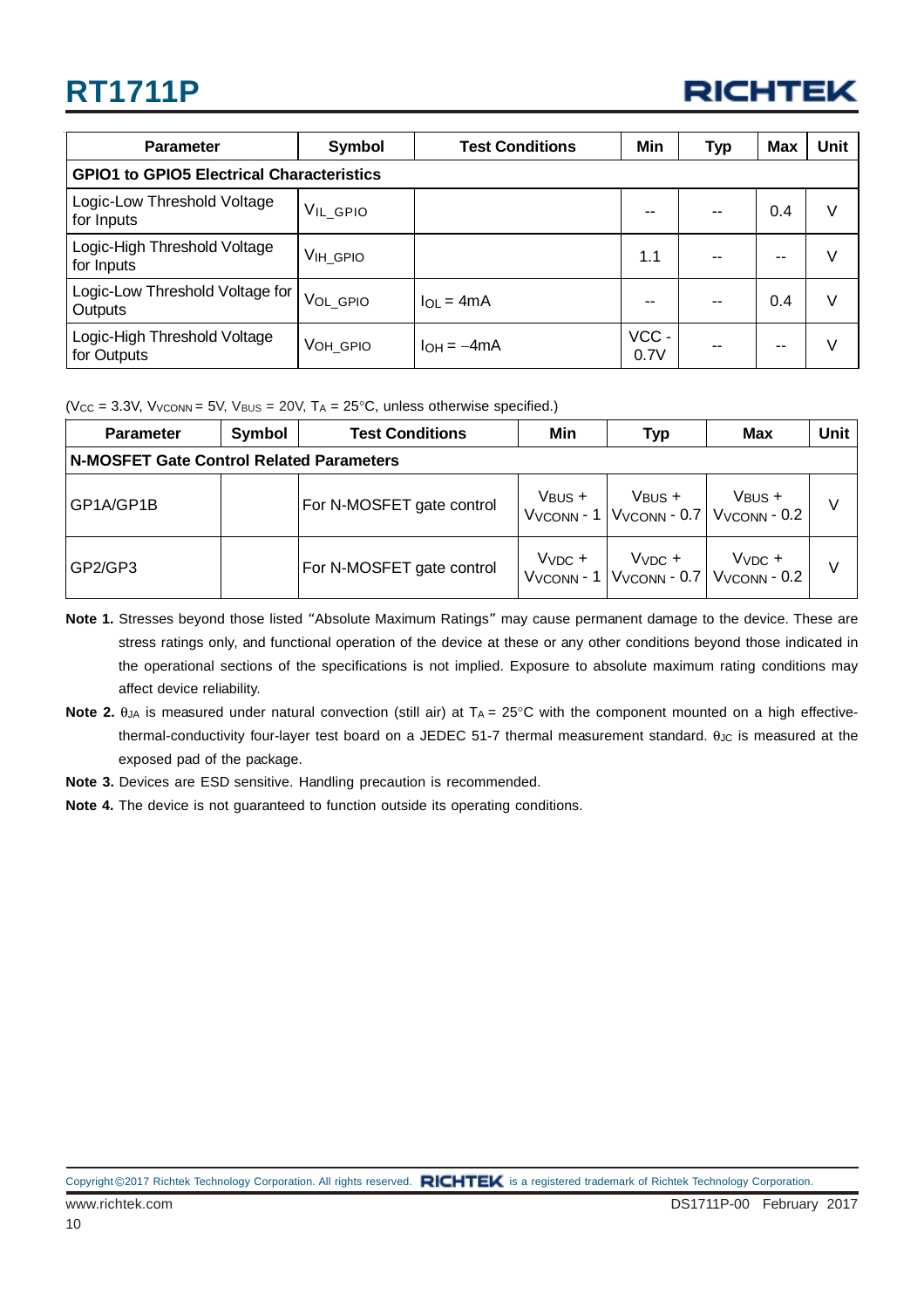#### **RT1711P**



Transmitting or Receiving BMC Encoded Frame Terminated

DS1711P-00 February 2017 www.richtek.com Copyright ©2017 Richtek Technology Corporation. All rights reserved. RICHTEK is a registered trademark of Richtek Technology Corporation.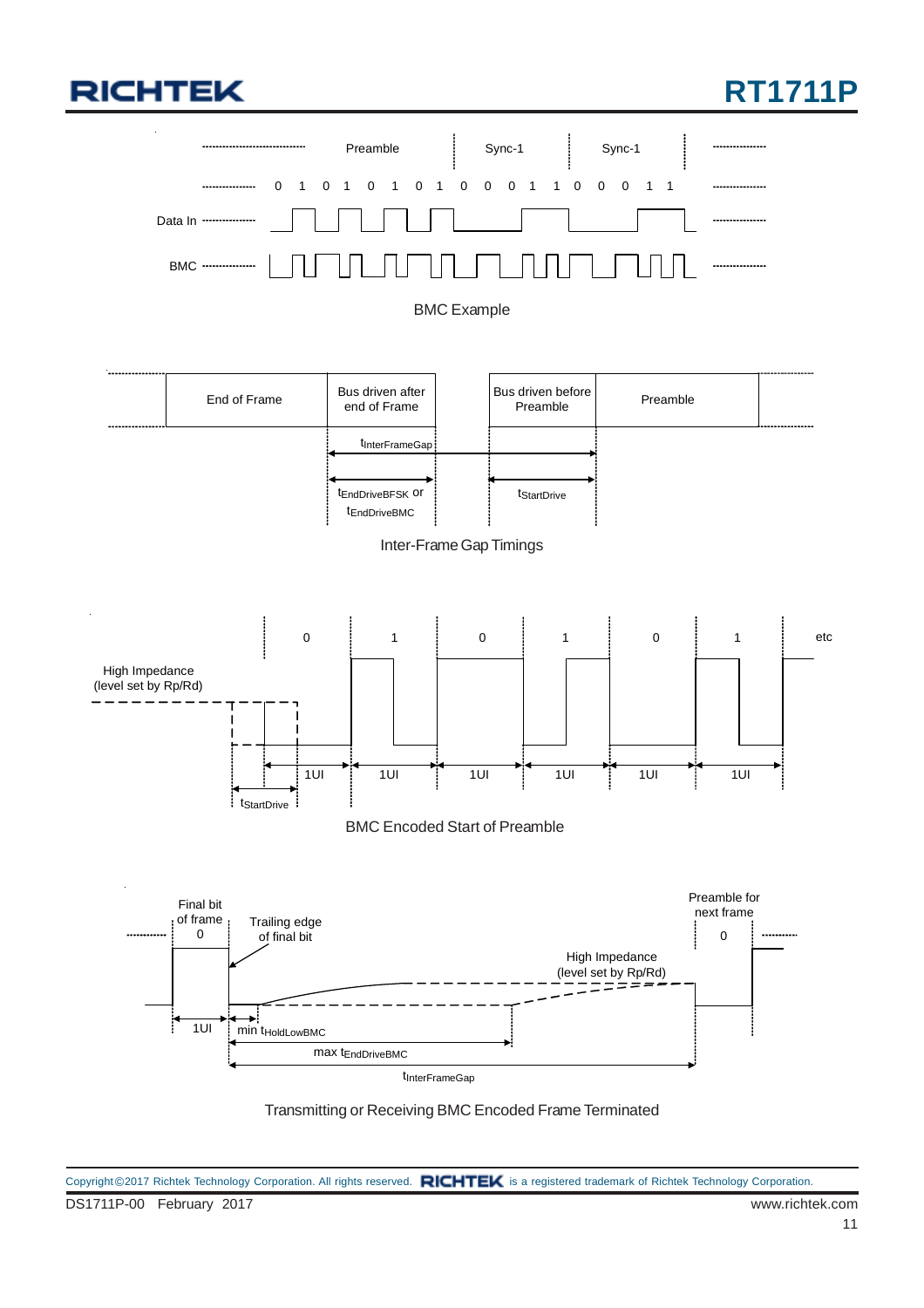| <b>BMC TC Mask Definition, X Values</b> |                                |                        |     |            |     |              |
|-----------------------------------------|--------------------------------|------------------------|-----|------------|-----|--------------|
| <b>Parameter</b>                        | <b>Symbol</b>                  | <b>Test Conditions</b> | Min | <b>Typ</b> | Max | <b>Units</b> |
| Left Edge of Mask                       | X1Tx                           |                        |     | 0.015      |     | UI           |
| X2Tx point                              | X <sub>2</sub> T <sub>x</sub>  |                        |     | 0.07       |     | UI           |
| X3Tx point                              | X3Tx                           |                        |     | 0.15       |     | UI           |
| X4Tx point                              | X4Tx                           |                        |     | 0.25       |     | UI           |
| X5Tx point                              | X <sub>5</sub> T <sub>x</sub>  |                        |     | 0.35       |     | UI           |
| X6Tx point                              | X6Tx                           |                        |     | 0.43       |     | UI           |
| X7Tx point                              | X7Tx                           |                        |     | 0.485      |     | UI           |
| X8Tx point                              | X8Tx                           |                        |     | 0.515      |     | UI           |
| X9Tx point                              | X9Tx                           |                        |     | 0.57       |     | UI           |
| X10Tx point                             | X <sub>10</sub> T <sub>x</sub> |                        |     | 0.65       |     | UI           |
| X11Tx point                             | X11Tx                          |                        |     | 0.75       |     | UI           |
| X12Tx point                             | X12Tx                          |                        |     | 0.85       |     | UI           |
| X13Tx point                             | X <sub>13</sub> T <sub>x</sub> |                        |     | 0.93       |     | UI           |
| Right Edge of Mask                      | X14Tx                          |                        |     | 0.985      |     | UI           |

| <b>BMC TC Mask Definition, Y Values</b> |                               |                        |     |            |            |              |  |
|-----------------------------------------|-------------------------------|------------------------|-----|------------|------------|--------------|--|
| <b>Parameter</b>                        | <b>Symbol</b>                 | <b>Test Conditions</b> | Min | <b>Typ</b> | <b>Max</b> | <b>Units</b> |  |
| Lower bound of outer mask               | Y1Tx                          |                        |     | $-0.075$   |            | ٧            |  |
| Lower bound of inner mask               | Y <sub>2</sub> T <sub>x</sub> |                        |     | 0.075      |            | V            |  |
| Y3Tx point                              | Y3Tx                          |                        |     | 0.15       |            | V            |  |
| Y4Tx point                              | Y4Tx                          |                        |     | 0.325      |            | V            |  |
| Inner mask vertical midpoint            | Y <sub>5</sub> T <sub>x</sub> |                        |     | 0.5625     |            | V            |  |
| Y6Tx point                              | Y6Tx                          |                        |     | 0.8        |            | V            |  |
| Y7Tx point                              | Y7Tx                          |                        |     | 0.975      |            | V            |  |
| Y8Tx point                              | Y8Tx                          |                        |     | 1.04       |            | $\vee$       |  |
| Upper bound of outer mask               | Y9Tx                          |                        |     | 1.2        |            | V            |  |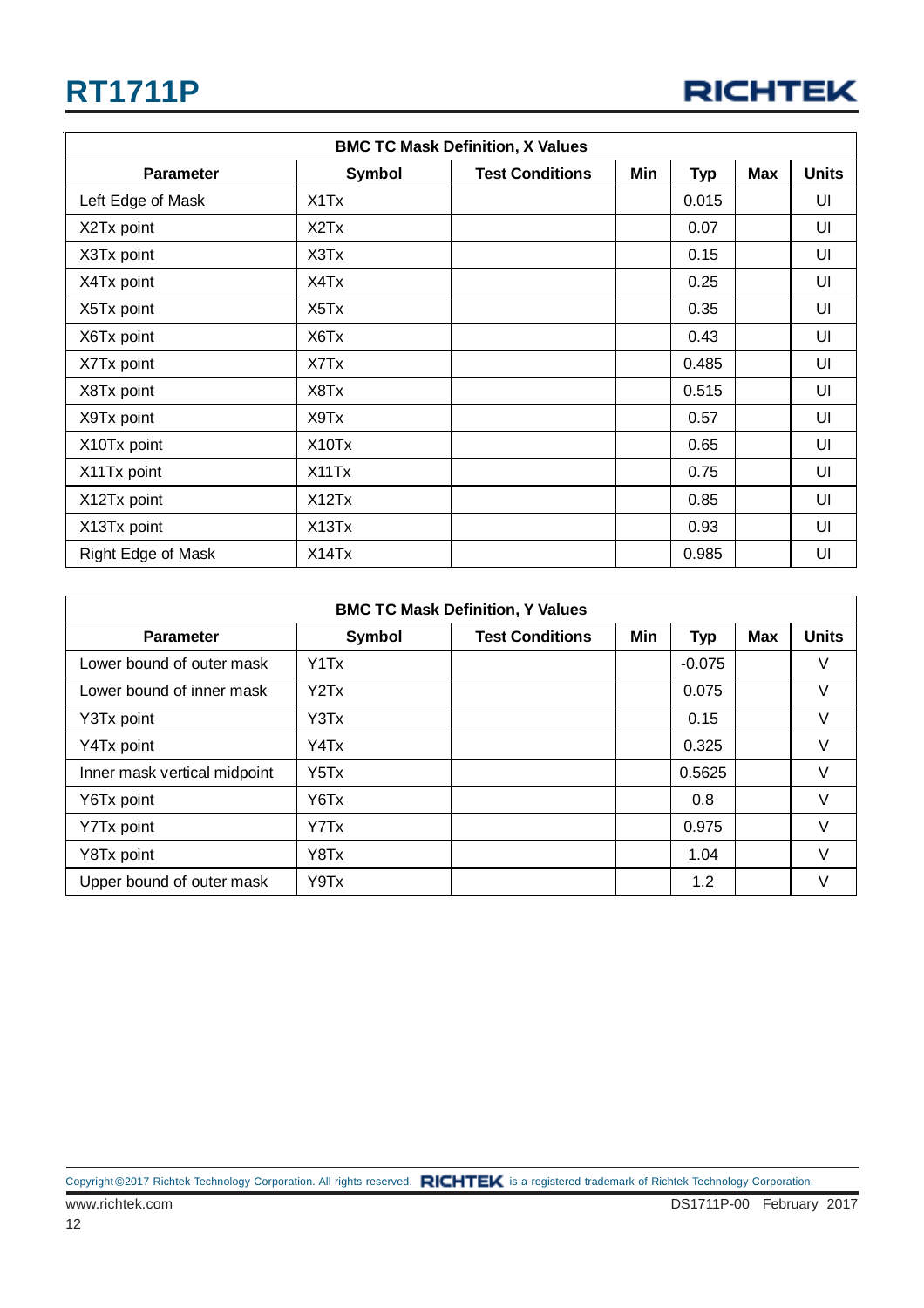

BMC  $T_X$  "ONE" Mask

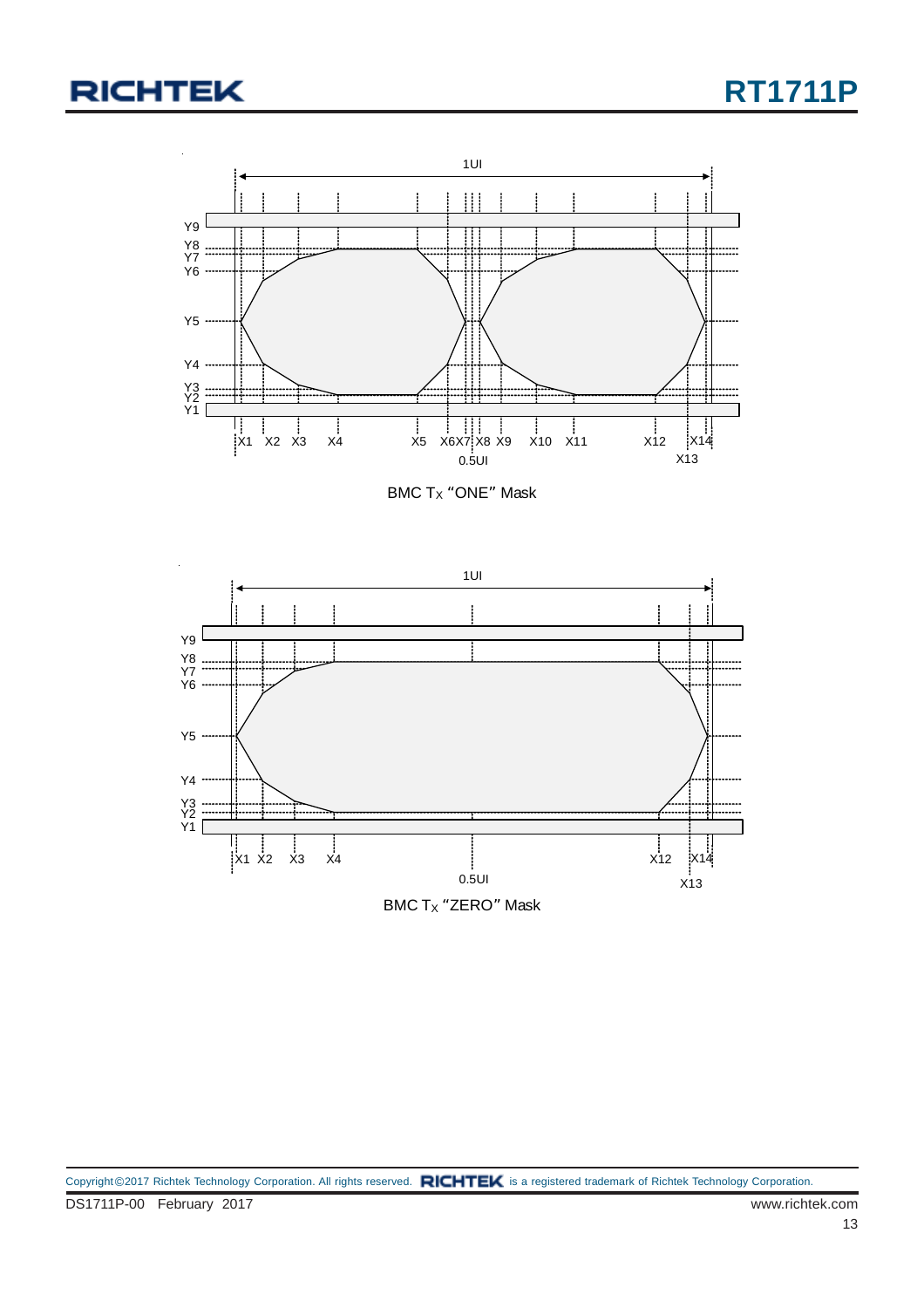

#### **Application Information**

#### **Output Voltage Setting for the DC-DC Converter**



Figure 1 shows the RT1711P can change the output voltage  $(V<sub>OUT</sub>)$  of the DC-DC converter by controlling the VTUNE sinking current.

The following table shows the range of R1 value :

| $V_{REF}$ of DC-DC | R1 Range $(\Omega)$ |
|--------------------|---------------------|
| 0.6V               | 60k to 80k          |
| 0.8V               | 60k to 80k          |
| 1.225V             | 60k to 80k          |
| 1.25V              | 60k to 80k          |

The default  $V_{\text{OUT}}$  needs to be set as 5V output, so that R2 value can be decided by the following equation :

$$
R2 = \frac{R1}{\left(\frac{5V}{V_{REF}}\right) - 1}
$$

The "Num" (register A6h, A7h) is a 10-bit number and each step is 25mV. The range of "Num" is 0 to 832 and the range of the output voltage  $(V<sub>OUT</sub>)$  is 5V to 20V.

The output voltage ( $V_{OUT}$ ) of the DC-DC converter can be programmed according to the following equation :

If the "Num" value is less than or equal to 200 :

 $V_{OUT} = 5V$ 

If the "Num" value is greater than 200 :

 $V_{\text{OUT}} = 25 \text{mV} \times \text{Num}$  equal 0 when the value is from 0 to 200.

For example :

Setting "Num" = 600 represents 15V output.

Setting "Num" = 0 to 200 represents 5V output.

#### **I 2 C address Setting by the ADR Pin**



Figure 2

Figure 2 shows  $I^2C$  address setting by  $R_{ADR}$  resistor

Where  $R_{\text{ADR}} = 0\Omega$ , the I<sup>2</sup>C address shows below :

|            | ⌒ | $\sqrt{2}$<br>υ | А | $\sim$<br>U | ⌒ | W. |
|------------|---|-----------------|---|-------------|---|----|
| <b>MSB</b> |   |                 |   |             |   |    |

|                                                                          | Where $R_{ADR} = 310k\Omega$ , the I <sup>2</sup> C address shows below : |   |   |  |  |  |      |  |  |  |  |
|--------------------------------------------------------------------------|---------------------------------------------------------------------------|---|---|--|--|--|------|--|--|--|--|
|                                                                          |                                                                           | O | 1 |  |  |  | R/W  |  |  |  |  |
| MSB                                                                      |                                                                           |   |   |  |  |  | I SB |  |  |  |  |
| Where $R_{ADR} = 670k\Omega$ , the I <sup>2</sup> C address shows below: |                                                                           |   |   |  |  |  |      |  |  |  |  |
|                                                                          |                                                                           |   | 1 |  |  |  |      |  |  |  |  |

MSB LSB

| Where $R_{ADR}$ = open, the $1^2C$ address shows below : |  |     |  |  |  |  |  |  |  |
|----------------------------------------------------------|--|-----|--|--|--|--|--|--|--|
|                                                          |  | R/W |  |  |  |  |  |  |  |
| MSB                                                      |  |     |  |  |  |  |  |  |  |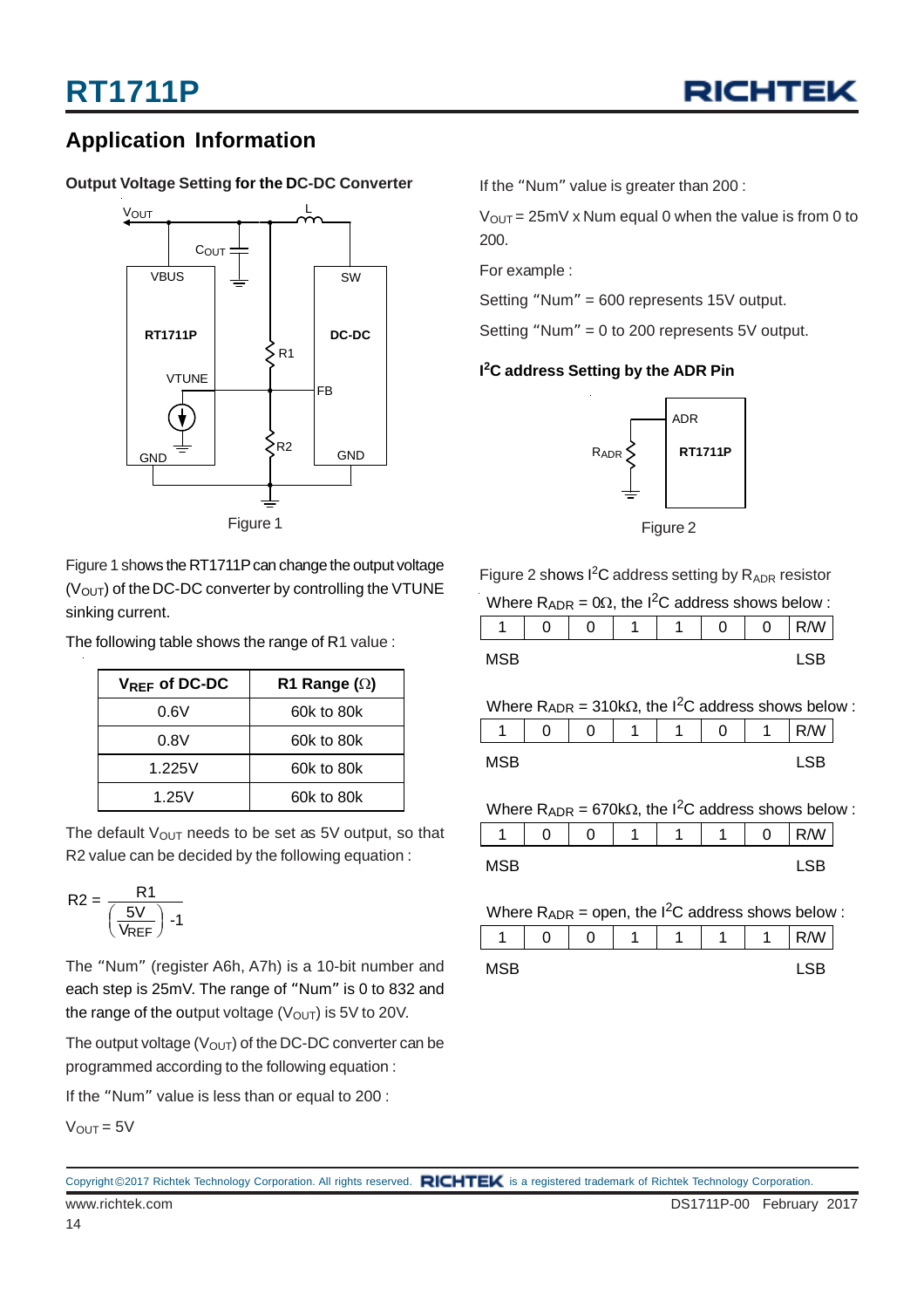#### **Type-C Detection**

The RT1711P implements multiple comparators that can be used by software to determine the state of the CC1, CC2 and VBUS pins. This status information provides the host processor with all of the information required to determine attach and detach status.

The RT1711P has three threshold comparators that match the USB Type-C specification for the three charge current levels that can be detected by a Type-C device. These comparators automatically cause interrupts to occur when there is a change of state.

The RT1711P also has a comparator that monitors if VBUS has reached a valid threshold or not. The DAC can be used to measure VBUS up to 20V which allows the software to confirm that changes to the VBUS line has occurred as expected based on Power Delivery (PD) to change the voltage level.

#### **Detection through Autonomous DRP Toggles**

The RT1711P has the capability to do autonomous DRP toggle. In DRP toggle the RT1711P implements DRP toggle between presenting as a SRC (source) and presenting as a SNK (sink). It can also present as a SRC or SNK only and monitor CC1, CC2 and VBUS status.

#### **PD Protocol Communication**

Type-C connector allows USB Power Delivery (PD) to be communicated over the connected CC pin between two ports. The communication method is the BMC Power Delivery protocol. Possible uses are outlined below.

- Negotiating and controlling power levels
- Alternative interfaces such as DisplayPort
- Role swap for dual-role ports that switch who is the source or sink
- Communication with USB Type-C full featured cables

The RT1711P integrates a BMC PD block which includes the BMC physical layer and packet buffer which allow packets to be sent and received by the host software through I2C accesses. The RT1711P allows host software to implement all features of USB BMC PD through writes and reads of the buffer and control of the RT1711P physical interface.

#### **Abbreviations :**

| Term         | <b>Description</b>               |
|--------------|----------------------------------|
| <b>BMC</b>   | <b>Biphase Mark Coding</b>       |
| <b>TCPC</b>  | <b>Type-C Port Controller</b>    |
| <b>TCPCI</b> | Type-C Port Controller Interface |
| <b>TCPM</b>  | <b>Type-C Port Manager</b>       |

#### **Type-C Port Controller (TCPC) Interface :**



The Type-C Port Controller Interface, TCPCI, is the interface between a Type-C Port Manager and a Type-C Port Controller.

#### **The Controller Interface uses the I2 C Protocol :**

- $\triangleright$  The TCPM is the only master on this I<sup>2</sup>C bus
- $\triangleright$  The TCPC is a slave device on this I<sup>2</sup>C bus
- Each Type-C port has its own unique  $I^2C$  slave address The TCPC shall have equal numbers of unique  $I^2C$  slave addresses and supported Type-C ports
- The TCPC supports fast-mode bus speed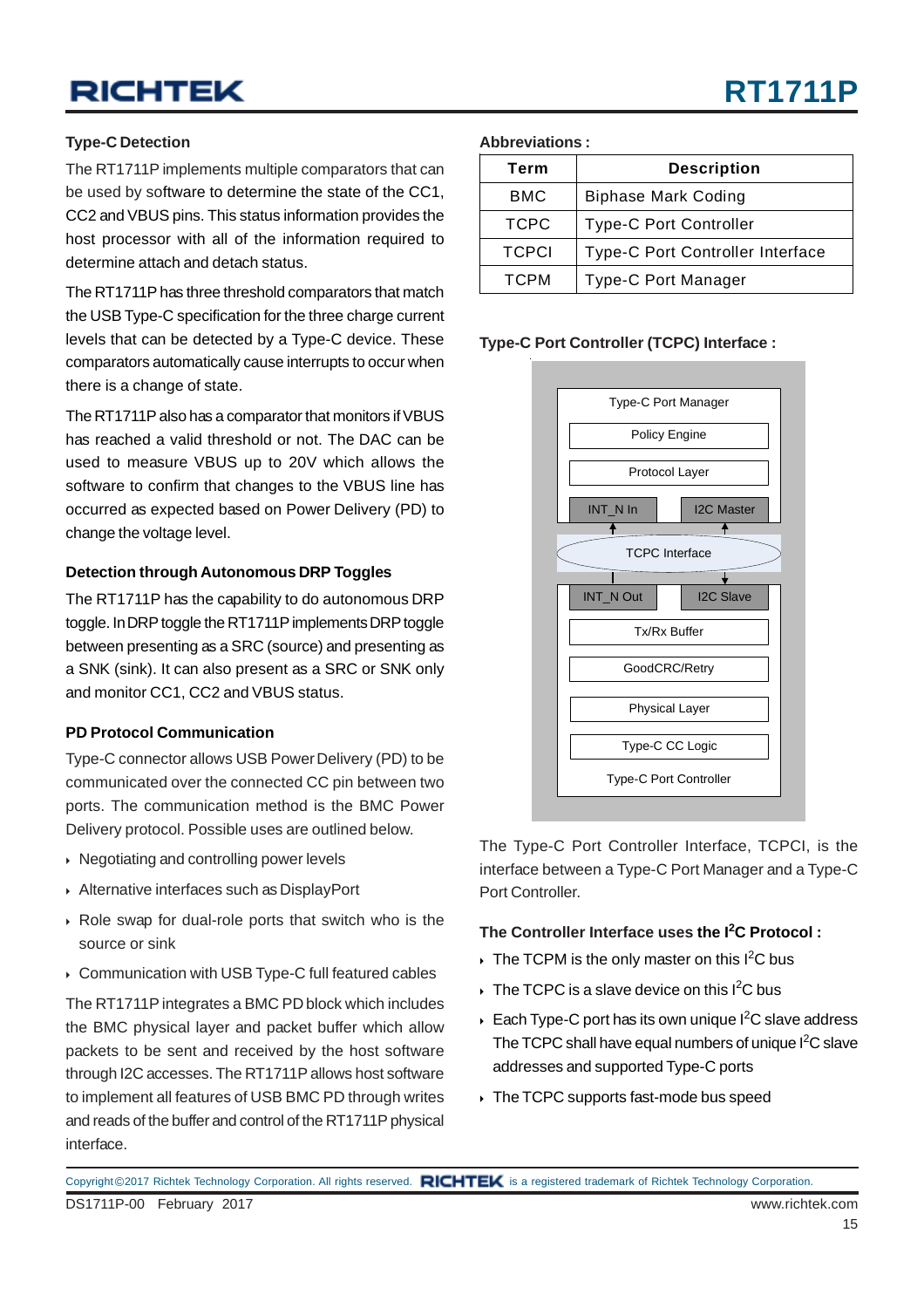

- ▶ The TCPC has an open drain output, active low INT\_N Pin. This pin is used to indicate change of state, where INT\_N pin is asserted when any Alert Bits are set
- The TCPCI supports an I/O nominal voltage range of 1.8V and 3.3V
- The TCPC can auto-increment the  $I^2C$  internal register address of the last byte transferred during a read independent of an ACK/NACK from the master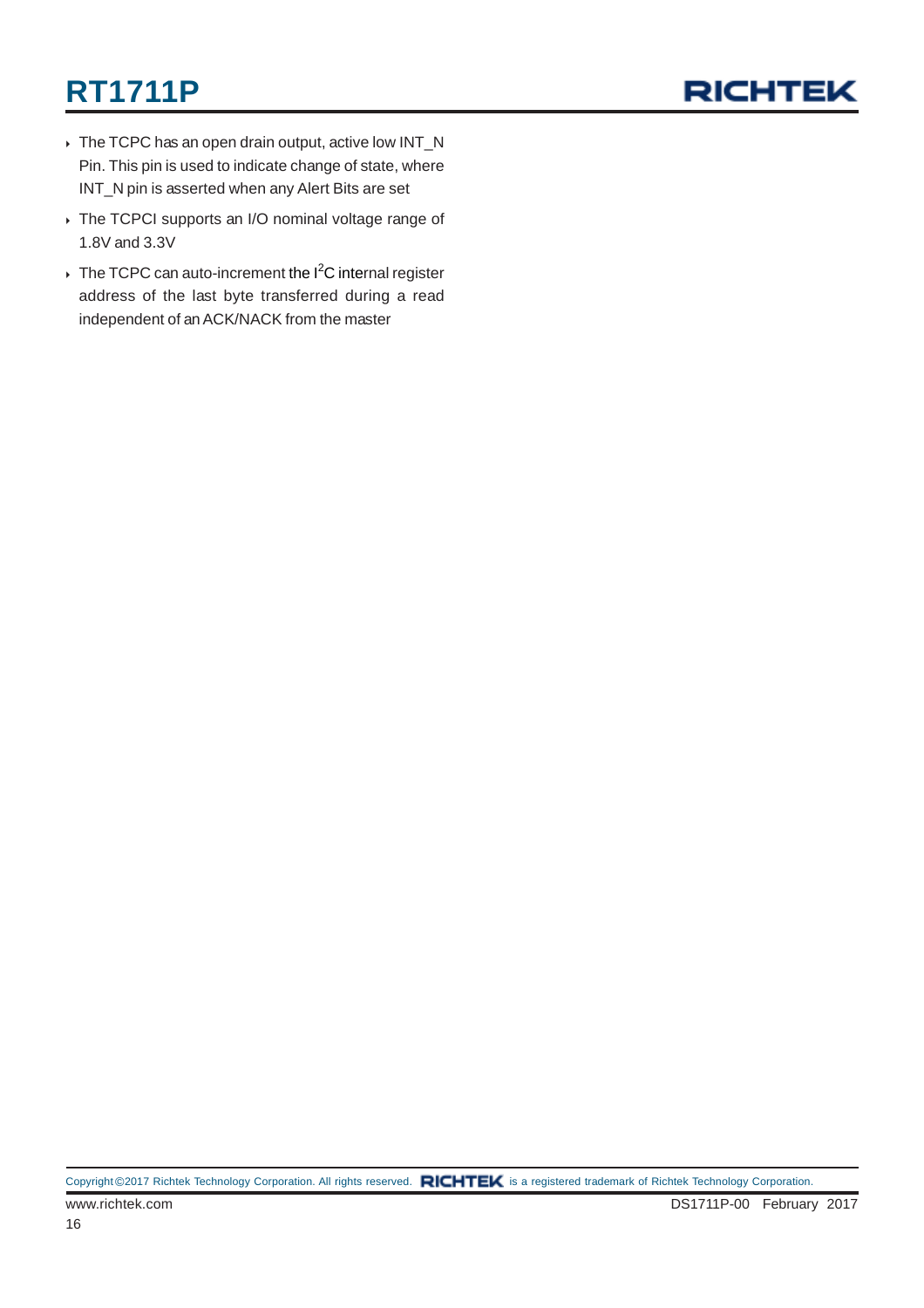#### **Register Map :**

| Addr | Length       | RegName          | <b>Bit</b>     | <b>BitName</b>       | <b>Default</b> | <b>Type</b> | <b>Description</b>                                                                                                                   |
|------|--------------|------------------|----------------|----------------------|----------------|-------------|--------------------------------------------------------------------------------------------------------------------------------------|
| 0x00 | $\mathbf{1}$ | VENDOR_ID        | 7:0            | VID[7:0]             | $\mathbf 0$    | R.          | A unique 16-bit unsigned                                                                                                             |
| 0x01 | 1            |                  | 7:0            | VID[15:8]            | 0              | R           | integer. Assigned by the<br>USB-IF to the Vendor.                                                                                    |
| 0x02 | 1            | PRODUCT_ID       | 7:0            | PID[7:0]             | 0              | R.          | A unique 16-bit unsigned                                                                                                             |
| 0x03 | 1            |                  | 7:0            | PID[15:8]            | $\mathbf 0$    | R.          | integer. Assigned uniquely by<br>the Vendor to identify the<br>TCPC.                                                                 |
| 0x04 | 1            | DEVICE_ID        | 7:0            | DID[7:0]             | $\mathbf 0$    | R.          | A unique 16-bit unsigned                                                                                                             |
| 0x05 | 1            |                  | 7:0            | DID[15:8]            |                | R           | integer. Assigned by the<br>Vendor to identify the version<br>of the TCPC.                                                           |
| 0x06 | 1            | USBTYPEC_REV     | 7:0            | USBTYPEC_REV         | $\mathbf 0$    | R           | Version number assigned by<br>USB-IF<br>(Currently at Revision 1.1 -<br>0001 0001)                                                   |
| 0x07 | $\mathbf{1}$ |                  | 7:0            | Reserved             | $\mathbf 0$    | R           |                                                                                                                                      |
| 0x08 | 1            | USBPD_REV_VER    | 7:0            | USBPD_VER            | $\mathbf 0$    | R           | 0001 0000 - Version 1.0<br>0001 0001 - Version 1.1<br>Etc.                                                                           |
| 0x09 | 1            |                  | 7:0            | USBPD_REV            | $\mathbf 0$    | R           | 0010 0000 - Revision 2.0                                                                                                             |
| 0x0A | 1            | PD_INTERFACE_REV | 7:0            | PDIF_VER<br>0        |                | R           | 0001 0000 - Version 1.0<br>0001 0001 - Version 1.1<br>Etc.                                                                           |
| 0x0B | 1            |                  | 7:0            | PDIF_REV             | 0              | R           | 0010 0000 - Revision 2.0                                                                                                             |
|      |              | <b>ALERT</b>     | $\overline{7}$ | ALARM_VBUS_VOLTAGE_H | $\mathbf 0$    | <b>RW</b>   | 0b: Cleared<br>1b : A high-voltage alarm<br>has occurred                                                                             |
|      |              |                  | 6              | TX_SUCCESS           | $\mathbf 0$    | <b>RW</b>   | 0b: Cleared,<br>1b: Reset or SOP* message<br>transmission successful.                                                                |
|      |              |                  | 5              | TX_DISCARD           | $\mathbf 0$    | <b>RW</b>   | 0b: Cleared,<br>1b: Reset or SOP* message<br>transmission not sent due to<br>incoming receive message.                               |
| 0x10 | 1            |                  | 4              | TX_FAIL              | $\mathbf 0$    | <b>RW</b>   | 0b: Cleared,<br>1b: SOP* message<br>transmission not successful,<br>no GoodCRC response<br>received on SOP* message<br>transmission. |
|      |              |                  | 3              | RX_HARD_RESET        | $\mathbf 0$    | <b>RW</b>   | 0b: Cleared,<br>1b: Received Hard Reset<br>message                                                                                   |
|      |              |                  | 2              | RX_SOP_MSG_STATUS    | 0              | <b>RW</b>   | 0b: Cleared,<br>1b : Receive status register<br>changed                                                                              |
|      |              |                  | 1              | POWER_STATUS         | 0              | <b>RW</b>   | 0b: Cleared,<br>1b : Port status changed                                                                                             |
|      |              |                  | 0              | CC_STATUS            | $\mathbf 0$    | <b>RW</b>   | 0b: Cleared,<br>1b: CC status changed                                                                                                |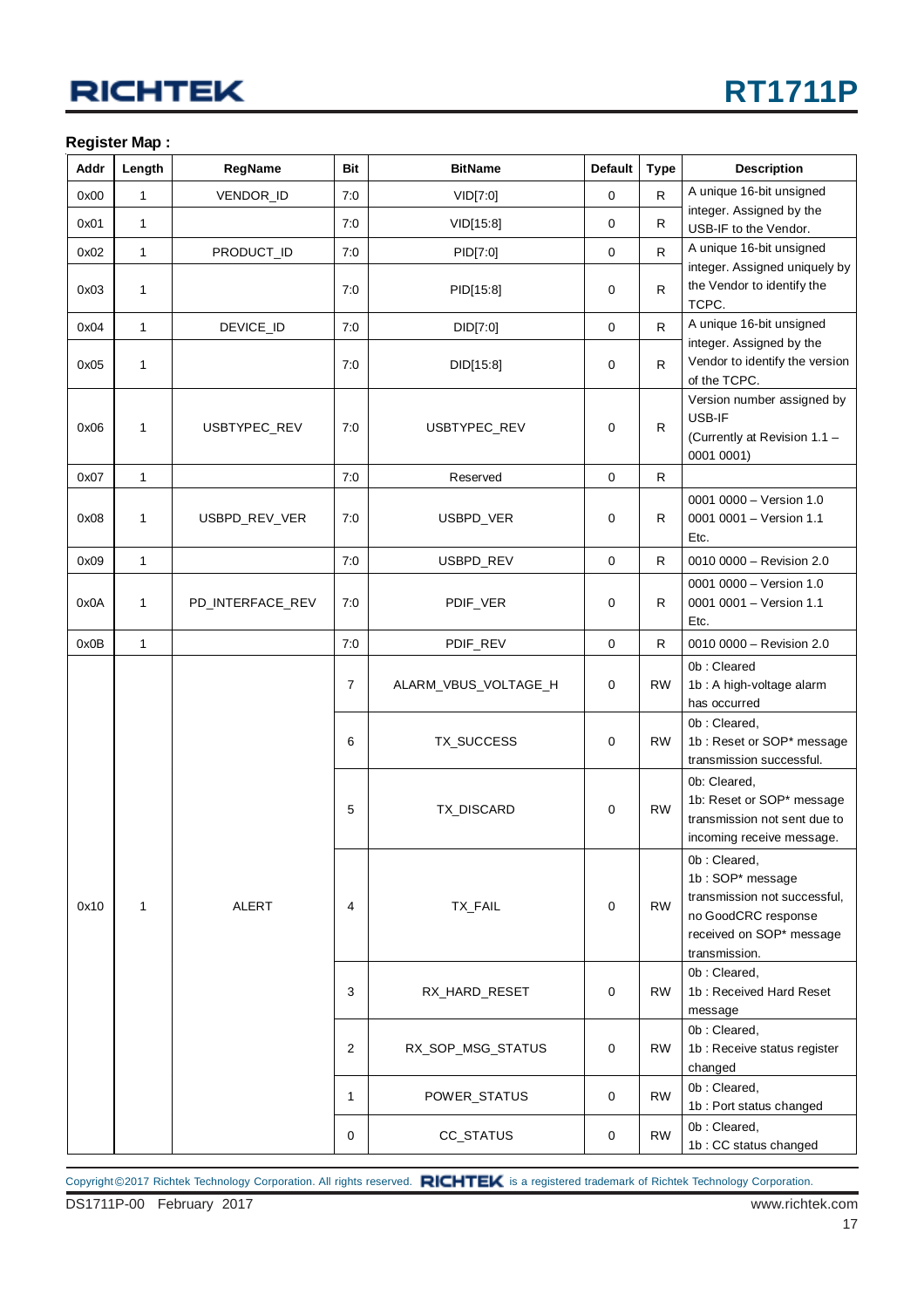

| Addr      | Length       | RegName    | <b>Bit</b>     | <b>BitName</b>         | <b>Default</b> | <b>Type</b>                                                                             | <b>Description</b>                                                                          |
|-----------|--------------|------------|----------------|------------------------|----------------|-----------------------------------------------------------------------------------------|---------------------------------------------------------------------------------------------|
|           |              |            | $\overline{7}$ | Reserved               | 0              | $\mathsf{R}$                                                                            |                                                                                             |
|           |              |            | 6              | Reserved               | 0              | ${\sf R}$                                                                               |                                                                                             |
|           |              |            | 5              | Reserved               | 0              | $\mathsf R$                                                                             |                                                                                             |
|           |              |            | 4              | Reserved               | 0              | $\mathsf{R}$                                                                            |                                                                                             |
| 0x11<br>1 |              |            | 3              | VBUS_SINK_DISCNT       | 0              | <b>RW</b>                                                                               | 0b: Cleared<br>1b: A VBUS Sink<br><b>Disconnect Threshold</b><br>crossing has been detected |
|           | <b>ALERT</b> | 2          | RXBUF_OVFLOW   | $\mathbf 0$            | <b>RW</b>      | 0b: TCPC Rx buffer is<br>functioning properly.<br>1b: TCPC Rx buffer has<br>overflowed. |                                                                                             |
|           |              |            | 1              | <b>FAULT</b>           | 0              | <b>RW</b>                                                                               | 0b: No Fault.<br>1b: A Fault has occurred.<br>Read the FAULT_STATUS<br>register.            |
|           |              |            | 0              | ALARM_VBUS_VOLTAGE_L   | 0              | <b>RW</b>                                                                               | 0b: Cleared<br>1b : A low-voltage alarm<br>has occurred                                     |
|           |              | ALERT_MASK | $\overline{7}$ | M_ALARM_VBUS_VOLTAGE_H | $\mathbf{1}$   | <b>RW</b>                                                                               | 0b: Interrupt masked,<br>1b: Interrupt unmasked                                             |
|           |              |            | 6              | M_TX_SUCCESS           | 1              | <b>RW</b>                                                                               | 0b : Interrupt masked,<br>1b: Interrupt unmasked                                            |
|           |              |            | 5              | M_TX_DISCARD           | 1              | <b>RW</b>                                                                               | 0b : Interrupt masked,<br>1b : Interrupt unmasked                                           |
|           |              |            | 4              | M_TX_FAIL              | 1              | <b>RW</b>                                                                               | 0b : Interrupt masked,<br>1b: Interrupt unmasked                                            |
| 0x12      | $\mathbf{1}$ |            | 3              | M_RX_HARD_RESET        | 1              | <b>RW</b>                                                                               | 0b : Interrupt masked,<br>1b: Interrupt unmasked                                            |
|           |              |            | 2              | M_RX_SOP_MSG_STATUS    | 1              | <b>RW</b>                                                                               | 0b : Interrupt masked,<br>1b : Interrupt unmasked                                           |
|           |              |            | 1              | M_POWER_STATUS         | 1              | <b>RW</b>                                                                               | 0b : Interrupt masked,<br>1b : Interrupt unmasked                                           |
|           |              |            | 0              | M_CC_STATUS            | 1              | <b>RW</b>                                                                               | 0b : Interrupt masked,<br>1b : Interrupt unmasked                                           |
|           |              |            | 7              | Reserved               | 0              | R                                                                                       |                                                                                             |
|           |              |            | 6              | Reserved               | 0              | $\mathsf R$                                                                             |                                                                                             |
|           |              |            | 5              | Reserved               | 0              | R                                                                                       |                                                                                             |
|           |              |            | 4              | Reserved               | 0              | $\mathsf R$                                                                             |                                                                                             |
| 0x13      | 1            | ALERT_MASK | 3              | M_VBUS_SINK_DISCNT     | 1              | <b>RW</b>                                                                               | 0b : Interrupt masked,<br>1b : Interrupt unmasked                                           |
|           |              |            | $\overline{2}$ | M_RXBUF_OVFLOW         | 1              | <b>RW</b>                                                                               | 0b : Interrupt masked,<br>1b : Interrupt unmasked                                           |
|           |              |            | 1              | M_FAULT                | 1              | <b>RW</b>                                                                               | 0b : Interrupt masked,<br>1b : Interrupt unmasked                                           |
|           |              |            | 0              | M_ALARM_VBUS_VOLTAGE_L | 1              | <b>RW</b>                                                                               | 0b : Interrupt masked,<br>1b : Interrupt unmasked                                           |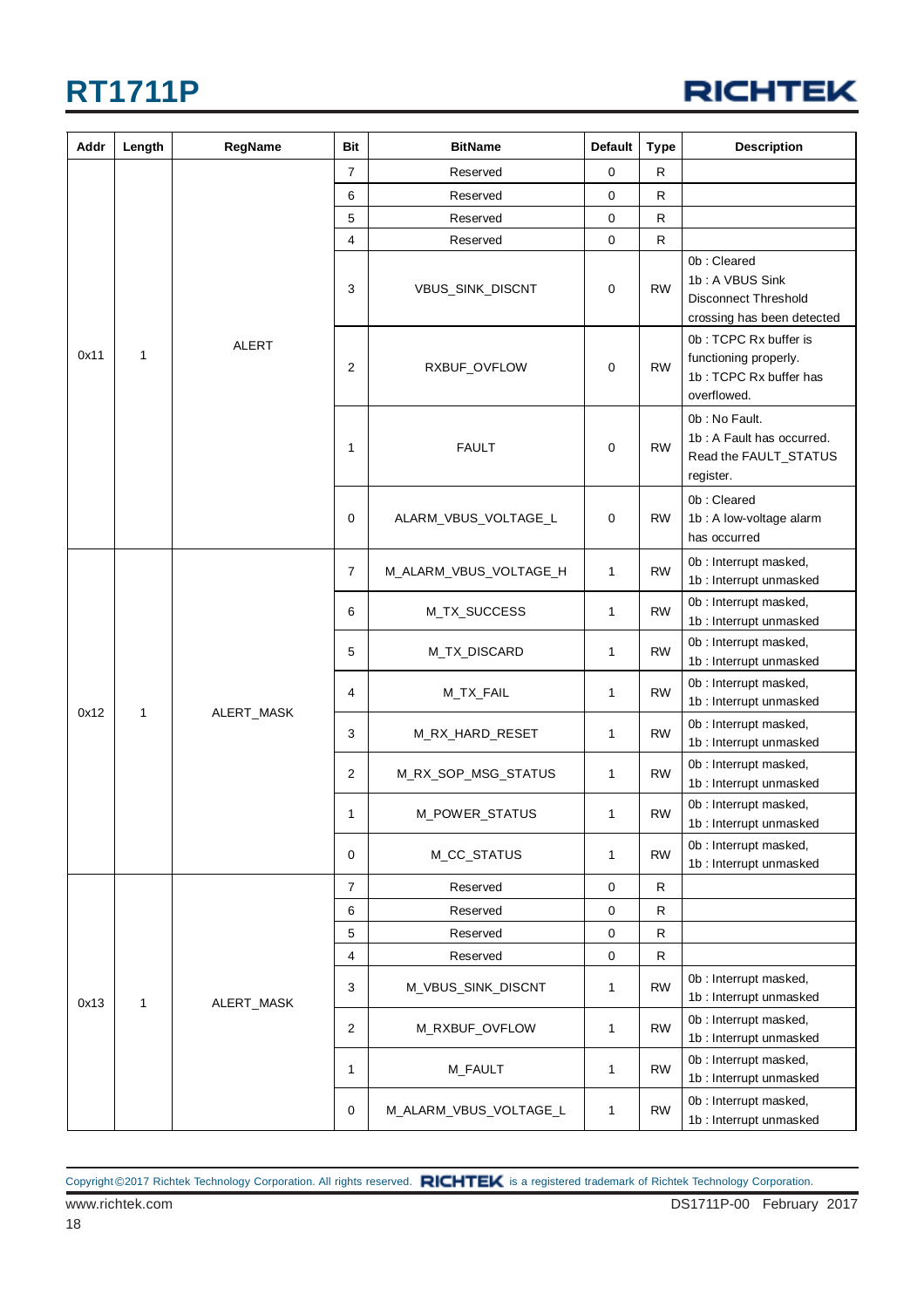

| Addr | Length       | RegName                    | Bit            | <b>BitName</b>       | <b>Default</b> | <b>Type</b>  | <b>Description</b>                                |
|------|--------------|----------------------------|----------------|----------------------|----------------|--------------|---------------------------------------------------|
|      |              |                            | 7              | M_DBG_ACC_CONNECT    | 0              | <b>RW</b>    | 0b: Interrupt masked,<br>1b : Interrupt unmasked  |
|      |              |                            | 6              | M_TCPC_INITIAL       | 1              | <b>RW</b>    | 0b : Interrupt masked,<br>1b : Interrupt unmasked |
|      |              |                            | 5              | M_SRC_HV             | 1              | <b>RW</b>    | 0b : Interrupt masked,<br>1b: Interrupt unmasked  |
|      |              |                            | 4              | M_SRC_VBUS           | 1              | <b>RW</b>    | 0b: Interrupt masked,<br>1b: Interrupt unmasked   |
| 0x14 | 1            | POWER_STATUS_MASK          | 3              | M_VBUS_PRESENT_DETC  | 1              | <b>RW</b>    | 0b: Interrupt masked,<br>1b : Interrupt unmasked  |
|      |              |                            | 2              | M_VBUS_PRESENT       | 1              | <b>RW</b>    | 0b : Interrupt masked,<br>1b : Interrupt unmasked |
|      |              |                            | 1              | M_VCONN_PRESENT      | 1              | <b>RW</b>    | 0b: Interrupt masked,<br>1b : Interrupt unmasked  |
|      |              |                            | 0              | M_SINK_VBUS          | 1              | <b>RW</b>    | 0b : Interrupt masked,<br>1b: Interrupt unmasked  |
|      |              | FAULT_STATUS_MASK          | $\overline{7}$ | M_VCON_OV            | 0              | <b>RW</b>    | 0b : Interrupt masked,<br>1b : Interrupt unmasked |
|      |              |                            | 6              | M_FORCE_OFF_VBUS     | 1              | <b>RW</b>    | 0b: Interrupt masked,<br>1b : Interrupt unmasked  |
|      |              |                            | 5              | M_AUTO_DISC_FAIL     | 1              | <b>RW</b>    | 0b: Interrupt masked,<br>1b : Interrupt unmasked  |
|      |              |                            | 4              | M_FORCE_DISC_FAIL    | 1              | <b>RW</b>    | 0b : Interrupt masked,<br>1b : Interrupt unmasked |
| 0x15 | 1            |                            | 3              | M_VBUS_OC            | 1              | <b>RW</b>    | 0b: Interrupt masked,<br>1b : Interrupt unmasked  |
|      |              |                            | 2              | M_VBUS_OV            | 1              | <b>RW</b>    | 0b : Interrupt masked,<br>1b : Interrupt unmasked |
|      |              |                            | 1              | M_VCON_OC            | 1              | <b>RW</b>    | 0b : Interrupt masked,<br>1b: Interrupt unmasked  |
|      |              |                            | $\mathbf 0$    | M_I2C_ERROR          | 1              | <b>RW</b>    | 0b : Interrupt masked,<br>1b : Interrupt unmasked |
|      |              |                            | $\overline{7}$ | H_IMPEDENCE          | $\mathbf 0$    | R            | Not support.                                      |
|      |              |                            | 6              | DBG_ACC_CONNECT_O    | 1              | $\mathsf{R}$ | Not support.                                      |
|      |              |                            | 5              | AUDIO_ACC_CONNECT    | 1              | R            | Not support.                                      |
| 0x18 | $\mathbf{1}$ | CONFIG_STANDARD<br>_OUTPUT | $\overline{4}$ | ACTIVE_CABLE_CONNECT | $\mathbf 0$    | R            | Not support.                                      |
|      |              |                            | 3:2            | MUX_CTRL             | 0              | R            | Not support.                                      |
|      |              |                            | $\mathbf{1}$   | CONNECT_PRESENT      | 0              | R            | Not support.                                      |
|      |              |                            | $\mathbf 0$    | CONNECT_ORIENT       | 0              | ${\sf R}$    | Not support.                                      |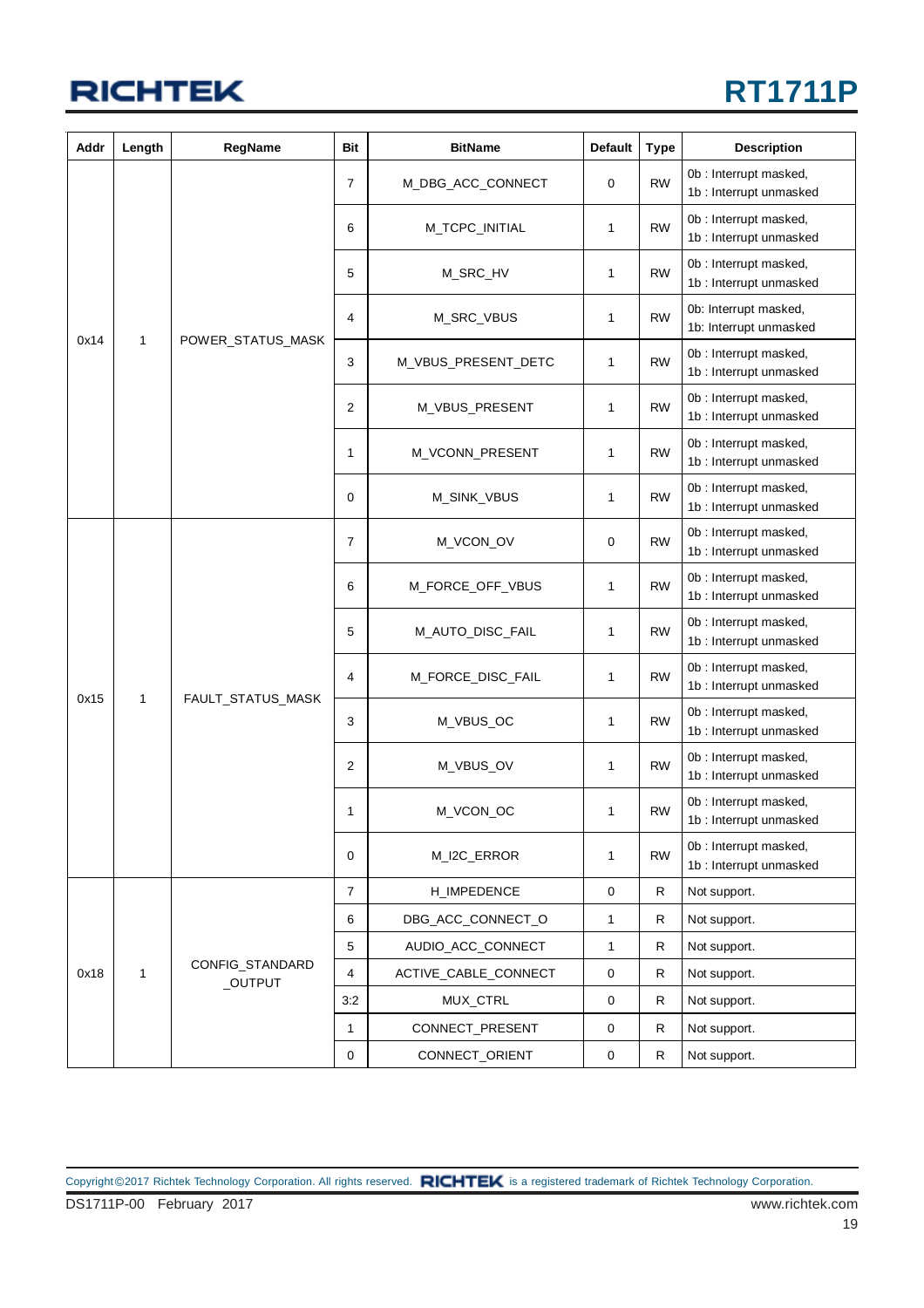

| Addr                 | Length       | RegName      | Bit             | <b>BitName</b>  | <b>Default</b> | <b>Type</b>                                                                                                                                                                                                                                                                                                                                                                                                                                          | <b>Description</b>                                                                                                                                                                                                                                                                     |                                                                  |
|----------------------|--------------|--------------|-----------------|-----------------|----------------|------------------------------------------------------------------------------------------------------------------------------------------------------------------------------------------------------------------------------------------------------------------------------------------------------------------------------------------------------------------------------------------------------------------------------------------------------|----------------------------------------------------------------------------------------------------------------------------------------------------------------------------------------------------------------------------------------------------------------------------------------|------------------------------------------------------------------|
|                      |              |              | 7:5             | Reserved        | $\mathbf 0$    | $\mathsf{R}$                                                                                                                                                                                                                                                                                                                                                                                                                                         |                                                                                                                                                                                                                                                                                        |                                                                  |
|                      |              |              | 4               | Reserved        | 0              | R                                                                                                                                                                                                                                                                                                                                                                                                                                                    |                                                                                                                                                                                                                                                                                        |                                                                  |
|                      |              |              | 3:2             | I2C_CK_STRETCH  | 00             | $\mathsf{R}$                                                                                                                                                                                                                                                                                                                                                                                                                                         | Not support.                                                                                                                                                                                                                                                                           |                                                                  |
| 0x19<br>$\mathbf{1}$ | TCPC_CONTROL | 1            | BIST_TEST_MODE  | 0               | <b>RW</b>      | 0 : Normal Operation. Incoming<br>messages enabled by<br>RECEIVE_DETECT passed to<br>TCPM via Alert.<br>1: BIST Test Mode. Incoming<br>messages enabled by<br>RECEIVE_DETECT result in<br>GoodCRC response but may not be<br>passed to the TCPM via Alert. TCPC<br>may temporarily store incoming<br>messages in the Receive Message<br>Buffer, but this may or may not result<br>in a Receive SOP* Message Status<br>or a Rx Buffer Overflow alert. |                                                                                                                                                                                                                                                                                        |                                                                  |
|                      |              |              | $\mathbf 0$     | PLUG_ORIENT     | $\mathbf 0$    | <b>RW</b>                                                                                                                                                                                                                                                                                                                                                                                                                                            | 0b: When Vconn is enabled, apply it<br>to the CC2 pin. Monitor the CC1 pin<br>for BMC communications if PD<br>messaging is enabled.<br>1b: When Vconn is enabled, apply it<br>to the CC1 pin. Monitor the CC2 pin<br>for BMC communications if PD<br>messaging is enabled.<br>Required |                                                                  |
|                      |              |              | $\overline{7}$  | Reserved        | $\mathbf 0$    | $\mathsf{R}$                                                                                                                                                                                                                                                                                                                                                                                                                                         |                                                                                                                                                                                                                                                                                        |                                                                  |
|                      |              | ROLE_CONTROL | 6               | <b>DRP</b>      | 0              | <b>RW</b>                                                                                                                                                                                                                                                                                                                                                                                                                                            | 0b: No DRP. Bits B30 determine<br>Rp/Rd/Ra settings<br>1b: DRP                                                                                                                                                                                                                         |                                                                  |
|                      |              |              |                 | 5:4             | RP_VALUE       | $\mathbf 0$                                                                                                                                                                                                                                                                                                                                                                                                                                          | <b>RW</b>                                                                                                                                                                                                                                                                              | 00b: Rp default<br>01b: Rp 1.5A<br>10b: Rp 3.0A<br>11b: Reserved |
| 0x1A<br>$\mathbf{1}$ |              |              | 3:2             | CC <sub>2</sub> | 10             | <b>RW</b>                                                                                                                                                                                                                                                                                                                                                                                                                                            | 00b: Reserved<br>01b: Rp (Use Rp definition in B54)<br>$10b$ : Rd<br>11b: Open (Disconnect or don't<br>care)<br>Set to 11b if enabling DRP in B76                                                                                                                                      |                                                                  |
|                      |              | 1:0          | CC <sub>1</sub> | 10              | <b>RW</b>      | 00b: Reserved<br>01b: Rp (Use Rp definition in B54)<br>10b: Rd<br>11b: Open (Disconnect or don't<br>care)<br>Set to 11b if enabling DRP in B76                                                                                                                                                                                                                                                                                                       |                                                                                                                                                                                                                                                                                        |                                                                  |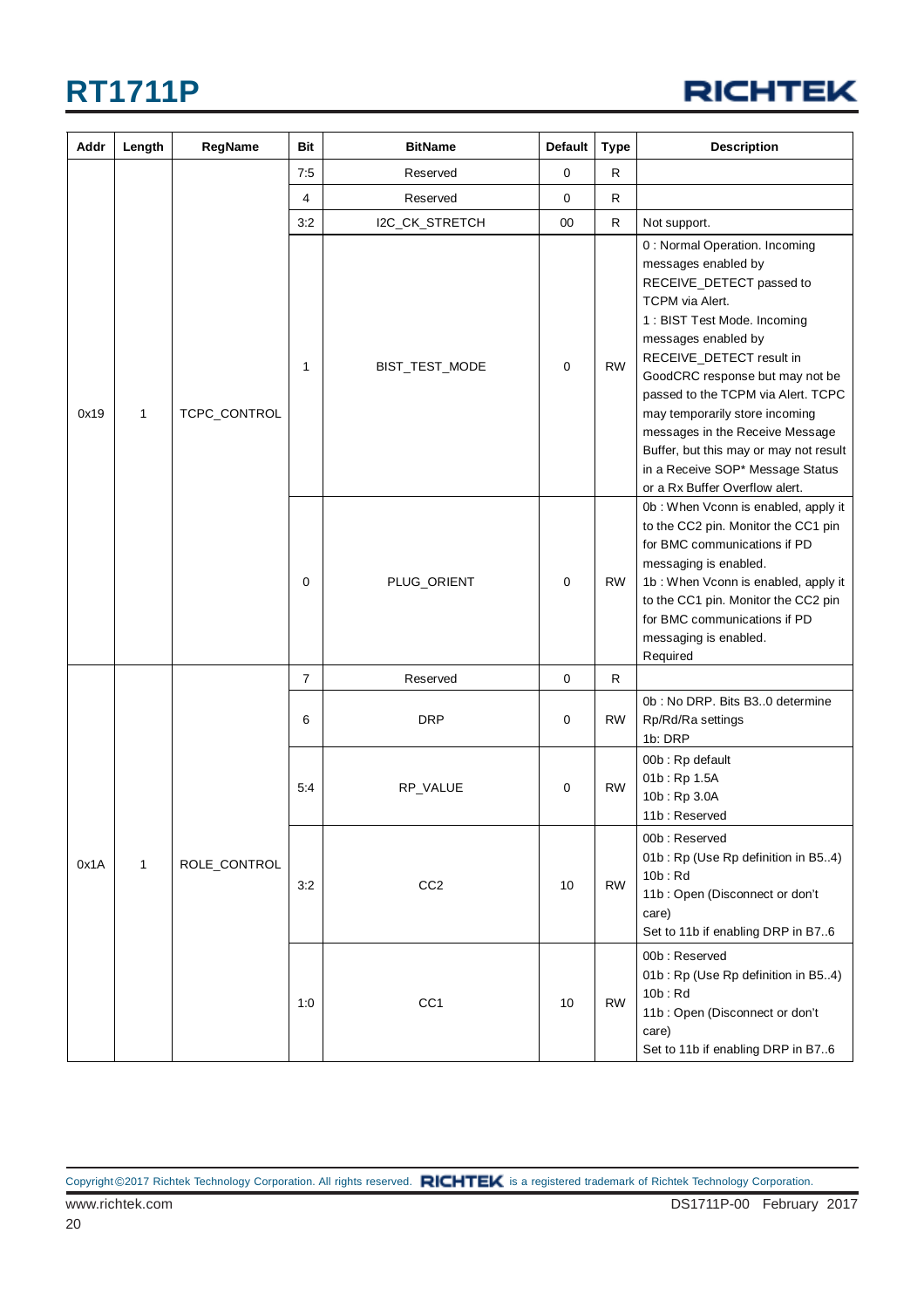### **RT1711P**

| Addr | Length       | RegName       | Bit            | <b>BitName</b>            | <b>Default</b> | <b>Type</b> | <b>Description</b>                                                                                                                                                                   |
|------|--------------|---------------|----------------|---------------------------|----------------|-------------|--------------------------------------------------------------------------------------------------------------------------------------------------------------------------------------|
|      |              |               | $\overline{7}$ | DIS_VCON_OV               | 0              | <b>RW</b>   | 0b: Fault detection circuit enabled<br>1b: Fault detection circuit disabled                                                                                                          |
|      |              |               | 6:5            | Reserved                  | 0              | R           |                                                                                                                                                                                      |
|      |              |               | 4              | DIS_FORCE_OFF_VBUS        | 0              | <b>RW</b>   | 0b: Allow STANDARD INPUT SIGNAL<br>Force Off Vbus control (default)<br>1b: Block STANDARD INPUT SIGNAL<br>Force Off Vbus control. VBUS gate<br>control by setting register 0xBB[3:0] |
| 0x1B | 1            | FAULT_CONTROL | 3              | DIS_VBUS_DISC_FAULT_TIMER | 0              | <b>RW</b>   | 0b: VBUS Discharge Fault Detection<br>Timer enabled<br>1b: VBUS Discharge Fault Detection<br>Timer disabled                                                                          |
|      |              |               | 2              | DIS_VBUS_OC               | $\mathbf 0$    | <b>RW</b>   | 0b: Internal and External OCP circuit<br>enabled<br>1b: Internal and External OCP circuit<br>disabled                                                                                |
|      |              |               | 1              | DIS_VBUS_OV               | 0              | <b>RW</b>   | 0b: Internal and External OVP circuit<br>enabled<br>1b: Internal and External OVP circuit<br>disabled                                                                                |
|      |              |               | $\mathbf 0$    | DIS_VCON_OC               | 0              | <b>RW</b>   | 0b: Fault detection circuit enabled<br>1b: Fault detection circuit disabled                                                                                                          |
|      |              |               | 7              | Reserved                  | $\mathbf 0$    | R           |                                                                                                                                                                                      |
|      |              |               | 6              | VBUS_VOL_MONITOR          | 0              | <b>RW</b>   | 0b: VBUS_VOLTAGE Monitoring is<br>enabled (default)<br>1b: VBUS_VOLTAGE Monitoring is<br>disabled                                                                                    |
|      |              |               |                | 5                         | DIS_VOL_ALARM  | 0           | <b>RW</b>                                                                                                                                                                            |
|      |              |               | 4              | AUTO_DISC_DISCNCT_EN      | 1              | <b>RW</b>   | 0b: The TCPC shall not automatically<br>discharge VBUS based on VBUS voltage.<br>1b: The TCPC shall automatically<br>discharge during 50ms. (default)                                |
| 0x1C | $\mathbf{1}$ | POWER_CONTROL | 3              | BLEED_DISC_EN             | $\mathbf 0$    | <b>RW</b>   | 0b : Disable bleed discharge (default)<br>1b: Enable bleed discharge of VBUS                                                                                                         |
|      |              |               | 2              | FORCE_DISC_EN             | 0              | <b>RW</b>   | 0b : Disable forced discharge (default)<br>1b: Enable forced discharge of VBUS<br>during 50ms.                                                                                       |
|      |              |               | $\mathbf{1}$   | VCONN_POWER_SPT           | 0              | <b>RW</b>   | 0b: TCPC delivers at least 1W on<br><b>VCONN</b><br>1b: TCPC delivers at least the power<br>indicated in DEVICE_CAPABILITIES.<br>VCONNPowerSupported                                 |
|      |              |               | 0              | EN_VCONN                  | 0              | <b>RW</b>   | 0b : Disable VCONN Source (default)<br>1b: Enable VCONN Source to CC<br>Required                                                                                                     |

DS1711P-00 February 2017 www.richtek.com Copyright ©2017 Richtek Technology Corporation. All rights reserved. RICHTEK is a registered trademark of Richtek Technology Corporation.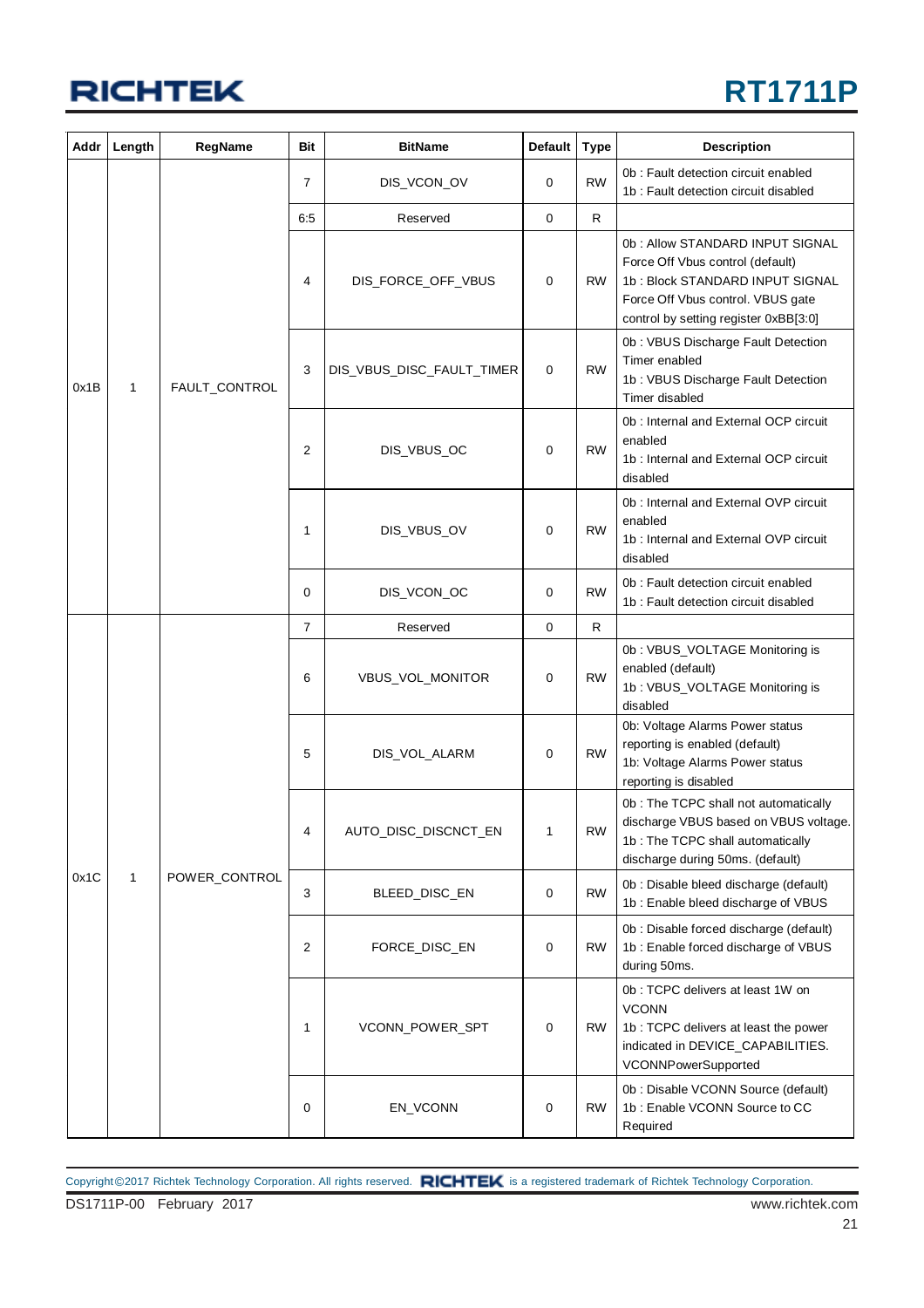

| Addr | Length       | RegName   | Bit | <b>BitName</b> | <b>Default</b><br><b>Type</b> |    | <b>Description</b>                                                                                                                                                                                                                                                              |
|------|--------------|-----------|-----|----------------|-------------------------------|----|---------------------------------------------------------------------------------------------------------------------------------------------------------------------------------------------------------------------------------------------------------------------------------|
|      |              |           | 7:6 | Reserved       | 0                             | R. |                                                                                                                                                                                                                                                                                 |
|      |              |           | 5   | DRP_STATUS     | $\mathbf 0$                   | R  | 0b: the TCPC has stopped toggling or<br>$(ROLE\_CONTROL.DRP = 00)$<br>1b: the TCPC is toggling                                                                                                                                                                                  |
|      |              | CC_STATUS | 4   | DRP_RESULT     | 0                             | R  | 0b: the TCPC is presenting Rp<br>1b: the TCPC is presenting Rd                                                                                                                                                                                                                  |
|      |              |           |     | CC2_STATUS     | 0                             |    | If $(ROLE\_CONTROL.CC2 = Rp)$ or $(DrpResult = 0)$<br>00b: SRC.Open (Open, Rp)<br>01b: SRC.Ra (below maximum vRa)<br>10b: SRC.Rd (within the vRd range)<br>11b: reserved                                                                                                        |
|      |              |           | 3:2 |                |                               | R  | If $(ROLE\_CONTROL.CC2 = Rd)$ or $(DrpResult = 1)$<br>00b: SNK.Open (Below maximum vRa)<br>01b: SNK.Default (Above minimum vRd-Connect)<br>10b: SNK.Power1.5 (Above minimum vRd-Connect)<br>Detects Rp 1.5A<br>11b: SNK.Power3.0 (Above minimum vRd-Connect)<br>Detects Rp 3.0A |
|      | $\mathbf{1}$ |           |     |                |                               |    | If ROLE_CONTROL.CC2 = Ra, this field is set to 00b<br>If ROLE_CONTROL.CC2 = Open, this field is set to 00b                                                                                                                                                                      |
| 0x1D |              |           |     |                |                               |    | This field always returns 00b if (DrpStatus = 1) or<br>(POWER_CONTROL.EnableVconn = 1 and<br>POWER_CONTROL.PlugOrientation = 0). Otherwise, the<br>returned value depends upon ROLE_CONTROL.CC2.                                                                                |
|      |              |           | 1:0 |                |                               |    | If $(ROLE\_CONTROL.CC1 = Rp)$ or $(DrpResult = 0)$<br>00b: SRC.Open (Open, Rp)<br>01b: SRC.Ra (below maximum vRa)<br>10b: SRC.Rd (within the vRd range)<br>11b: reserved                                                                                                        |
|      |              |           |     | CC1_STATUS     | 0                             | R  | If $(ROLE\_CONTROL.CC1 = Rd)$ or $DrpResult = 1)$<br>00b: SNK.Open (Below maximum vRa)<br>01b: SNK.Default (Above minimum vRd-Connect)<br>10b: SNK.Power1.5 (Above minimum vRd-Connect)<br>Detects Rp-1.5A<br>11b: SNK.Power3.0 (Above minimum vRd-Connect)<br>Detects Rp-3.0A  |
|      |              |           |     |                |                               |    | If ROLE_CONTROL.CC1 = Ra, this field is set to 00b<br>If ROLE_CONTROL.CC1 = Open, this field is set to 00b                                                                                                                                                                      |
|      |              |           |     |                |                               |    | This field always returns 00b if (DrpStatus = 1) or<br>(POWER_CONTROL.EnableVconn = 1 and<br>POWER_CONTROL.PlugOrientation = 0). Otherwise, the<br>returned value depends upon ROLE_CONTROL.CC1.                                                                                |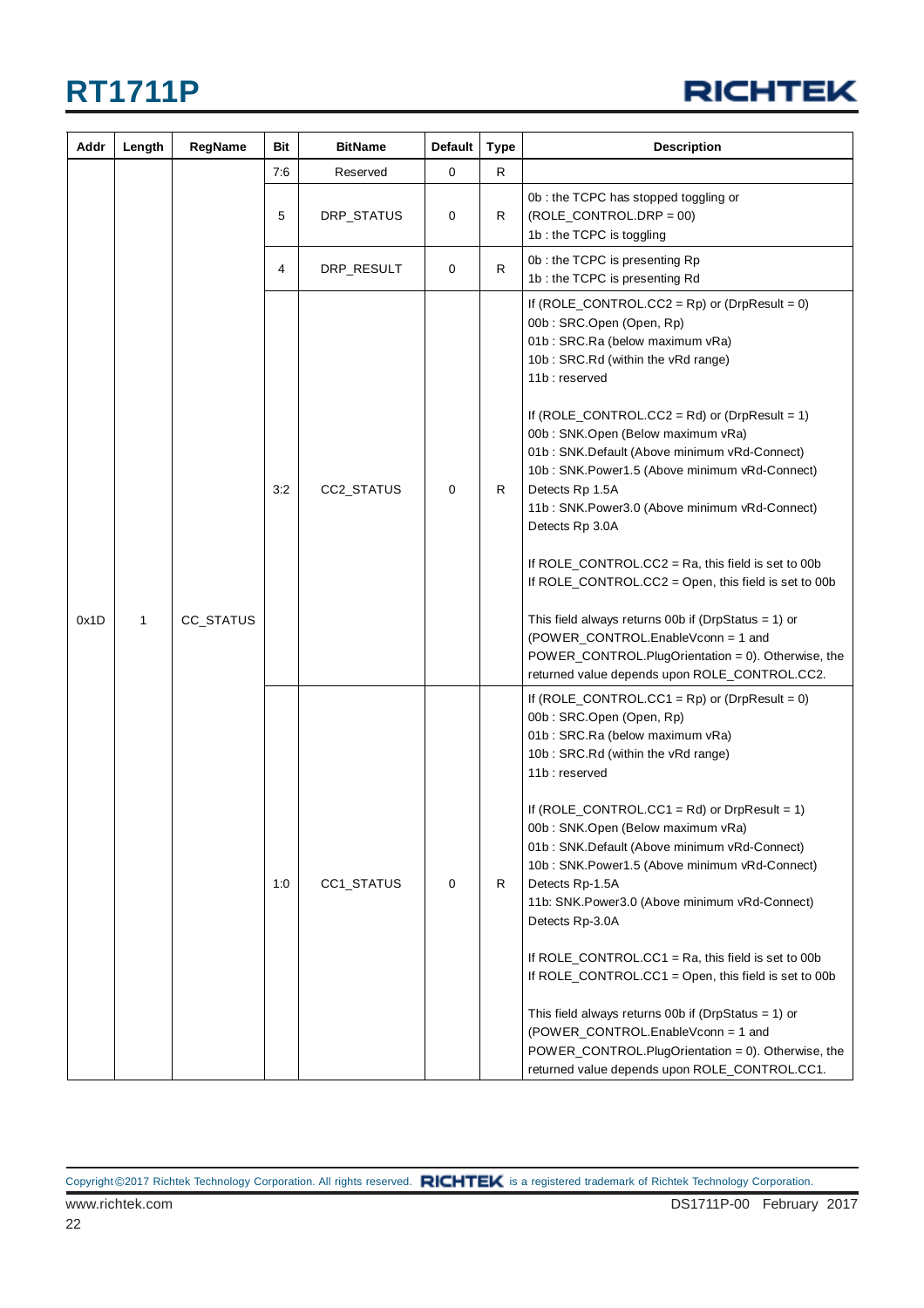## **RT1711P**

| Addr | Length | RegName      | Bit            | <b>BitName</b>    | <b>Default</b><br><b>Type</b> |              | <b>Description</b>                                                                                                                                                                                                                |
|------|--------|--------------|----------------|-------------------|-------------------------------|--------------|-----------------------------------------------------------------------------------------------------------------------------------------------------------------------------------------------------------------------------------|
|      |        |              | 7              | DBG_ACC_CONNECT   | 0                             | R            | Not support.                                                                                                                                                                                                                      |
|      |        |              | 6              | TCPC_INITIAL      | 0                             | $\mathsf{R}$ | 0b : The TCPC has completed initialization and<br>all registers are valid<br>1b: The TCPC is still performing internal<br>initialization and the only registers that are<br>guaranteed to return the correct values are<br>00h0Fh |
|      |        |              | 5              | SRC_HV            | 0                             | R            | 0b: vSafe5V<br>1b: High Voltage                                                                                                                                                                                                   |
| 0x1E | 1      | POWER_STATUS | 4              | SRC_VBUS          | 0                             | R            | 0b: Sourcing Vbus is disabled<br>1b: Sourcing Vbus is enabled                                                                                                                                                                     |
|      |        |              | 3              | VBUS_PRESENT_DETC | 0                             | R            | 0b: VBUS Present Detection Disabled<br>1b: VBUS Present Detection Enabled (default)                                                                                                                                               |
|      |        |              | $\overline{2}$ | VBUS_PRESENT      | 0                             | $\mathsf{R}$ | 0b: VBUS Disconnected<br>1b: VBUS Connected                                                                                                                                                                                       |
|      |        |              | 1              | VCONN_PRESENT     | 0                             | R            | 0b: VCONN is not present<br>1b: This bit is asserted when VCONN present<br>CC1 or CC2. Threshold is fixed at 2.4V                                                                                                                 |
|      |        |              | $\Omega$       | SINK_VBUS         | 0                             | R            | 0b: Sink is Disconnected (Default and if not<br>supported)<br>1b: TCPC is sinking VBUS to the system load                                                                                                                         |
|      |        |              | $\overline{7}$ | VCON_OV           | 0                             | <b>RW</b>    | 0b : Not in an over-voltage protection state<br>1b : Over-voltage fault latched.                                                                                                                                                  |
|      |        |              | 6              | FORCE_OFF_VBUS    | 0                             | <b>RW</b>    | 0b : No Fault Detected, no action (default and<br>not supported)<br>1b: VBUS Source/Sink has been forced off<br>due to external fault                                                                                             |
|      |        |              | 5              | AUTO_DISC_FAIL    | 0                             | <b>RW</b>    | 0b: No discharge failure<br>1b: Discharge commanded by the TCPM failed                                                                                                                                                            |
| 0x1F | 1      | FAULT_STATUS | 4              | FORCE_DISC_FAIL   | 0                             | <b>RW</b>    | 0b : No discharge failure<br>1b: Discharge commanded by the TCPM<br>failed.                                                                                                                                                       |
|      |        |              | 3              | VBUS_OC           | 0                             | <b>RW</b>    | 0b : Not in an over-current protection state<br>1b: Over-current fault latched                                                                                                                                                    |
|      |        |              | $\overline{2}$ | VBUS_OV           | 0                             | <b>RW</b>    | 0b : Not in an over-voltage protection state<br>1b : Over-voltage fault latched.                                                                                                                                                  |
|      |        |              | 1              | VCON_OC           | 0                             | <b>RW</b>    | 0b: No Fault detected<br>1b: Over current VCONN fault latched                                                                                                                                                                     |
|      |        |              | 0              | I2C_ERROR         | 0                             | <b>RW</b>    |                                                                                                                                                                                                                                   |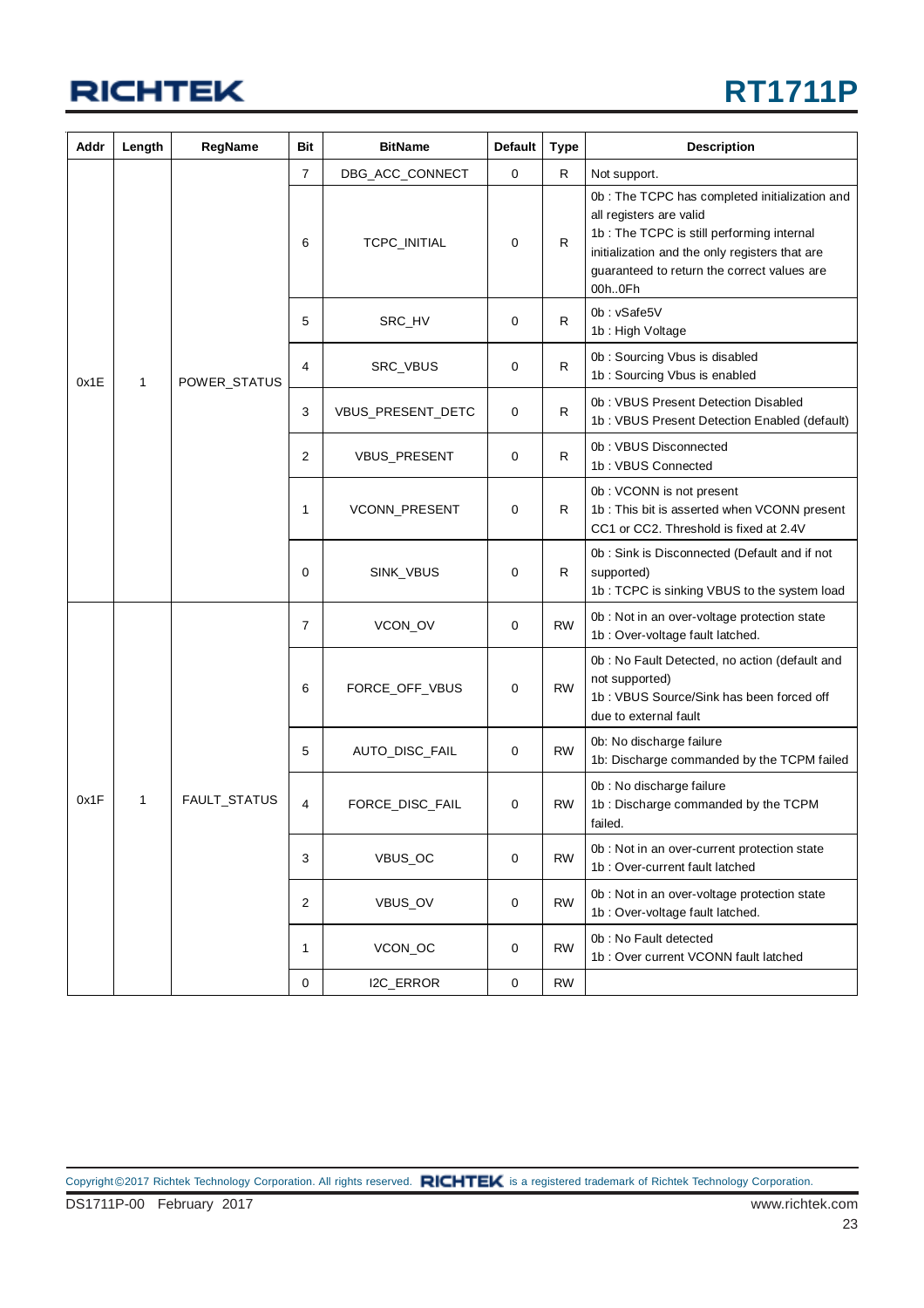

| Addr | Length       | RegName                       | Bit | <b>BitName</b>  | <b>Default</b> | <b>Type</b>  | <b>Description</b>                                                                                                                                                                                                                                                                                                          |
|------|--------------|-------------------------------|-----|-----------------|----------------|--------------|-----------------------------------------------------------------------------------------------------------------------------------------------------------------------------------------------------------------------------------------------------------------------------------------------------------------------------|
| 0x20 | $\mathbf{1}$ |                               | 7:0 | Reserved        | 0              | $\mathsf{R}$ |                                                                                                                                                                                                                                                                                                                             |
| 0x21 | $\mathbf{1}$ |                               | 7:0 | Reserved        | 0              | R.           |                                                                                                                                                                                                                                                                                                                             |
| 0x22 | $\mathbf{1}$ |                               | 7:0 | Reserved        | $\mathbf 0$    | R.           |                                                                                                                                                                                                                                                                                                                             |
| 0x23 | 1            | <b>COMMAND</b>                | 7:0 | <b>COMMAND</b>  | 0              | W            | 0010 0010b DisableVbusDetect.<br>0011 0011b EnableVbusDetect<br>0100 0100b DisableSinkVbus<br>0101 0101b Enable SinkVbus.<br>0110 0110b DisableSourceVbus.<br>0111 0111b<br>SourceVbusDefaultVoltage.<br>1000 1000b<br>SourceVbusHighVoltage.                                                                               |
|      |              |                               | 7:5 | ROLES_SUPPORT   | 110            | R            | 000b: Type-C Port Manager can<br>configure the Port as Source only<br>or Sink only (not DRP)<br>001b: Source only<br>010b: Sink only<br>011b: Sink with accessory support<br>(optional)<br>100b: DRP only<br>101b: Adapter or Cable (Ra) only<br>110b: Source, Sink, DRP,<br>Adapter/Cable all supported<br>111b: Not valid |
|      |              |                               | 4   | ALL_SOP_SUPPORT | 1              | R            | 0b: All SOP* except<br>SOP'_DBG/SOP"_DBG<br>1b : All SOP* messages are<br>supported                                                                                                                                                                                                                                         |
| 0x24 | $\mathbf{1}$ | DEVICE_CAPABILITIES<br>$\_1L$ | 3   | SOURCE_VCONN    | 1              | $\mathsf{R}$ | 0b: TCPC is not capable of<br>switching VCONN<br>1b: TCPC is capable of switching<br><b>VCONN</b>                                                                                                                                                                                                                           |
|      |              |                               | 2   | CPB_SINK_VBUS   | 1              | R            | 0b: TCPC is not capable<br>controlling the sink path to the<br>system load<br>1b: TCPC is capable of controlling<br>the sink path to the system load                                                                                                                                                                        |
|      |              |                               | 1   | SOURCE_HV_VBUS  | 1              | R            | 0b: TCPC is not capable of<br>controlling the source high voltage<br>path to VBUS<br>1b: TCPC is capable of controlling<br>the source high voltage path to<br><b>VBUS</b>                                                                                                                                                   |
|      |              |                               | 0   | SOURCE_VBUS     | 1              | R            | 0b: TCPC is not capable of<br>controlling the source path to<br><b>VBUS</b><br>1b: TCPC is capable of controlling<br>the source path to VBUS                                                                                                                                                                                |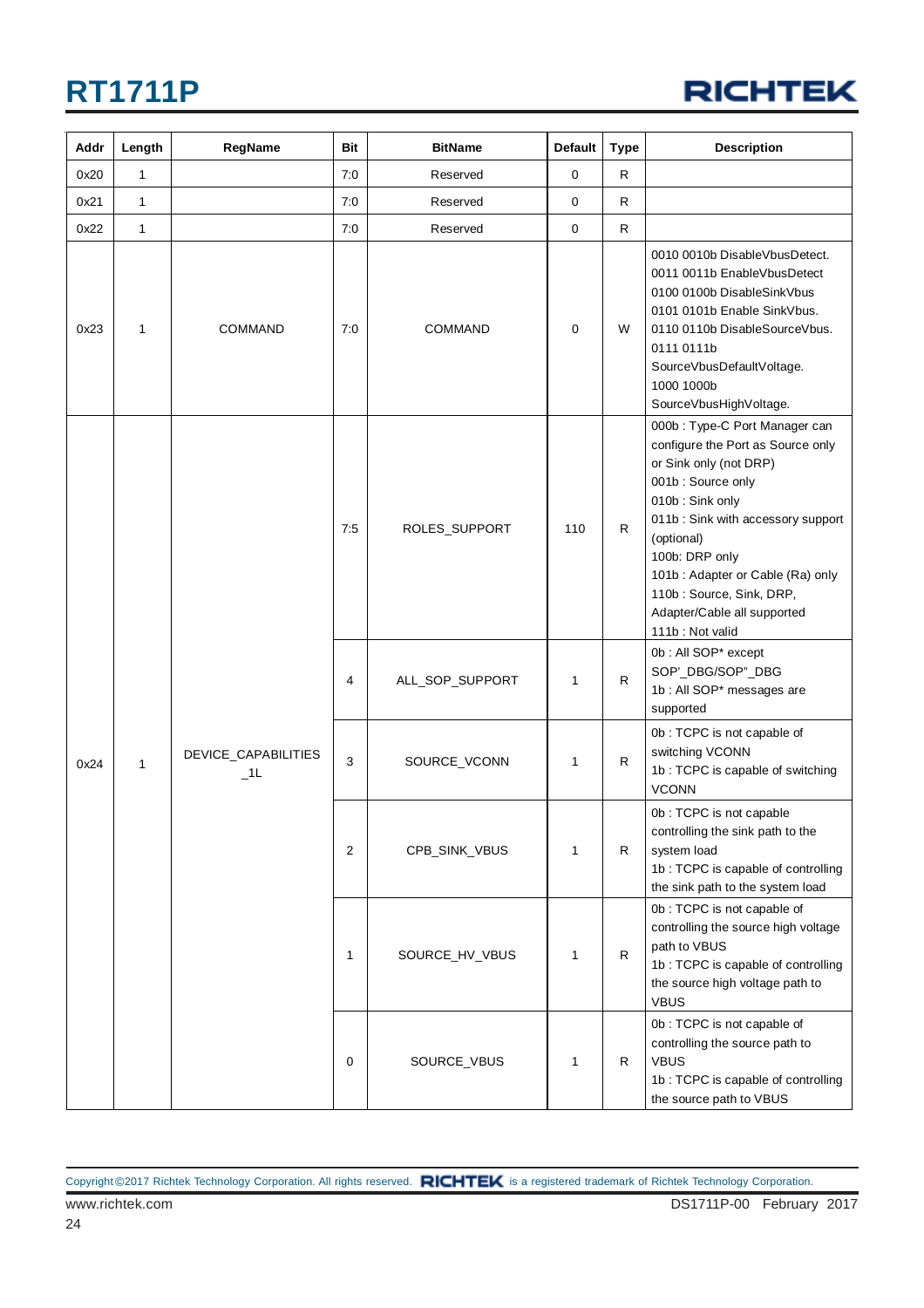

| Addr | Length | RegName                   | <b>Bit</b>     | <b>BitName</b>     | <b>Default</b> | <b>Type</b>  | <b>Description</b>                                                                                                                                                                        |
|------|--------|---------------------------|----------------|--------------------|----------------|--------------|-------------------------------------------------------------------------------------------------------------------------------------------------------------------------------------------|
|      |        |                           | $\overline{7}$ | Reserved           | 0              | R.           |                                                                                                                                                                                           |
|      |        |                           | 6              | CPB_VBUS_OC        | 1              | $\mathsf{R}$ | 0b: VBUS OCP is not reported by the<br><b>TCPC</b><br>1b: VBUS OCP is reported by the<br><b>TCPC</b>                                                                                      |
|      |        |                           | 5              | CPB VBUS OV        | 1              | R            | 0b: VBUS OVP is not reported by the<br><b>TCPC</b><br>1b: VBUS OVP is reported by the<br><b>TCPC</b>                                                                                      |
|      |        | DEVICE_CAPABILITIES<br>1H | 4              | CPB_BLEED_DISC     | 1              | R            | 0b: No Bleed Discharge implemented<br>in TCPC<br>1b : Bleed Discharge is implemented<br>in the TCPC                                                                                       |
| 0x25 | 1      |                           | 3              | CPB_FORCE_DISC     | 1              | R            | 0b: No Force Discharge implemented<br>in TCPC<br>1b : Force Discharge is implemented<br>in the TCPC                                                                                       |
|      |        |                           | $\overline{2}$ | VBUS_MEASURE_ALARM | 1              | R            | 0b: No VBUS voltage measurement<br>nor VBUS Alarms<br>1b: VBUS voltage measurement and<br><b>VBUS Alarms</b>                                                                              |
|      |        |                           | 1:0            | SOURCE RP SUPPORT  | 10             | R            | 00b: Rp default only<br>01b: Rp 1.5A and default<br>10b: Rp 3.0A, 1.5A, and default<br>11b: Reserved<br>Rp values which may be configured<br>by the TCPM via the<br>ROLE_CONTROL register |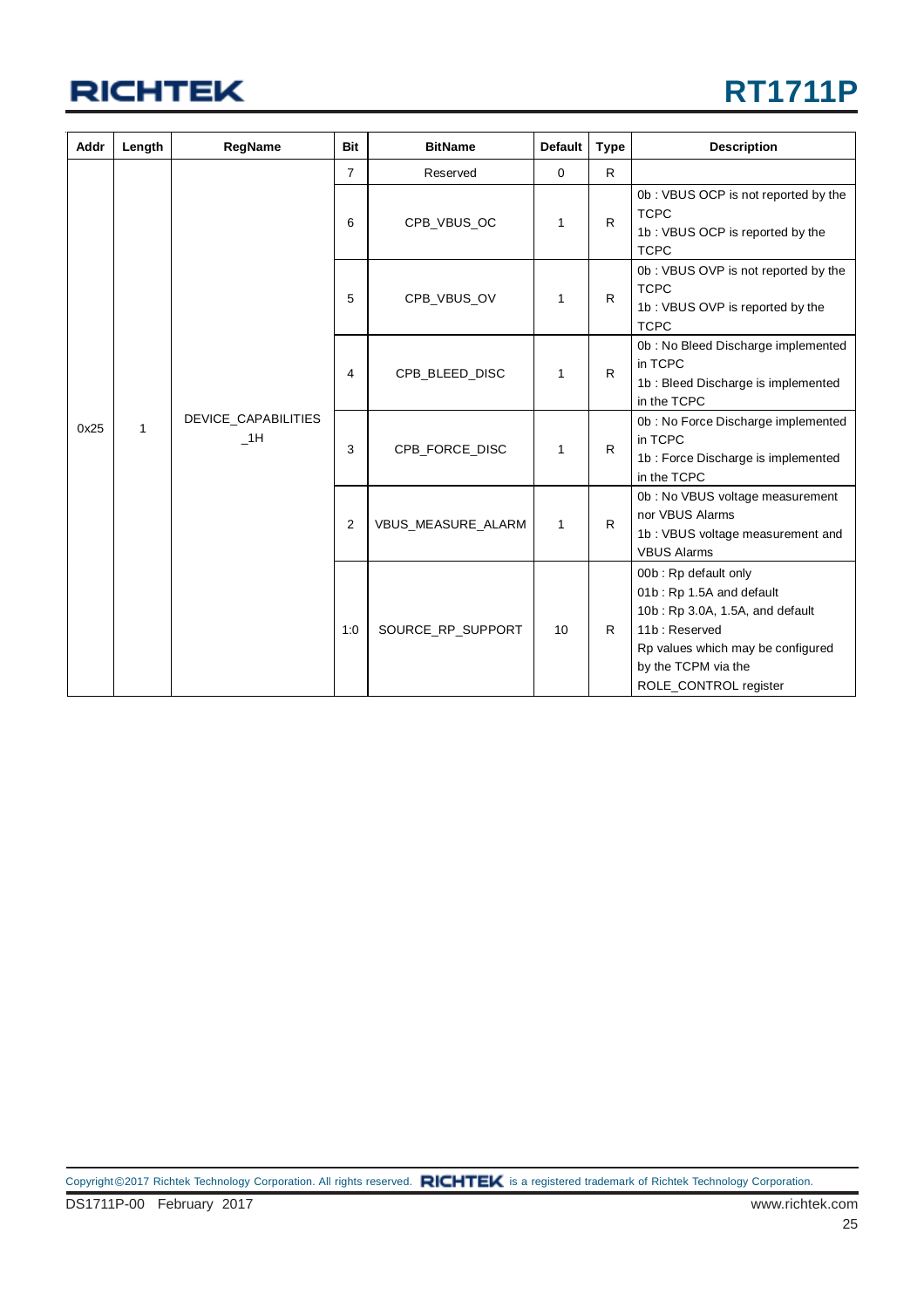

| Addr | Length | RegName                   | Bit            | <b>BitName</b>      | Default      | <b>Type</b>  | <b>Description</b>                                                                                                                                                                                                                                                                                                                                                                                                                                                                                                |
|------|--------|---------------------------|----------------|---------------------|--------------|--------------|-------------------------------------------------------------------------------------------------------------------------------------------------------------------------------------------------------------------------------------------------------------------------------------------------------------------------------------------------------------------------------------------------------------------------------------------------------------------------------------------------------------------|
|      |        |                           | $\overline{7}$ | SINK_DISCONNECT_DET | 1            | $\mathsf{R}$ | $0b$ :<br>VBUS_SINK_DISCONNECT_THRES<br>HOLD not implemented (default : Use<br>POWER_STATUS.VbusPresent = 0b<br>to indicate a Sink disconnect)<br>1b:<br>VBUS_SINK_DISCONNECT_THRES<br>HOLD implemented                                                                                                                                                                                                                                                                                                           |
|      |        |                           | 6              | STOP_DISC_THD       | 1            | R            | Ob:<br>VBUS_STOP_DISCHARGE_THRES<br>HOLD not implemented (default)<br>1b:<br>VBUS_STOP_DISCHARGE_THRES<br>HOLD implemented                                                                                                                                                                                                                                                                                                                                                                                        |
| 0x26 | 1      | DEVICE_CAPABILITIES<br>2L | 5:4            | VBUS_VOL_ALARM_LSB  | 00           | ${\sf R}$    | 00 : TCPC has 25mV LSB for its<br>voltage alarm and uses all 10 bits in<br>VBUS_VOLTAGE_ALARM_HI_CFG<br>and<br>VBUS_VOLTAGE_ALARM_LO_CFG.<br>01: TCPC has 50mV LSB for its<br>voltage alarm and uses only 9 bits.<br>VBUS_VOLTAGE_ALARM_HI_CFG[0<br>1 and<br>VBUS_VOLTAGE_ALARM_LO_CFG[<br>0] are ignored by TCPC.<br>10: TCPC has 100mV LSB for its<br>voltage alarm and uses only 8 bits.<br>VBUS_VOLTAGE_ALARM_HI_CFG[1<br>:0] and<br>VBUS_VOLTAGE_ALARM_LO_CFG[<br>1:0] are ignored by TCPC.<br>11 : reserved |
|      |        |                           | 3:1            | VCONN_POWER         | 010          | $\mathsf{R}$ | 000b: 1.0W<br>001b: 1.5W<br>010b:2.0W<br>011b:3W<br>100b: 4W<br>101b:5W<br>110b:6W<br>111b: External                                                                                                                                                                                                                                                                                                                                                                                                              |
|      |        |                           | 0              | VCONN_OCF           | $\mathbf{1}$ | $\mathsf{R}$ | 0b: TCPC is not capable of detecting<br>a Vconn fault<br>1b: TCPC is capable of detecting a<br>Vconn fault                                                                                                                                                                                                                                                                                                                                                                                                        |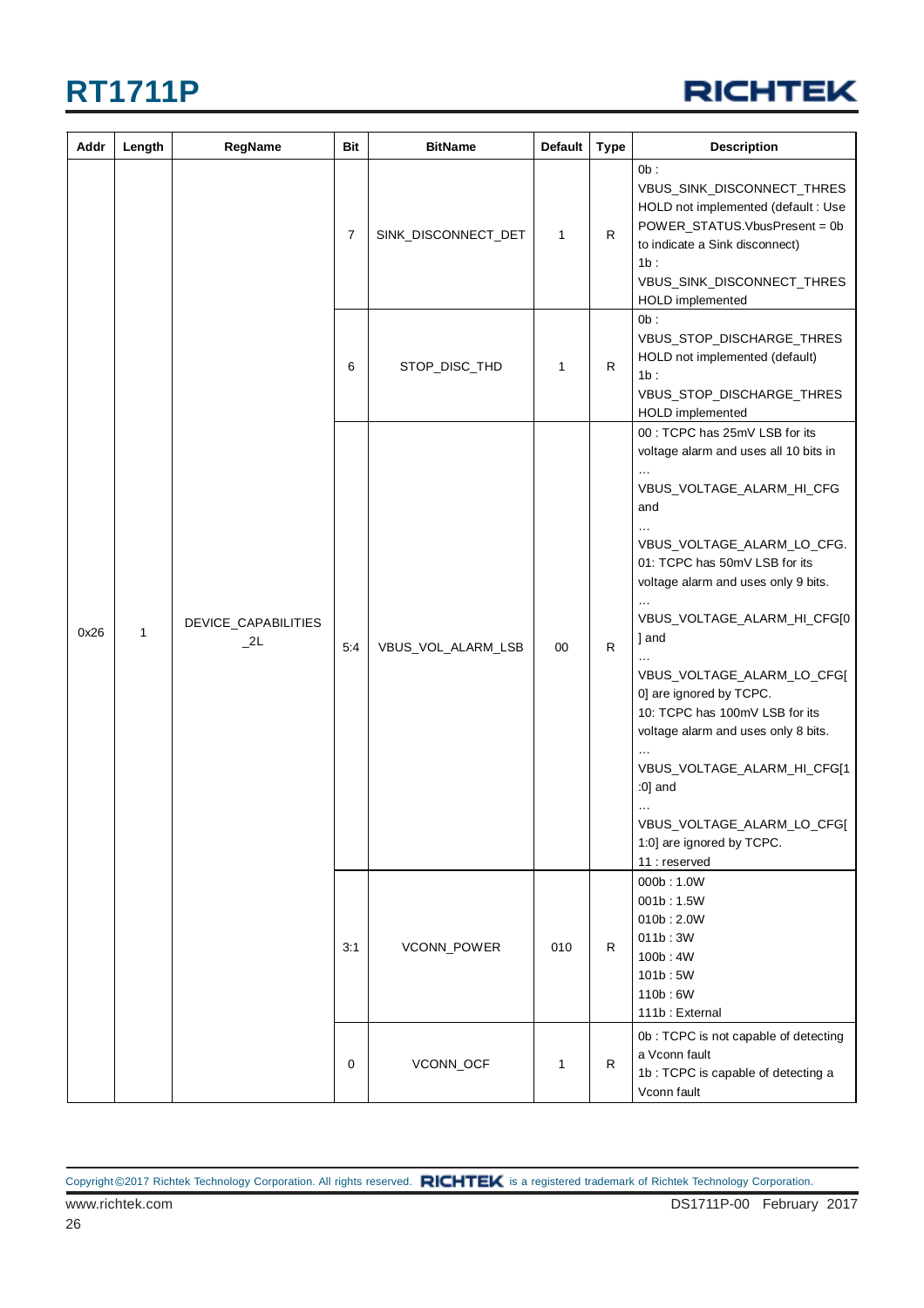#### **RT1711P**

| Addr | Length       | RegName                                    | <b>Bit</b>      | <b>BitName</b>                   | Default     | <b>Type</b>                                     | <b>Description</b>                                                                                 |
|------|--------------|--------------------------------------------|-----------------|----------------------------------|-------------|-------------------------------------------------|----------------------------------------------------------------------------------------------------|
| 0x27 | 1            | DEVICE_CAPABILITIES_<br>2H                 | 7:0             | Reserved                         | 0           | R                                               |                                                                                                    |
|      |              |                                            | 7:3             | Reserved                         | 0           | R                                               |                                                                                                    |
| 0x28 | $\mathbf{1}$ | STANDARD_INPUT_CAP                         | 2               | VBUS_EXT_OVF                     | $\mathbf 0$ | R.                                              | 0b : Not present in TCPC<br>1b: Present in TCPC                                                    |
|      |              | <b>ABILITIES</b>                           | 1               | VBUS_EXT_OCF                     | 0           | $\mathsf{R}$                                    | 0b: Not present in TCPC<br>1b: Present in TCPC                                                     |
|      |              |                                            | 0               | FORCE_OFF_VBUS_IN                | 1           | R                                               | 0b : Not present in TCPC<br>1b: Present in TCPC                                                    |
|      |              |                                            | $\overline{7}$  | Reserved                         | 0           | R                                               |                                                                                                    |
|      |              | 6                                          | CPB_DBG_ACC_IND | 0                                | R           | 0b : Not present in TCPC<br>1b: Present in TCPC |                                                                                                    |
|      |              | STANDARD_OUTPUT_C<br><b>APABILITIES</b>    | 5               | CPB_VBUS_PRESENT_M<br>NT         | 0           | $\mathsf{R}$                                    | 0b : Not present in TCPC<br>1b: Present in TCPC                                                    |
|      | 1            |                                            | $\overline{4}$  | CPB_AUDIO_ADT_ACC_I<br><b>ND</b> | 0           | R                                               | 0b : Not present in TCPC<br>1b: Present in TCPC                                                    |
| 0x29 |              |                                            | 3               | CPB_ACTIVE_CABLE_IND             | 0           | R                                               | 0b: Not present in TCPC<br>1b: Present in TCPC                                                     |
|      |              |                                            | 2               | CPB_MUX_CFG_CTRL                 | 0           | R                                               | 0b: Not present in TCPC<br>1b: Present in TCPC                                                     |
|      |              |                                            | $\mathbf{1}$    | CPB_CONNECT_PRESEN<br>Т          | 0           | $\mathsf{R}$                                    | 0b: Not present in TCPC<br>1b: Present in TCPC                                                     |
|      |              |                                            | $\mathbf 0$     | CPB_CONNECT_ORIENT               | 0           | $\mathsf{R}$                                    | 0b: Not present in TCPC<br>1b: Present in TCPC                                                     |
|      |              |                                            | 7:5             | Reserved                         | $\mathbf 0$ | $\mathsf{R}$                                    |                                                                                                    |
| 0x2E |              |                                            | 4               | CABLE_PLUG                       | 0           | <b>RW</b>                                       | 0b: Message originated from Source,<br>Sink, or DRP<br>1b: Message originated from a Cable<br>Plug |
|      | $\mathbf{1}$ | MESSAGE_HEADER<br>$\underline{\quad}$ INFO | 3               | DATA_ROLE                        | 0           | <b>RW</b>                                       | 0b: Sink<br>1b: Source                                                                             |
|      |              |                                            | 2:1             | USBPD_SPECREV                    | 01          | <b>RW</b>                                       | 00b: Revision 1.0<br>01b: Revision 2.0<br>$10b - 11b$ : Reserved                                   |
|      |              |                                            | 0               | POWER_ROLE                       | 0           | <b>RW</b>                                       | 0b: Sink<br>1b: Source                                                                             |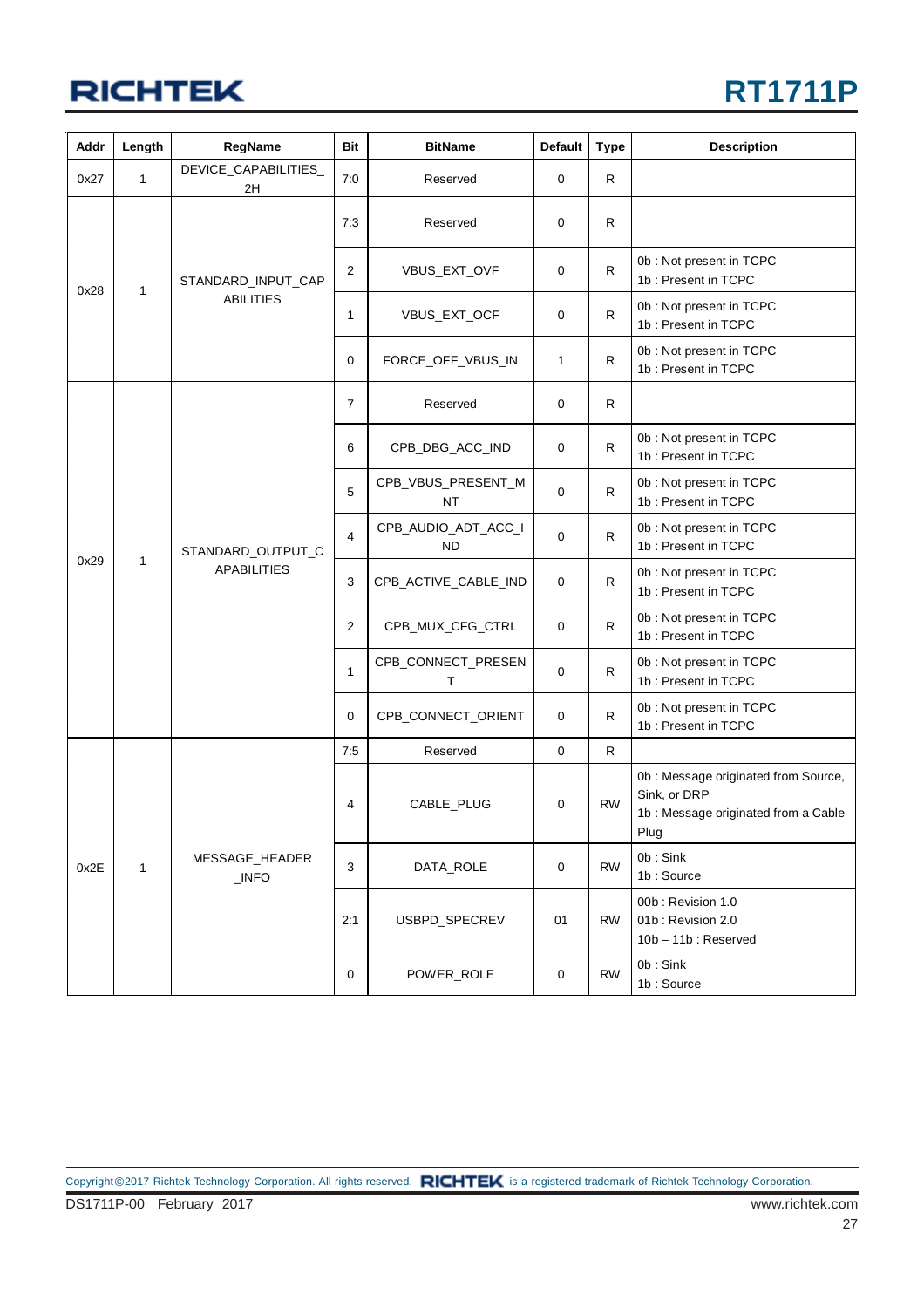#### **RICHTEK**

| Addr | Length       | RegName                                       | Bit            | <b>BitName</b> | <b>Default</b> | <b>Type</b> | <b>Description</b>                                                                                                                                                                                         |
|------|--------------|-----------------------------------------------|----------------|----------------|----------------|-------------|------------------------------------------------------------------------------------------------------------------------------------------------------------------------------------------------------------|
|      |              |                                               | $\overline{7}$ | Reserved       | 0              | R           |                                                                                                                                                                                                            |
|      |              |                                               | 6              | EN_CABLE_RST   | 0              | <b>RW</b>   | 0b: TCPC does not detect Cable<br>Reset signaling (default)<br>1b: TCPC detects Cable Reset<br>signaling                                                                                                   |
|      |              |                                               | 5              | EN_HARD_RST    | 0              | <b>RW</b>   | 0b: TCPC does not detect Hard Reset<br>signaling (default)<br>1b: TCPC detects Hard Reset<br>signaling                                                                                                     |
| 0x2F | 1            | RECEIVE_DETECT                                | 4              | EN_SOP2DB      | $\mathbf 0$    | <b>RW</b>   | 0b: TCPC does not detect<br>SOP_DBG" message (default)<br>1b: TCPC detects SOP_DBG"<br>message                                                                                                             |
|      |              |                                               | 3              | EN_SOP1DB      | 0              | <b>RW</b>   | 0b: TCPC does not detect<br>SOP_DBG' message (default)<br>1b: TCPC detects SOP_DBG'<br>message                                                                                                             |
|      |              |                                               | 2              | EN_SOP2        | 0              | <b>RW</b>   | 0b: TCPC does not detect SOP"<br>message (default)<br>1b: TCPC detects SOP" message                                                                                                                        |
|      |              |                                               | 1              | EN_SOP1        | 0              | <b>RW</b>   | 0b: TCPC does not detect SOP'<br>message (default)<br>1b: TCPC detects SOP' message                                                                                                                        |
|      |              |                                               | 0              | EN_SOP         | 0              | <b>RW</b>   | 0b: TCPC does not detect SOP<br>message (default)<br>1b: TCPC detects SOP message                                                                                                                          |
| 0x30 | 1            | RX_BYTE_COUNT                                 | 7:0            | RX_BYTE_COUNT  | 0              | <b>RW</b>   | Indicates number of bytes in this<br>register that are not stale. The TCPM<br>should read the first<br>RECEIVE_BYTE_COUNT bytes in<br>this register.                                                       |
|      |              |                                               | 7:3            | Reserved       | 0              | R.          |                                                                                                                                                                                                            |
| 0x31 | 1            | RX_BUF_FRAME_TYPE                             | 2:0            | RX_FRAME_TYPE  | 0              | R           | Type of received frame<br>000b: Received SOP<br>001b: Received SOP'<br>010b: Received SOP"<br>011b: Received SOP_DBG'<br>100b: Received SOP_DBG"<br>110b: Received Cable Reset<br>All others are reserved. |
| 0x32 | 1            | RX_BUF_HEADER_BYTE<br>$\overline{\mathbf{0}}$ | 7:0            | RX_HEAD_0      | 0              | R           | Byte 0 (bits 70) of message header                                                                                                                                                                         |
| 0x33 | 1            | RX_BUF_HEADER_BYTE<br>1                       | 7:0            | RX_HEAD_1      | $\mathbf 0$    | R           | Byte 1 (bits 15.8) of message header                                                                                                                                                                       |
| 0x34 | $\mathbf{1}$ | RX_BUF_OBJ1_BYTE_0                            | 7:0            | RX_OBJ1_0      | $\mathbf 0$    | R           | Byte 0 (bits 70) of 1st data object                                                                                                                                                                        |
| 0x35 | 1            | RX_BUF_OBJ1_BYTE_1                            | 7:0            | RX_OBJ1_1      | 0              | R           | Byte 1 (bits 15.8) of 1st data object                                                                                                                                                                      |
| 0x36 | $\mathbf{1}$ | RX_BUF_OBJ1_BYTE_2                            | 7:0            | RX_OBJ1_2      | 0              | R           | Byte 2 (bits 23.16) of 1st data object                                                                                                                                                                     |
| 0x37 | 1            | RX_BUF_OBJ1_BYTE_3                            | 7:0            | RX_OBJ1_3      | 0              | R           | Byte 3 (bits 3124) of 1st data object                                                                                                                                                                      |
| 0x38 | 1            | RX_BUF_OBJ2_BYTE_0                            | 7:0            | RX_OBJ2_0      | $\pmb{0}$      | R           | Byte 0 (bits 70) of 2st data object                                                                                                                                                                        |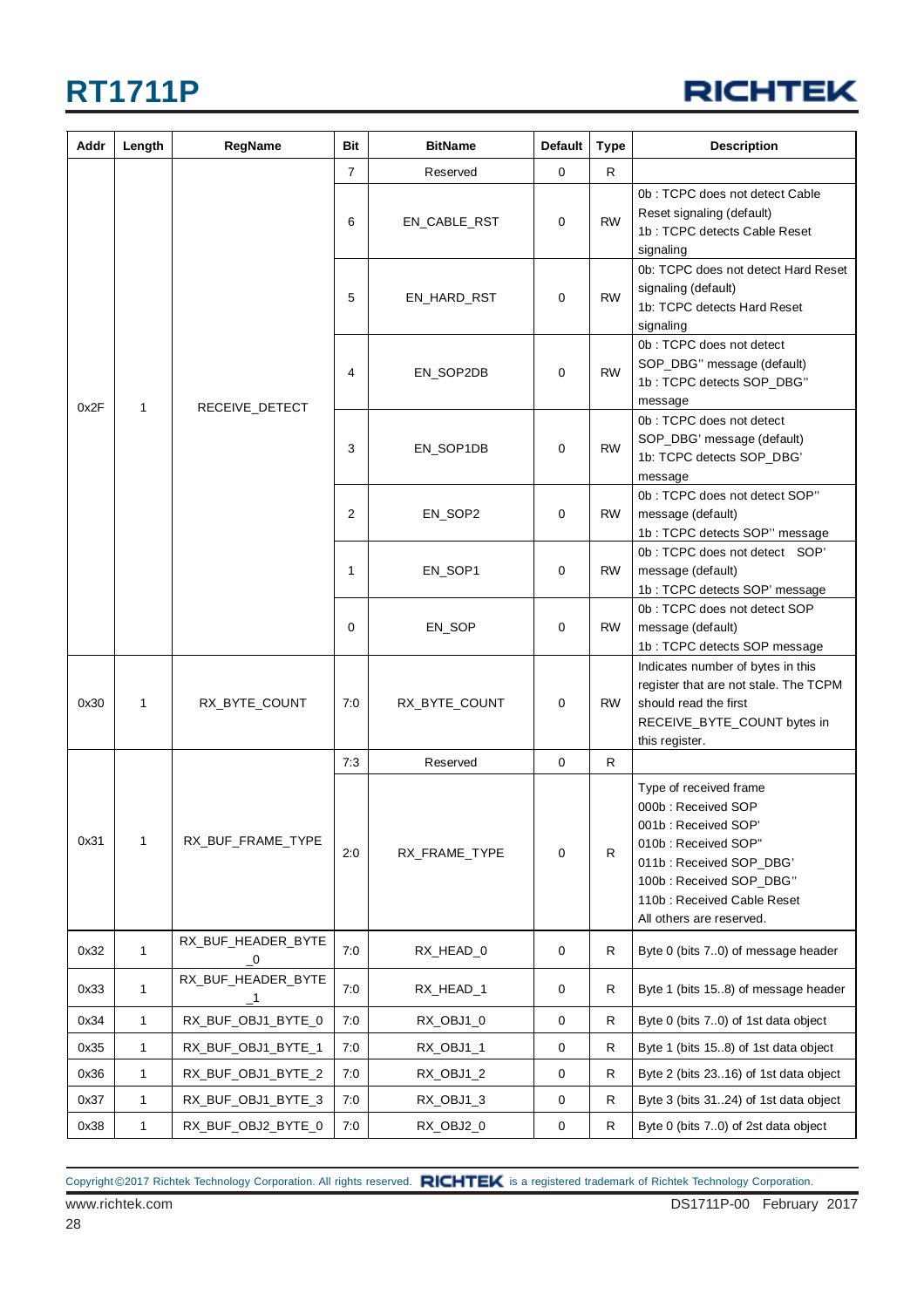### **RT1711P**

| Addr | Length | RegName            | Bit | <b>BitName</b> | <b>Default</b> | <b>Type</b> | <b>Description</b>                                                                                                                                                                                                                                                                            |
|------|--------|--------------------|-----|----------------|----------------|-------------|-----------------------------------------------------------------------------------------------------------------------------------------------------------------------------------------------------------------------------------------------------------------------------------------------|
| 0x39 | 1      | RX_BUF_OBJ2_BYTE_1 | 7:0 | RX_OBJ2_1      | 0              | R           | Byte 1 (bits 158) of 2st data object                                                                                                                                                                                                                                                          |
| 0x3A | 1      | RX_BUF_OBJ2_BYTE_2 | 7:0 | RX_OBJ2_2      | 0              | R           | Byte 2 (bits 2316) of 2st data object                                                                                                                                                                                                                                                         |
| 0x3B | 1      | RX_BUF_OBJ2_BYTE_3 | 7:0 | RX_OBJ2_3      | 0              | R           | Byte 3 (bits 3124) of 2st data object                                                                                                                                                                                                                                                         |
| 0x3C | 1      | RX_BUF_OBJ3_BYTE_0 | 7:0 | RX_OBJ3_0      | 0              | R           | Byte 0 (bits 70) of 3st data object                                                                                                                                                                                                                                                           |
| 0x3D | 1      | RX_BUF_OBJ3_BYTE_1 | 7:0 | RX_OBJ3_1      | 0              | R           | Byte 1 (bits 15.8) of 3st data object                                                                                                                                                                                                                                                         |
| 0x3E | 1      | RX_BUF_OBJ3_BYTE_2 | 7:0 | RX_OBJ3_2      | 0              | R           | Byte 2 (bits 2316) of 3st data object                                                                                                                                                                                                                                                         |
| 0x3F | 1      | RX_BUF_OBJ3_BYTE_3 | 7:0 | RX_OBJ3_3      | 0              | R           | Byte 3 (bits 3124) of 3st data object                                                                                                                                                                                                                                                         |
| 0x40 | 1      | RX_BUF_OBJ4_BYTE_0 | 7:0 | RX_OBJ4_0      | 0              | R           | Byte 0 (bits 7.0) of 4st data object                                                                                                                                                                                                                                                          |
| 0x41 | 1      | RX_BUF_OBJ4_BYTE_1 | 7:0 | RX_OBJ4_1      | 0              | R           | Byte 1 (bits 15.8) of 4st data object                                                                                                                                                                                                                                                         |
| 0x42 | 1      | RX_BUF_OBJ4_BYTE_2 | 7:0 | RX_OBJ4_2      | 0              | R           | Byte 2 (bits 2316) of 4st data object                                                                                                                                                                                                                                                         |
| 0x43 | 1      | RX_BUF_OBJ4_BYTE_3 | 7:0 | RX_OBJ4_3      | 0              | R           | Byte 3 (bits 3124) of 4st data object                                                                                                                                                                                                                                                         |
| 0x44 | 1      | RX_BUF_OBJ5_BYTE_0 | 7:0 | RX_OBJ5_0      | 0              | R           | Byte 0 (bits 70) of 5st data object                                                                                                                                                                                                                                                           |
| 0x45 | 1      | RX_BUF_OBJ5_BYTE_1 | 7:0 | RX_OBJ5_1      | 0              | R           | Byte 1 (bits 15.8) of 5st data object                                                                                                                                                                                                                                                         |
| 0x46 | 1      | RX_BUF_OBJ5_BYTE_2 | 7:0 | RX_OBJ5_2      | 0              | R           | Byte 2 (bits 2316) of 5st data object                                                                                                                                                                                                                                                         |
| 0x47 | 1      | RX BUF OBJ5 BYTE 3 | 7:0 | RX_OBJ5_3      | 0              | R           | Byte 3 (bits 3124) of 5st data object                                                                                                                                                                                                                                                         |
| 0x48 | 1      | RX_BUF_OBJ6_BYTE_0 | 7:0 | RX_OBJ6_0      | 0              | R           | Byte 0 (bits 7.0) of 6st data object                                                                                                                                                                                                                                                          |
| 0x49 | 1      | RX_BUF_OBJ6_BYTE_1 | 7:0 | RX_OBJ6_1      | 0              | R           | Byte 1 (bits 15.8) of 6st data object                                                                                                                                                                                                                                                         |
| 0x4A | 1      | RX_BUF_OBJ6_BYTE_2 | 7:0 | RX_OBJ6_2      | 0              | R           | Byte 2 (bits 2316) of 6st data object                                                                                                                                                                                                                                                         |
| 0x4B | 1      | RX_BUF_OBJ6_BYTE_3 | 7:0 | RX_OBJ6_3      | 0              | R           | Byte 3 (bits 3124) of 6st data object                                                                                                                                                                                                                                                         |
| 0x4C | 1      | RX_BUF_OBJ7_BYTE_0 | 7:0 | RX_OBJ7_0      | 0              | ${\sf R}$   | Byte 0 (bits 7.0) of 7st data object                                                                                                                                                                                                                                                          |
| 0x4D | 1      | RX_BUF_OBJ7_BYTE_1 | 7:0 | RX_OBJ7_1      | 0              | R           | Byte 1 (bits 15.8) of 7st data object                                                                                                                                                                                                                                                         |
| 0x4E | 1      | RX_BUF_OBJ7_BYTE_2 | 7:0 | RX_OBJ7_2      | 0              | R           | Byte 2 (bits 2316) of 7st data object                                                                                                                                                                                                                                                         |
| 0x4F | 1      | RX_BUF_OBJ7_BYTE_3 | 7:0 | RX OBJ7 3      | 0              | R           | Byte 3 (bits 3124) of 7st data object                                                                                                                                                                                                                                                         |
|      |        |                    | 7:6 | Reserved       | 0              | R           |                                                                                                                                                                                                                                                                                               |
|      |        |                    | 5:4 | TX_RETRY_CNT   | 0              | <b>RW</b>   | 00b : No message retry is required<br>01b: Automatically retry message<br>transmission once<br>10b: Automatically retry message<br>transmission twice<br>11b: Automatically retry message<br>transmission three times                                                                         |
|      |        |                    | 3   | Reserved       | 0              | R.          |                                                                                                                                                                                                                                                                                               |
| 0x50 | 1      | TX_BUF_FRAME_TYPE  | 2:0 | TX_FRAME_TYPE  | 0              | <b>RW</b>   | 000b: Transmit SOP<br>001b: Transmit SOP'<br>010b: Transmit SOP"<br>011b: Transmit SOP_DBG'<br>100b: Transmit SOP_DBG"<br>101b: Transmit Hard Reset<br>110b: Transmit Cable Reset<br>111b: Transmit BIST Carrier Mode 2<br>(TCPC shall exit the BIST mode no<br>later than tBISTContMode max) |

DS1711P-00 February 2017 www.richtek.com Copyright ©2017 Richtek Technology Corporation. All rights reserved. RICHTEK is a registered trademark of Richtek Technology Corporation.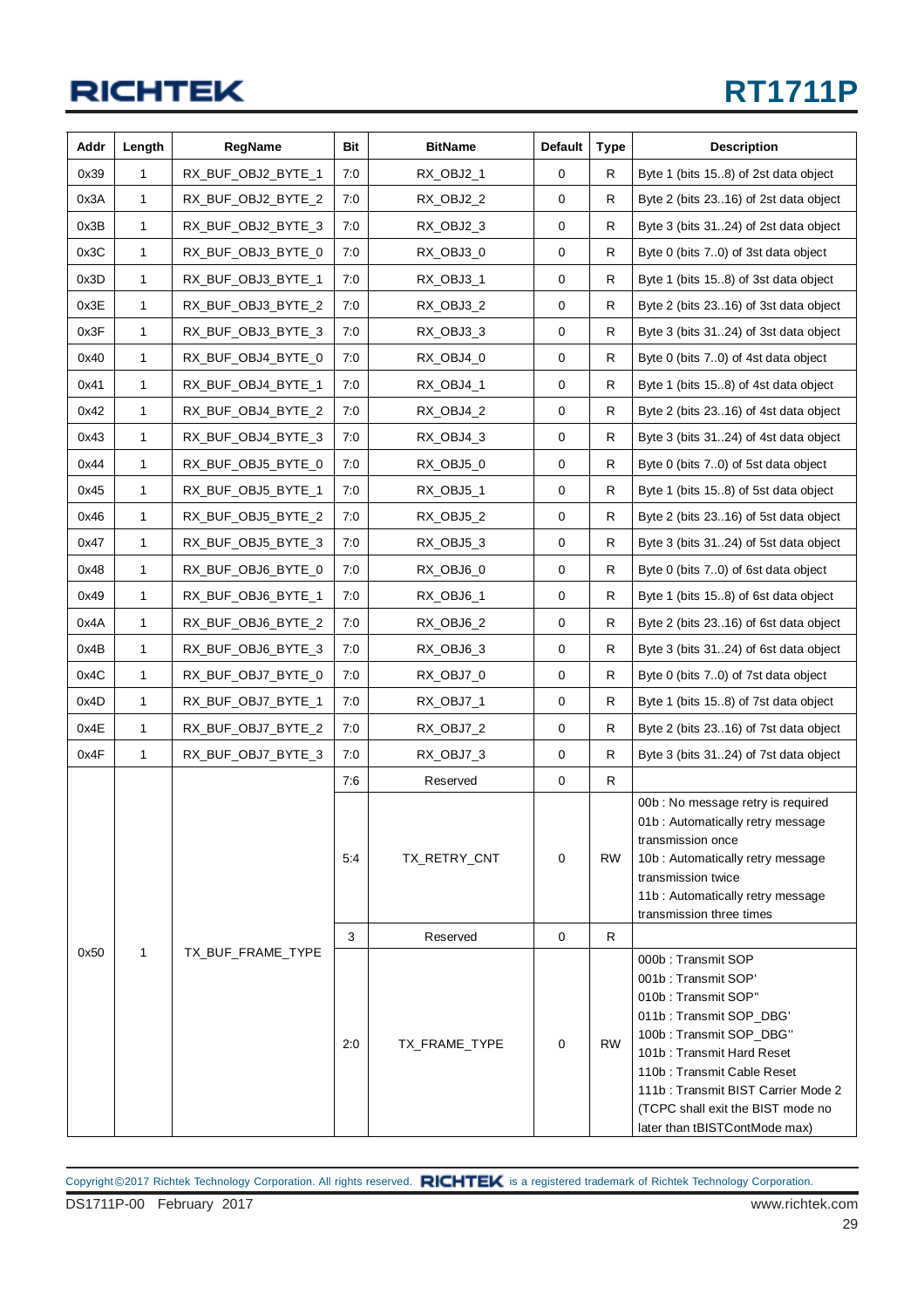

| Addr | Length       | RegName                                          | Bit | <b>BitName</b>    | <b>Default</b> | <b>Type</b> | <b>Description</b>                                            |
|------|--------------|--------------------------------------------------|-----|-------------------|----------------|-------------|---------------------------------------------------------------|
| 0x51 | 1            | TX_BYTE_COUNT                                    | 7:0 | TX_BYTE_COUNT     | 0              | <b>RW</b>   | The number of bytes the TCPM will<br>write                    |
| 0x52 | 1            | TX_BUF_HEADER_BYTE<br>$\overline{\phantom{0}}^0$ | 7:0 | TX_HEAD_0         | 0              | <b>RW</b>   | Byte 0 (bits 70) of message header                            |
| 0x53 | $\mathbf{1}$ | TX_BUF_HEADER_BYTE<br>$\mathbf{1}$               | 7:0 | TX_HEAD_1         | $\mathbf 0$    | <b>RW</b>   | Byte 1 (bits 15.8) of message header                          |
| 0x54 | 1            | TX_BUF_OBJ1_BYTE_0                               | 7:0 | TX_OBJ1_0         | 0              | <b>RW</b>   | Byte 0 (bits 7.0) of 1st data object                          |
| 0x55 | 1            | TX_BUF_OBJ1_BYTE_1                               | 7:0 | TX_OBJ1_1         | 0              | <b>RW</b>   | Byte 1 (bits 15.8) of 1st data object                         |
| 0x56 | 1            | TX_BUF_OBJ1_BYTE_2                               | 7:0 | TX_OBJ1_2         | 0              | <b>RW</b>   | Byte 2 (bits 2316) of 1st data object                         |
| 0x57 | 1            | TX_BUF_OBJ1_BYTE_3                               | 7:0 | TX_OBJ1_3         | 0              | <b>RW</b>   | Byte 3 (bits 3124) of 1st data object                         |
| 0x58 | 1            | TX_BUF_OBJ2_BYTE_0                               | 7:0 | TX_OBJ2_0         | 0              | <b>RW</b>   | Byte 0 (bits 70) of 2st data object                           |
| 0x59 | 1            | TX_BUF_OBJ2_BYTE_1                               | 7:0 | TX_OBJ2_1         | 0              | <b>RW</b>   | Byte 1 (bits 15.8) of 2st data object                         |
| 0x5A | 1            | TX_BUF_OBJ2_BYTE_2                               | 7:0 | TX_OBJ2_2         | $\mathbf 0$    | <b>RW</b>   | Byte 2 (bits 2316) of 2st data object                         |
| 0x5B | 1            | TX_BUF_OBJ2_BYTE_3                               | 7:0 | TX_OBJ2_3         | 0              | <b>RW</b>   | Byte 3 (bits 3124) of 2st data object                         |
| 0x5C | 1            | TX_BUF_OBJ3_BYTE_0                               | 7:0 | TX_OBJ3_0         | 0              | <b>RW</b>   | Byte 0 (bits 70) of 3st data object                           |
| 0x5D | 1            | TX_BUF_OBJ3_BYTE_1                               | 7:0 | TX_OBJ3_1         | 0              | <b>RW</b>   | Byte 1 (bits 15.8) of 3st data object                         |
| 0x5E | 1            | TX_BUF_OBJ3_BYTE_2                               | 7:0 | TX_OBJ3_2         | 0              | <b>RW</b>   | Byte 2 (bits 2316) of 3st data object                         |
| 0x5F | $\mathbf{1}$ | TX_BUF_OBJ3_BYTE_3                               | 7:0 | TX_OBJ3_3         | 0              | <b>RW</b>   | Byte 3 (bits 3124) of 3st data object                         |
| 0x60 | 1            | TX_BUF_OBJ4_BYTE_0                               | 7:0 | TX_OBJ4_0         | 0              | <b>RW</b>   | Byte 0 (bits 70) of 4st data object                           |
| 0x61 | 1            | TX_BUF_OBJ4_BYTE_1                               | 7:0 | TX_OBJ4_1         | 0              | <b>RW</b>   | Byte 1 (bits 15.8) of 4st data object                         |
| 0x62 | 1            | TX_BUF_OBJ4_BYTE_2                               | 7:0 | TX_OBJ4_2         | 0              | <b>RW</b>   | Byte 2 (bits 2316) of 4st data object                         |
| 0x63 | 1            | TX_BUF_OBJ4_BYTE_3                               | 7:0 | TX_OBJ4_3         | 0              | <b>RW</b>   | Byte 3 (bits 3124) of 4st data object                         |
| 0x64 | $\mathbf{1}$ | TX_BUF_OBJ5_BYTE_0                               | 7:0 | TX_OBJ5_0         | 0              | <b>RW</b>   | Byte 0 (bits 7.0) of 5st data object                          |
| 0x65 | 1            | TX_BUF_OBJ5_BYTE_1                               | 7:0 | TX_OBJ5_1         | 0              | <b>RW</b>   | Byte 1 (bits 15.8) of 5st data object                         |
| 0x66 | 1            | TX_BUF_OBJ5_BYTE_2                               | 7:0 | TX_OBJ5_2         | 0              | <b>RW</b>   | Byte 2 (bits 2316) of 5st data object                         |
| 0x67 | 1            | TX_BUF_OBJ5_BYTE_3                               | 7:0 | TX_OBJ5_3         | 0              | <b>RW</b>   | Byte 3 (bits 3124) of 5st data object                         |
| 0x68 | 1            | TX_BUF_OBJ6_BYTE_0                               | 7:0 | TX_OBJ6_0         | 0              | RW          | Byte 0 (bits 70) of 6st data object                           |
| 0x69 | 1            | TX_BUF_OBJ6_BYTE_1                               | 7:0 | TX_OBJ6_1         | 0              | <b>RW</b>   | Byte 1 (bits 158) of 6st data object                          |
| 0x6A | $\mathbf{1}$ | TX_BUF_OBJ6_BYTE_2                               | 7:0 | TX_OBJ6_2         | $\mathbf 0$    | <b>RW</b>   | Byte 2 (bits 2316) of 6st data object                         |
| 0x6B | $\mathbf{1}$ | TX_BUF_OBJ6_BYTE_3                               | 7:0 | TX_OBJ6_3         | 0              | <b>RW</b>   | Byte 3 (bits 3124) of 6st data object                         |
| 0x6C | 1            | TX_BUF_OBJ7_BYTE_0                               | 7:0 | TX_OBJ7_0         | 0              | <b>RW</b>   | Byte 0 (bits 70) of 7st data object                           |
| 0x6D | 1            | TX_BUF_OBJ7_BYTE_1                               | 7:0 | TX_OBJ7_1         | 0              | <b>RW</b>   | Byte 1 (bits 15.8) of 7st data object                         |
| 0x6E | 1            | TX_BUF_OBJ7_BYTE_2                               | 7:0 | TX_OBJ7_2         | 0              | <b>RW</b>   | Byte 2 (bits 2316) of 7st data object                         |
| 0x6F | 1            | TX_BUF_OBJ7_BYTE_3                               | 7:0 | TX_OBJ7_3         | $\pmb{0}$      | <b>RW</b>   | Byte 3 (bits 3124) of 7st data object                         |
| 0x70 | 1            | VBUS_VOLTAGE_L                                   | 7:0 | VBUS_VOLTAGE[7:0] | 0              | R           | Reading this register to determine the<br><b>VBUS</b> voltage |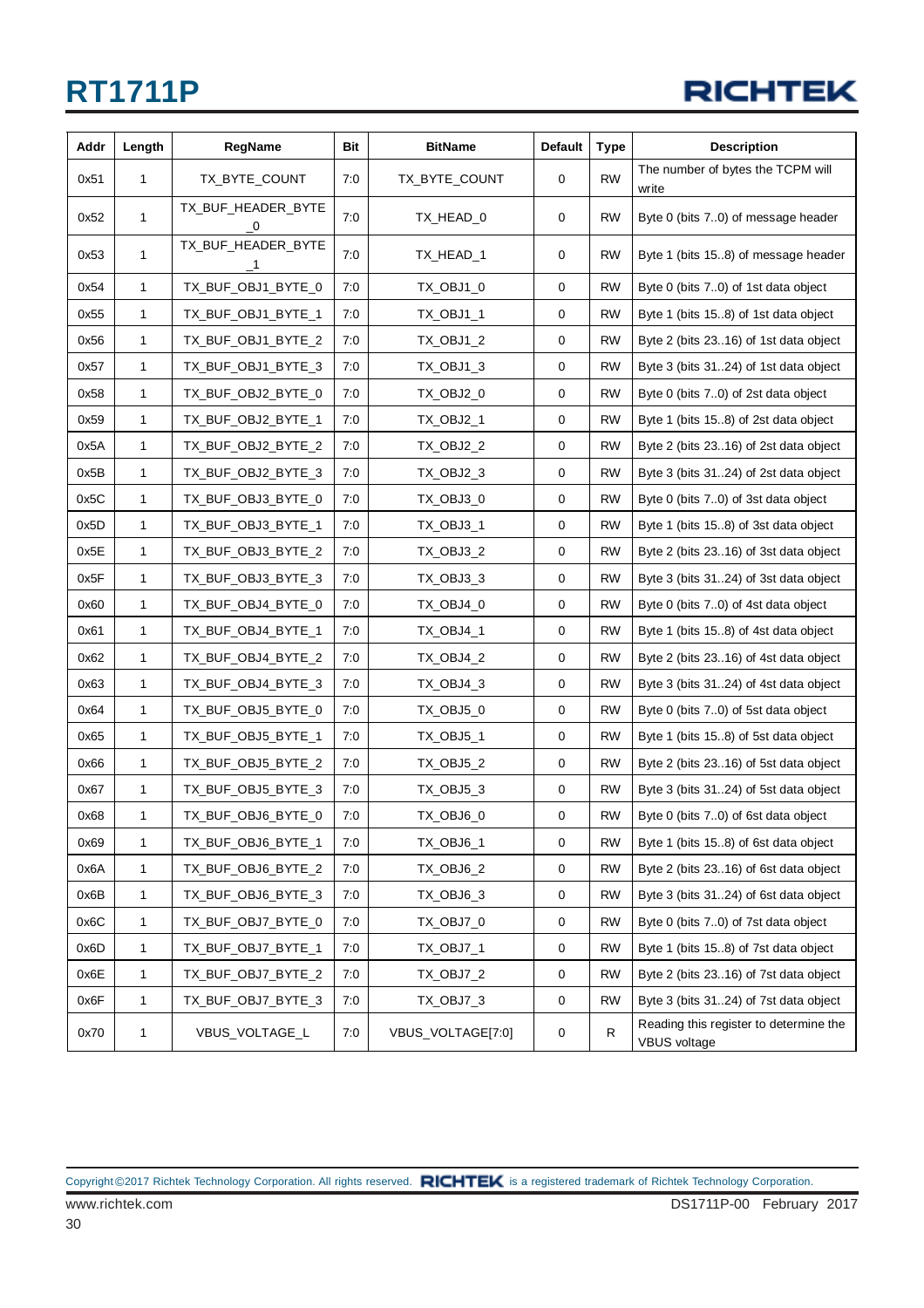## **RT1711P**

| Addr | Length       | RegName                              | Bit | <b>BitName</b>                   | <b>Default</b> | <b>Type</b> | <b>Description</b>                                                                                                             |
|------|--------------|--------------------------------------|-----|----------------------------------|----------------|-------------|--------------------------------------------------------------------------------------------------------------------------------|
|      |              |                                      | 7:4 | Reserved                         | 0              | R           |                                                                                                                                |
| 0x71 | $\mathbf{1}$ | VBUS_VOLTAGE_H                       | 3:2 | SCALE_FACTOR                     | 0              | <b>RW</b>   | 00 : VBUS measurement not scaled.<br>01 : VBUS measurement divided by 2<br>10 : VBUS measurement divided by 4<br>11 : reserved |
|      |              |                                      | 1:0 | VBUS_VOLTAGE[9:8]                | 0              | R           | Reading this register to determine the<br>VBUS voltage                                                                         |
| 0x72 | 1            | VBUS_SINK_DISCONNE<br>CT_THRESHOLD_L | 7:0 | VBUS_SINK_DISCNT_TH<br>D[7:0]    | C <sub>8</sub> | <b>RW</b>   | VBUS_SINK_DISCONNECT_THRES<br><b>HOLD</b>                                                                                      |
|      |              |                                      | 7:2 | Reserved                         | 0              | R           |                                                                                                                                |
| 0x73 | 1            | VBUS_SINK_DISCONNE<br>CT_THRESHOLD_H | 1:0 | VBUS_SINK_DISCNT_TH<br>D[9:8]    | 0              | <b>RW</b>   | VBUS_SINK_DISCONNECT_THRES<br><b>HOLD</b>                                                                                      |
| 0x74 | $\mathbf{1}$ | VBUS_STOP_DISCHARG<br>E_THRESHOLD_L  | 7:0 | VBUS_STOP_DISCHG_TH<br>D[7:0]    | 0              | <b>RW</b>   | VBUS_STOP_DISCHARGE_THRES<br><b>HOLD</b>                                                                                       |
|      |              |                                      | 7:2 | Reserved                         | 0              | R           |                                                                                                                                |
| 0x75 | $\mathbf{1}$ | VBUS_STOP_DISCHARG<br>E_THRESHOLD_H  | 1:0 | VBUS_STOP_DISCHG_TH<br>D[9:8]    | 0              | <b>RW</b>   | VBUS_STOP_DISCHARGE_THRES<br><b>HOLD</b>                                                                                       |
| 0x76 | $\mathbf{1}$ | VBUS_VOLTAGE_ALARM<br>$_HL$          | 7:0 | VBUS_VOLTAGE_ALARM<br>$-HI[7:0]$ | 0              | <b>RW</b>   | VBUS_VOLTAGE_ALARM_HI_CFG                                                                                                      |
|      |              | VBUS_VOLTAGE_ALARM                   | 7:2 | Reserved                         | 0              | R.          |                                                                                                                                |
| 0x77 | 1            | H <sub>1</sub> H <sub>2</sub>        | 1:0 | VBUS_VOLTAGE_ALARM<br>$-HI[9:8]$ | 0              | RW          | VBUS_VOLTAGE_ALARM_HI_CFG                                                                                                      |
| 0x78 | 1            | VBUS_VOLTAGE_ALARM<br>$\_LO\_L$      | 7:0 | VBUS_VOLTAGE_ALARM<br>LO[7:0]    | 0              | <b>RW</b>   | VBUS_VOLTAGE_ALARM_LO_CFG                                                                                                      |
|      |              |                                      | 7:2 | Reserved                         | 0              | R           |                                                                                                                                |
| 0x79 | 1            | VBUS_VOLTAGE_ALARM<br>$\_LO$ $\_H$   | 1:0 | VBUS_VOLTAGE_ALARM<br>LO[9:8]    | 0              | <b>RW</b>   | VBUS_VOLTAGE_ALARM_LO_CFG                                                                                                      |
|      |              |                                      | 7:5 | VBUS_GP_FRMODE                   | 0              | <b>RW</b>   | Power Path On when SINK receive<br>Fast Role Swap<br>3'b001 : GP1B Path on (support fast<br>role swap to use PMOS)             |
|      |              |                                      | 4   | Reserved                         | $\pmb{0}$      | R           |                                                                                                                                |
| 0xA5 |              |                                      | 3   | VBUS_GP1A_PN                     | 0              | <b>RW</b>   | 1'b0 : NMOS<br>1'b1: PMOS                                                                                                      |
|      |              |                                      | 2   | VBUS GP1B PN                     | 0              | <b>RW</b>   | 1'b0: NMOS<br>1'b1: PMOS                                                                                                       |
|      |              |                                      | 1   | VBUS_GP2_PN                      | 0              | <b>RW</b>   | 1'b0 : NMOS<br>1'b1 : PMOS                                                                                                     |
|      |              |                                      | 0   | VBUS_GP3_PN                      | 0              | <b>RW</b>   | 1'b0: NMOS<br>1'b1: PMOS                                                                                                       |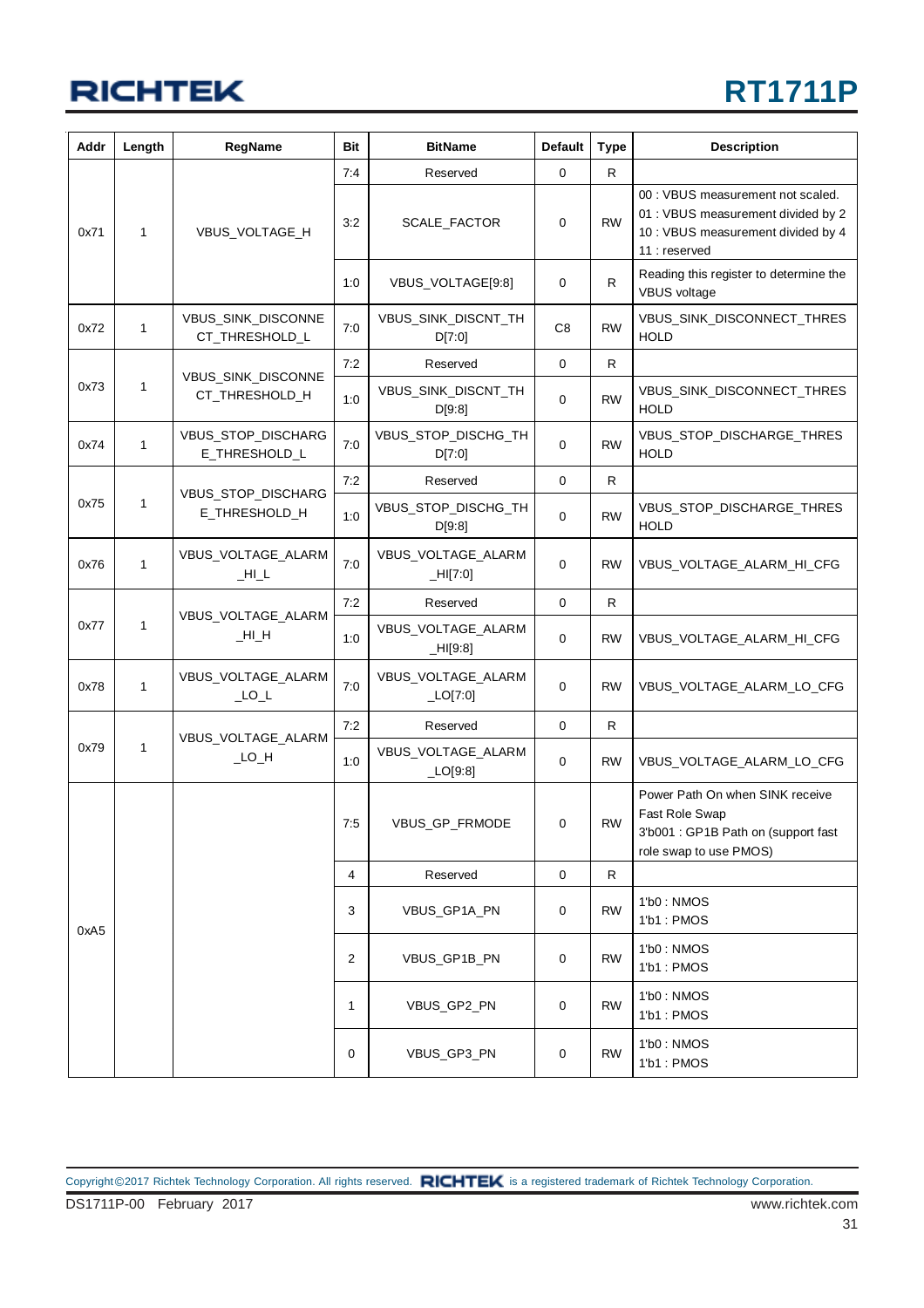

| Addr | Length | RegName        | Bit            | <b>BitName</b>       | Default     | <b>Type</b> | <b>Description</b>                                                                                     |
|------|--------|----------------|----------------|----------------------|-------------|-------------|--------------------------------------------------------------------------------------------------------|
| 0xA6 | 1      | VBUS_VOL_L     | 7:0            | VBUS_VOL_TARGET[7:0] | 0           | <b>RW</b>   | Target VBUS voltage, LSB = 25mV<br>$Ex:VBUS = 20V,$<br>VBUS_VOL_TARGET[7:0] =<br>8'b00100000           |
|      |        |                | 7:2            | Reserved             | $\pmb{0}$   | R.          |                                                                                                        |
| 0xA7 | 1      | VBUS_VOL_H     | 1:0            | VBUS_VOL_TARGET[9:8] | 0           | <b>RW</b>   | Target VBUS voltage, LSB = 25mV<br>$Ex:VBUS = 20V,$<br>$VBUS_VOL_TARGET[9:8] = 2'b11$                  |
|      |        |                | $\overline{7}$ | VBUS_DAC_EN          | $\mathbf 0$ | <b>RW</b>   | 1 : DAC enable                                                                                         |
| 0xA8 | 1      | VBUS_ADDA_CTRL | 0              | VDC_EN               | 0           | <b>RW</b>   | 0b: VDC detector circuit enabled<br>1b: VDC detector circuit disabled                                  |
|      |        |                | 7:6            | VBUS_GP1A_EN         | 0           | <b>RW</b>   | VBUS CP GP1A path enable<br>2'b00 -> open<br>2'b01 -> pull Lo<br>2'b10 -> pull Lo<br>2'b11 -> pull Hi  |
|      | 1      | VBUS_GP_CTRL   | 5:4            | VBUS_GP1B_EN         | 0           | RW          | VBUS CP GP1B path enable<br>$2b00$ -> open<br>2'b01 -> pull Lo<br>2'b10 -> pull Lo<br>2'b11 -> pull Hi |
| 0xA9 |        |                | 3:2            | VBUS_GP2_EN          | 0           | <b>RW</b>   | VBUS CP GP2 path enable<br>$2b00$ -> open<br>2'b01 -> pull Lo<br>2'b10 -> pull Lo<br>2'b11 -> pull Hi  |
|      |        |                | 1:0            | VBUS_GP3_EN          | 0           | <b>RW</b>   | VBUS CP GP3 path enable<br>$2b00$ -> open<br>2'b01 -> pull Lo<br>2'b10 -> pull Lo<br>2'b11 -> pull Hi  |
|      |        |                | $\overline{7}$ | VBUS_CPEN            | 0           | <b>RW</b>   | VBUS related CP enable<br>1'b0 : disable<br>1'b1 : enable                                              |
|      |        |                | 6              | VDC_CPEN             | 0           | <b>RW</b>   | VDC related CP enable<br>1'b0 : disable<br>1'b1 : enable                                               |
| 0xAA | 1      | FAST_ROLE_SWAP | 5              | Reserved             | $\mathbf 0$ | R           |                                                                                                        |
|      |        |                | 4:3            | Reserved             | 0           | R           |                                                                                                        |
|      |        |                | $\mathbf{1}$   | Reserved             | $\mathbf 0$ | R           |                                                                                                        |
|      |        |                | 0              | FR_RXDET_EN          | 0           | <b>RW</b>   | Fast-role swap rx detection enable<br>$1'b0 \rightarrow off$<br>1'b1 -> fast role swap detection       |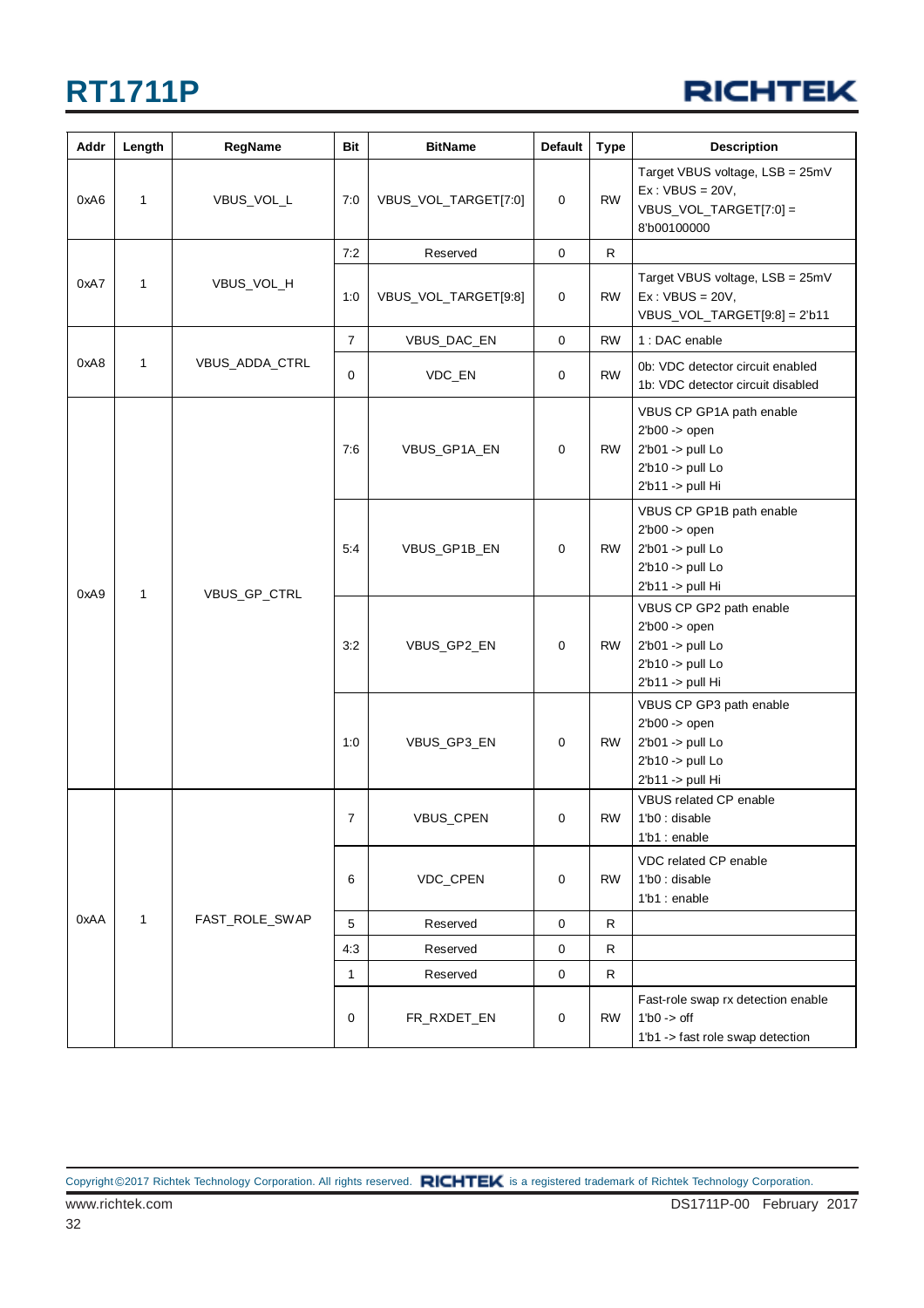

| Addr | Length       | RegName     | <b>Bit</b>    | <b>BitName</b>   | Default     | <b>Type</b>                                                                                               | <b>Description</b>                                                                                                                                                                                                                                                                                     |
|------|--------------|-------------|---------------|------------------|-------------|-----------------------------------------------------------------------------------------------------------|--------------------------------------------------------------------------------------------------------------------------------------------------------------------------------------------------------------------------------------------------------------------------------------------------------|
|      |              |             | 7:4           | Reserved         | $\mathbf 0$ | <b>RW</b>                                                                                                 |                                                                                                                                                                                                                                                                                                        |
| 0xAB | $\mathbf{1}$ | VBUS_DISCHG | 3:0           | VBUS_VALUE       | 0           | <b>RW</b>                                                                                                 | VBUS steady-state voltage by PD<br>contrast<br>4'b0000->5V<br>4'b0001->6V<br>4'b0010->7V<br>4'b0011->8V<br>4'b0100->9V<br>4'b0101->10V<br>4'b0110->11V<br>4'b0111->12V<br>4'b1000->13V<br>4'b1001->14V<br>4'b1010->15V<br>4'b1011->16V<br>4'b1100->17V<br>4'b1101->18V<br>4'b1110->19V<br>4'b1111->20V |
|      |              | 5:4         | VBUS_OVPRATIO | 10               | <b>RW</b>   | VBUS OVP ration based on<br>VBUS_VALUE * (1 + 5 ~ 20%)<br>2'b00:5%<br>2'b01:10%<br>2'b10:15%<br>2'b11:20% |                                                                                                                                                                                                                                                                                                        |
| 0xAC | $\mathbf{1}$ | VBUS_OCPR   | 3:0           | VBUS_OCP         | 0001        | <b>RW</b>                                                                                                 | VBUS Over current control selection<br>4'b0000: 0.5A * 120%<br>4'b0001:1A * 120%<br>4'b0010: 1.5A * 120%<br>4'b0011:2A * 120%<br>4'b0100: 2.5A * 120%<br>4'b0101:3A * 120%<br>4'b0110: 3.5A * 120%<br>4'b0111:4A * 120%<br>4'b1000: 4.5A * 120%<br>4'b1001:5A * 120%                                   |
|      |              |             | 7:6           | Reserved         | $\mathsf 0$ | R                                                                                                         |                                                                                                                                                                                                                                                                                                        |
| 0xAD | $\mathbf{1}$ | VBUS_SOFT   | 5:3           | VBUS_SOFT1_VBUS  | 100         | <b>RW</b>                                                                                                 | VBUS Soft-start control (path1)<br>3'b111 -> 3'b001 (fast to slow),<br>$3'$ b $000 \rightarrow$ closed                                                                                                                                                                                                 |
|      |              |             | 2:0           | VBUS_SOFT2_VBUS  | 100         | <b>RW</b>                                                                                                 | VBUS Soft-start control (path2)<br>3'b111 -> 3'b001 (fast to slow),<br>$3'$ b $000 \rightarrow$ closed                                                                                                                                                                                                 |
|      |              |             | 7:6           | Reserved         | 0           | $\mathsf{R}$                                                                                              |                                                                                                                                                                                                                                                                                                        |
|      |              |             | $\,$ 5 $\,$   | ENPD3            | $\pmb{0}$   | <b>RW</b>                                                                                                 | Enable PD 3.0 function.                                                                                                                                                                                                                                                                                |
| 0xAF | 1            |             | 4             | TRANSMIT_FRSWAP  | 0           | TRG_1                                                                                                     | Write 1 to output 1 for 1T PCLK                                                                                                                                                                                                                                                                        |
|      |              |             | 3:0           | <b>TFRSWAPRX</b> | 1100        | <b>RW</b>                                                                                                 | Debounce FR_RXDET signal by 300K<br>clock                                                                                                                                                                                                                                                              |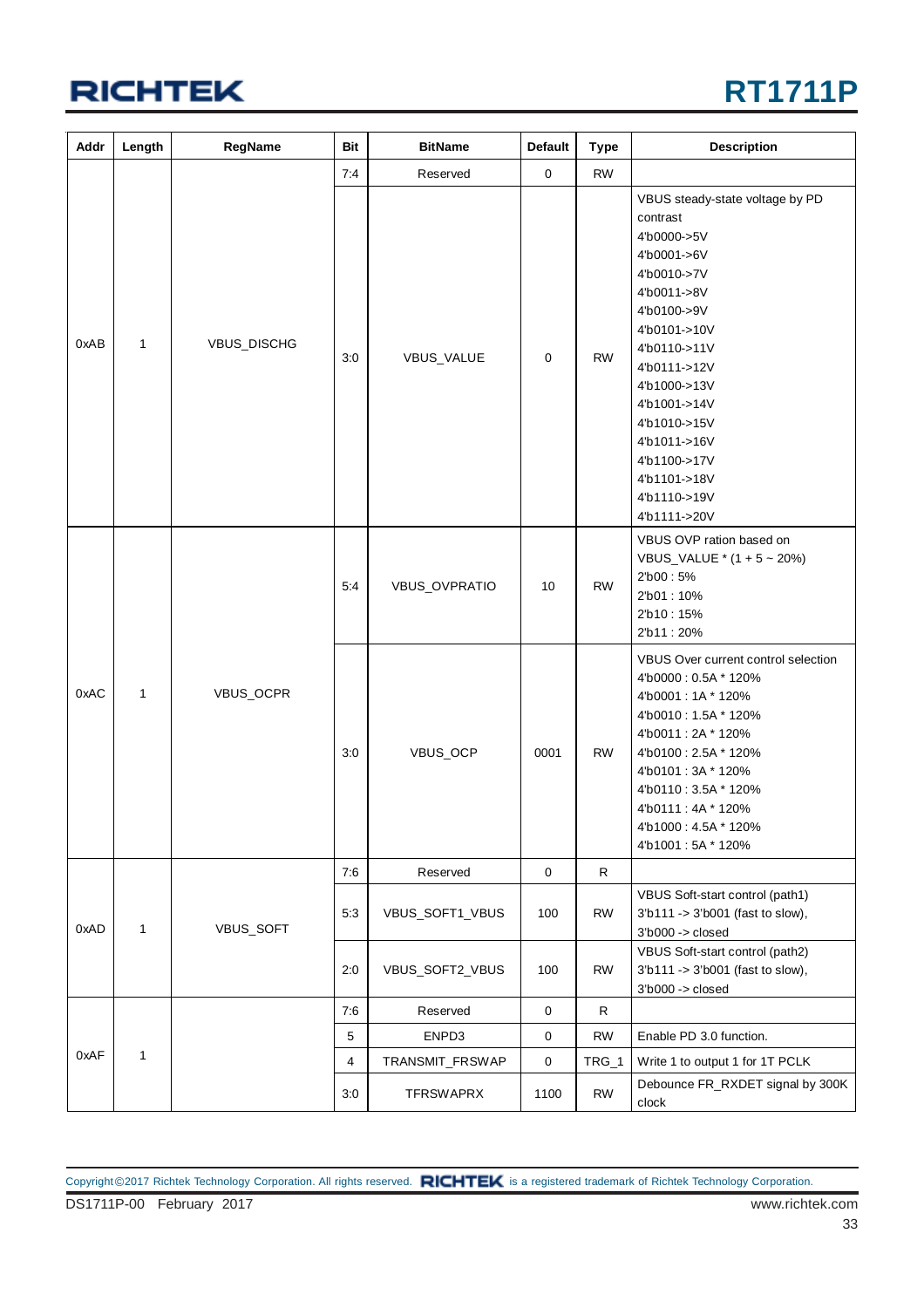

| Addr | Length       | RegName           | Bit            | <b>BitName</b> | <b>Default</b> | Type         | <b>Description</b>            |
|------|--------------|-------------------|----------------|----------------|----------------|--------------|-------------------------------|
|      |              |                   | $\overline{7}$ | Reserved       | $\mathbf 0$    | R            |                               |
|      |              |                   | 6              | Reserved       | 0              | R            |                               |
|      |              |                   | 5              | GPIO1_PU_EN    | 0              | <b>RW</b>    | 1 : pull-up enable            |
|      |              |                   | $\overline{4}$ | GPIO1_DS       | $\mathbf 0$    | <b>RW</b>    | 0 : Low-drive, 1 : High-drive |
| 0xB0 | 1            | GPIO1             | 3              | GPIO1_OD_N     | 0              | <b>RW</b>    | 0 : open-drain, 1 : push-pull |
|      |              |                   | $\overline{c}$ | GPIO1_OE       | 0              | <b>RW</b>    | GPIO1 output enable           |
|      |              |                   | $\mathbf 1$    | GPIO1_O        | 0              | <b>RW</b>    | GPIO1 output                  |
|      |              |                   | $\mathbf 0$    | GPIO1_I        | $\mathbf 0$    | R            | GPIO1 input                   |
|      |              |                   | $\overline{7}$ | Reserved       | 0              | R            |                               |
|      |              |                   | 6              | Reserved       | $\pmb{0}$      | R            |                               |
|      |              |                   | 5              | GPIO2_PU_EN    | 0              | <b>RW</b>    | 1: pull-up enable             |
|      |              |                   | 4              | GPIO2_DS       | 0              | <b>RW</b>    | 0 : Low-drive, 1 : High-drive |
| 0xB1 | 1            | GPIO <sub>2</sub> | 3              | GPIO2_OD_N     | $\pmb{0}$      | <b>RW</b>    | 0 : open-drain, 1 : push-pull |
|      |              |                   | $\overline{c}$ | GPIO2_OE       | 0              | <b>RW</b>    | GPIO2 output enable           |
|      |              |                   | $\mathbf{1}$   | GPIO2_O        | $\mathbf 0$    | <b>RW</b>    | GPIO2 output                  |
|      |              |                   | $\mathbf 0$    | GPIO2_I        | 0              | R            | GPIO2 input                   |
|      |              |                   | $\overline{7}$ | Reserved       | 0              | R            |                               |
|      |              | GPIO <sub>3</sub> | 6              | Reserved       | 0              | R            |                               |
|      |              |                   | 5              | GPIO3_PU_EN    | 0              | <b>RW</b>    | 1 : pull-up enable            |
|      |              |                   | 4              | GPIO3_DS       | $\mathbf 0$    | <b>RW</b>    | 0 : Low-drive, 1 : High-drive |
| 0xB2 | $\mathbf{1}$ |                   | 3              | GPIO3_OD_N     | 0              | <b>RW</b>    | 0 : open-drain, 1 : push-pull |
|      |              |                   | $\overline{c}$ | GPIO3_OE       | 0              | <b>RW</b>    | GPIO3 output enable           |
|      |              |                   | $\mathbf{1}$   | GPIO3_O        | 0              | <b>RW</b>    | GPIO3 output                  |
|      |              |                   | $\mathbf 0$    | GPIO3_I        | 0              | R            | GPIO3 input                   |
|      |              |                   | 7              | Reserved       | 0              | R            |                               |
|      |              |                   | 6              | Reserved       | $\pmb{0}$      | R            |                               |
|      |              |                   | 5              | GPIO4_PU_EN    | $\pmb{0}$      | <b>RW</b>    | 1 : pull-up enable            |
|      |              |                   | $\overline{4}$ | GPIO4_DS       | $\pmb{0}$      | <b>RW</b>    | 0 : Low-drive, 1 : High-drive |
| 0xB3 | $\mathbf{1}$ | GPIO4             | 3              | GPIO4_OD_N     | $\mathbf 0$    | <b>RW</b>    | 0 : open-drain, 1 : push-pull |
|      |              |                   | $\overline{c}$ | GPIO4_OE       | $\pmb{0}$      | <b>RW</b>    | GPIO4 output enable           |
|      |              |                   | $\mathbf{1}$   | GPIO4_O        | $\mathsf 0$    | <b>RW</b>    | GPIO4 output                  |
|      |              |                   | $\mathbf 0$    | GPIO4_I        | $\mathsf 0$    | $\mathsf{R}$ | GPIO4 input                   |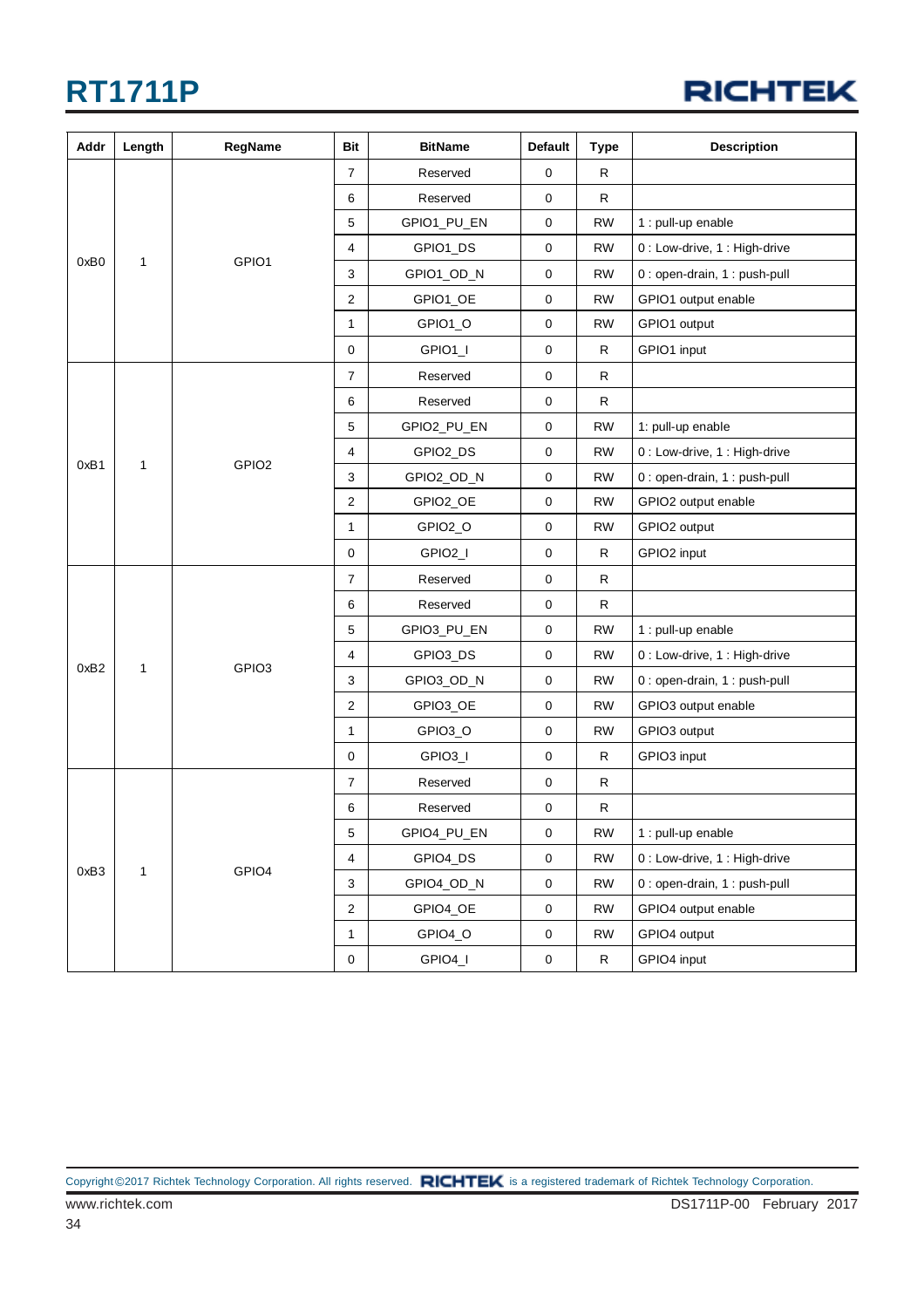| Addr             | Length       | <b>RegName</b>         | Bit            | <b>BitName</b>          | <b>Default</b> | <b>Type</b> | <b>Description</b>                                  |
|------------------|--------------|------------------------|----------------|-------------------------|----------------|-------------|-----------------------------------------------------|
|                  |              | $\overline{7}$         | Reserved       | 0                       | R              |             |                                                     |
|                  |              |                        | 6              | Reserved                | 0              | R           |                                                     |
|                  |              |                        | 5              | GPIO5_PU_EN             | 0              | <b>RW</b>   | 1 : pull-up enable                                  |
|                  |              |                        | 4              | GPIO5_DS                | 0              | <b>RW</b>   | 0 : Low-drive, 1 : High-drive                       |
| 0xB4             | 1            | GPIO <sub>5</sub>      | 3              | GPIO5_OD_N              | 0              | RW          | 0 : open-drain, 1 : push-pull                       |
|                  |              |                        | 2              | GPIO5_OE                | 0              | <b>RW</b>   | GPIO5 output enable                                 |
|                  |              |                        | 1              | GPIO5_O                 | 0              | <b>RW</b>   | GPIO5 output                                        |
|                  |              |                        | 0              | GPIO5 I                 | 0              | R.          | GPIO5 input                                         |
|                  |              |                        | $\overline{7}$ | Reserved                | 0              | R           |                                                     |
| 0xB <sub>5</sub> | 1            |                        | 6:4            | VBUS_DISCHARGE_TIME     | 111            | <b>RW</b>   | $TIME =$<br>(VBUS_DISCHARGE_TIME + 0.5)<br>$*6.4ms$ |
|                  |              |                        | 7:6            | DIS_SNK_VBUS_GP1A_EN    | 0              | <b>RW</b>   | Sink VBUS setting in disable, over-                 |
|                  |              | DIS_SNK_VBUS_G         | 5:4            | DIS_SNK_VBUS_GP1B_EN    | 0              | <b>RW</b>   | voltage, over-current status<br>$2b00$ -> open      |
| 0xB6             | $\mathbf{1}$ | P_EN                   | 3:2            | DIS_SNK_VBUS_GP2_EN     | 0              | RW          | $2'b01 - pull$ Lo                                   |
|                  |              |                        | 1:0            | DIS_SNK_VBUS_GP3_EN     | 0              | RW          | $2'b10 \rightarrow$ pull Lo<br>2'b11 -> pull Hi     |
|                  |              | ENA_SNK_VBUS_<br>GP_EN | 7:6            | ENA_SNK_VBUS_GP1A_EN    | 0              | <b>RW</b>   | Sink VBUS setting in enable                         |
| 0xB7             | $\mathbf{1}$ |                        | 5:4            | ENA_SNK_VBUS_GP1B_EN    | $\mathbf 0$    | <b>RW</b>   | $2b00$ -> open<br>$2'b01$ -> pull Lo                |
|                  |              |                        | 3:2            | ENA_SNK_VBUS_GP2_EN     | 0              | <b>RW</b>   | $2'b10 - pull$ Lo                                   |
|                  |              |                        | 1:0            | ENA_SNK_VBUS_GP3_EN     | 0              | RW          | 2'b11 -> pull Hi                                    |
|                  |              |                        | 7:6            | DIS_SRC_VBUS_GP1A_EN    | 0              | RW          | Source VBUS setting in disable,                     |
|                  |              | DIS_SRC_VBUS_G         | 5:4            | DIS_SRC_VBUS_GP1B_EN    | 0              | <b>RW</b>   | over-voltage, over-current status<br>$2b00$ -> open |
| 0xB8             | $\mathbf{1}$ | P_EN                   | 3:2            | DIS_SRC_VBUS_GP2_EN     | 0              | RW          | $2'b01$ -> pull Lo                                  |
|                  |              |                        | 1:0            | DIS_SRC_VBUS_GP3_EN     | 0              | RW          | $2'b10 \rightarrow$ pull Lo<br>2'b11 -> pull Hi     |
|                  |              |                        | 7:6            | ENA_SRC_VBUS_GP1A_EN    | 0              | RW          | Source VBUS setting in enable                       |
| 0xB9             | 1            | ENA_SRC_VBUS_          | 5:4            | ENA_SRC_VBUS_GP1B_EN    | 0              | <b>RW</b>   | $2b00$ -> open<br>$2^{\prime}$ b01 -> pull Lo       |
|                  |              | GP_EN                  | 3:2            | ENA_SRC_VBUS_GP2_EN     | 0              | <b>RW</b>   | $2'b10 \rightarrow$ pull Lo                         |
|                  |              |                        | 1:0            | ENA_SRC_VBUS_GP3_EN     | 0              | <b>RW</b>   | 2'b11 -> pull Hi                                    |
|                  |              |                        | 7:6            | ENA_SRC_HV_VBUS_GP1A_EN | 0              | <b>RW</b>   | Source HV_VBUS setting in<br>enable                 |
| 0xBA             | $\mathbf{1}$ | ENA_SRC_HV_VB          | 5:4            | ENA_SRC_HV_VBUS_GP1B_EN | $\mathbf 0$    | <b>RW</b>   | $2'b00 \rightarrow open$                            |
|                  |              | US_GP_EN               | 3:2            | ENA_SRC_HV_VBUS_GP2_EN  | 0              | <b>RW</b>   | $2'b01 - pull$ Lo<br>2'b10 -> pull Lo               |
|                  |              |                        | 1:0            | ENA_SRC_HV_VBUS_GP3_EN  | $\mathbf 0$    | <b>RW</b>   | 2'b11 -> pull Hi                                    |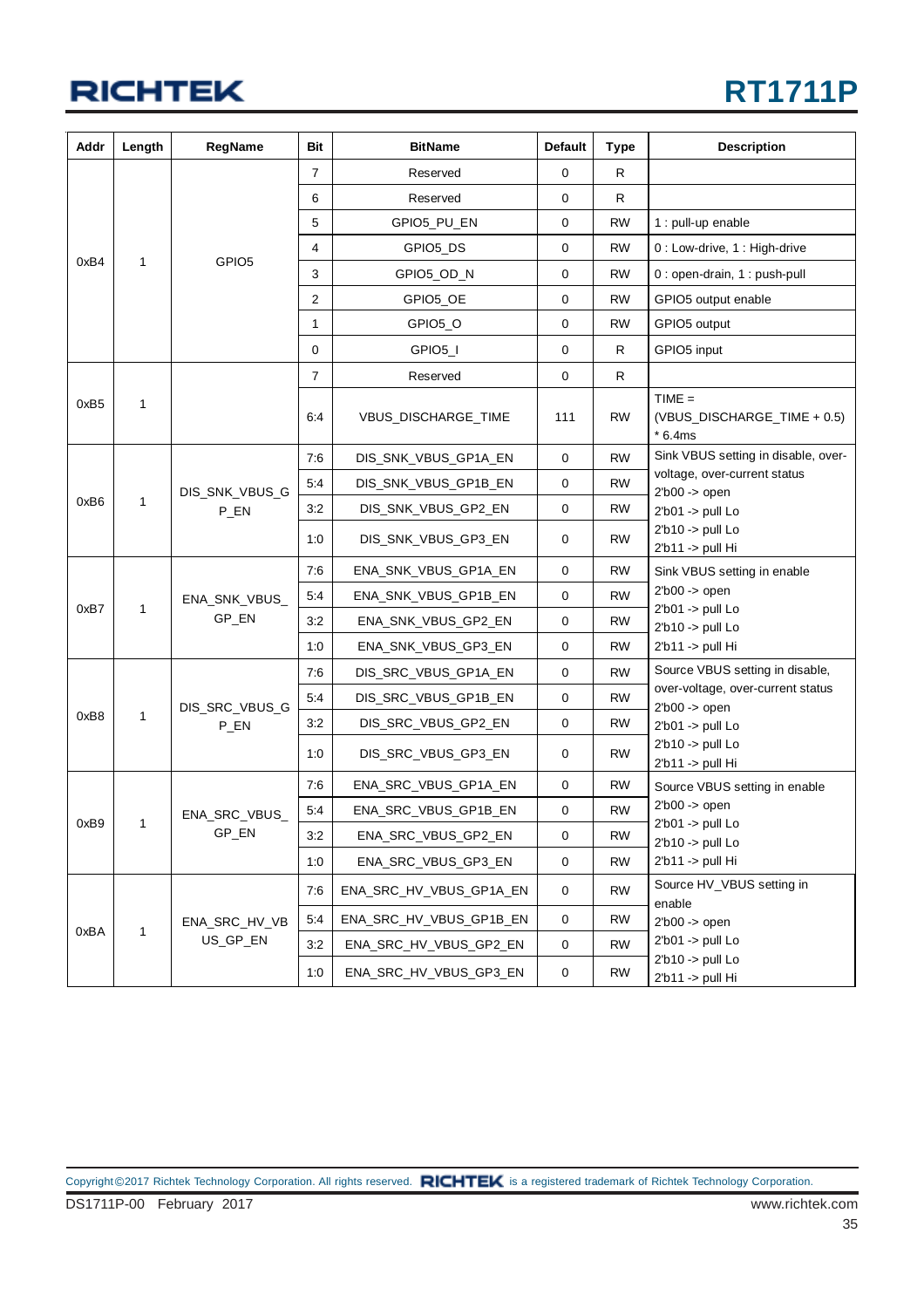#### **RICHTEK**

| Addr | Length       | RegName | <b>Bit</b>     | <b>BitName</b>    | <b>Default</b> | <b>Type</b>  | <b>Description</b>                                                                                                                                                                                                                                                                   |
|------|--------------|---------|----------------|-------------------|----------------|--------------|--------------------------------------------------------------------------------------------------------------------------------------------------------------------------------------------------------------------------------------------------------------------------------------|
|      |              |         | 7:5            | Reserved          | $\mathbf 0$    | $\mathsf{R}$ |                                                                                                                                                                                                                                                                                      |
| 0xBB | $\mathbf{1}$ |         | 4              | ADR_EN            | $\mathbf 0$    | $\mathsf{R}$ | 0 : ADDRESS value is not valid<br>1 : ADDRESS value is valid                                                                                                                                                                                                                         |
|      |              |         | 3:2            | EN_PIN_SEL2       | $\mathbf 0$    | <b>RW</b>    | $2b00$ -> open<br>$2'b01 - pull$ Lo<br>2'b10 -> pull Lo<br>2'b11 -> pull Hi                                                                                                                                                                                                          |
|      |              |         | 1:0            | EN_PIN_SEL1       | 0              | <b>RW</b>    | $2b00$ -> open<br>2'b01 -> pull Lo<br>2'b10 -> pull Lo<br>2'b11 -> pull Hi                                                                                                                                                                                                           |
| 0xBC | $\mathbf{1}$ |         | $\overline{7}$ | Reserved          | $\mathbf 0$    | $\mathsf{R}$ |                                                                                                                                                                                                                                                                                      |
|      |              |         | 6:0            | <b>TVBUSOCPEN</b> | 0101000        | <b>RW</b>    | VBUS_OCP = 2A period after<br>VBUS_OCP_EN is 1<br>range from 0 to 3200µs (by CK_40K)                                                                                                                                                                                                 |
|      |              |         | 7:3            | Reserved          | 11000          | <b>RW</b>    |                                                                                                                                                                                                                                                                                      |
| 0xBF | $\mathbf{1}$ |         | 2:0            | <b>VDCLEVEL</b>   | 000            | <b>RW</b>    | VDC decision threshold selection (MSB<br>inversion)<br>3'b000 -> 4V ( VDC_valid <0X97> flag<br>rising to high when VDC > 4V)<br>$3'$ b001 -> 6V<br>$31b010 - > 8V$<br>$3b011 - > 11V$<br>$3b100 - > 13V$<br>$3^{\prime}b101 - > 15V$<br>$3^{\prime}b110 - > 18V$<br>$3'b111 - > 21V$ |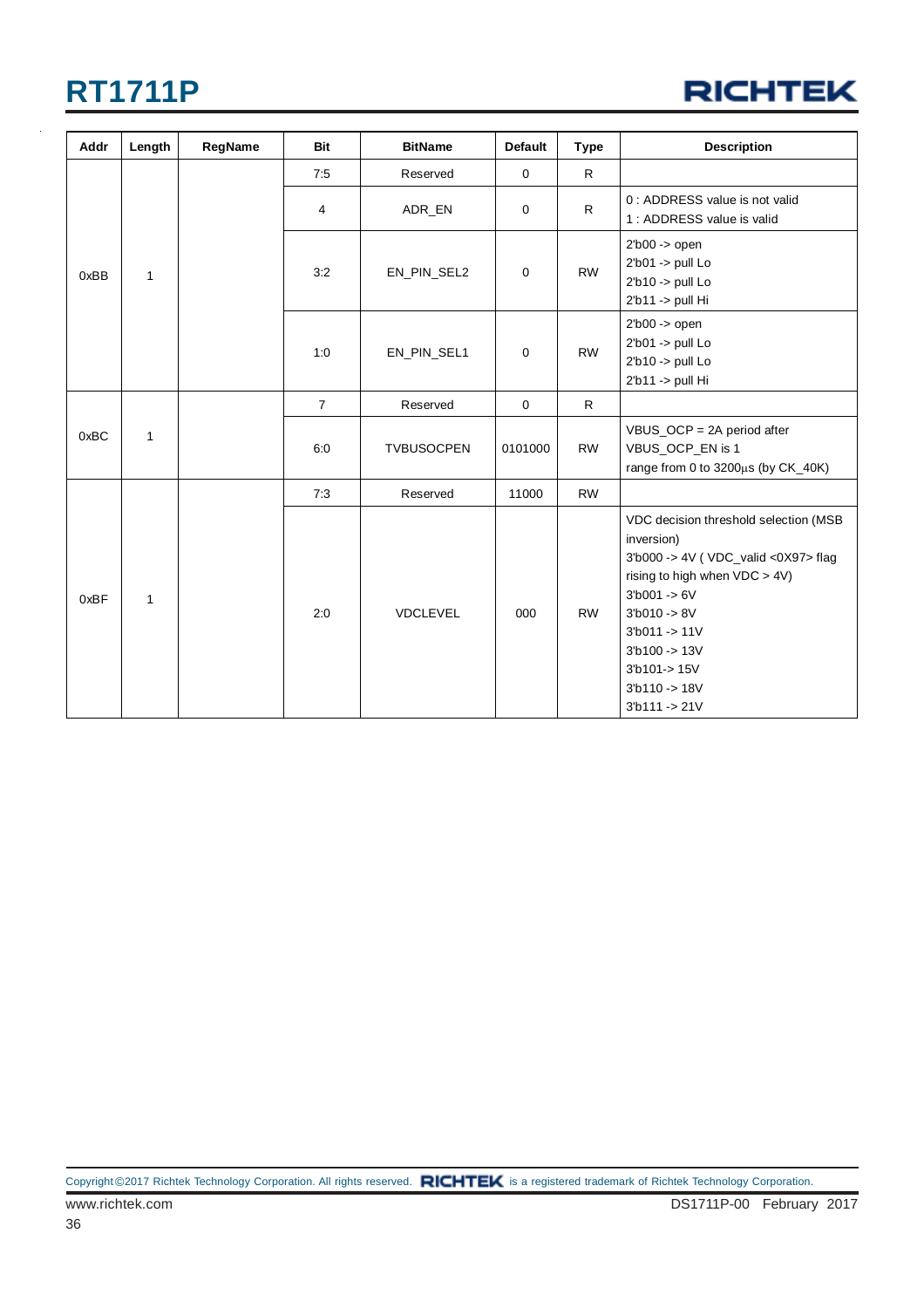#### **Thermal Considerations**

The junction temperature should never exceed the absolute maximum junction temperature  $T_{J(MAX)}$ , listed under Absolute Maximum Ratings, to avoid permanent damage to the device. The maximum allowable power dissipation depends on the thermal resistance of the IC package, the PCB layout, the rate of surrounding airflow, and the difference between the junction and ambient temperatures. The maximum power dissipation can be calculated using the following formula :

 $P_{D(MAX)} = (T_{J(MAX)} - T_A)/\theta_{JA}$ 

where  $T_{J(MAX)}$  is the maximum junction temperature,  $T_A$  is the ambient temperature, and  $\theta_{JA}$  is the junction-to-ambient thermal resistance.

For continuous operation, the maximum operating junction temperature indicated under Recommended Operating Conditions is 125°C. The junction-to-ambient thermal resistance,  $\theta_{JA}$ , is highly package dependent. For a WQFN-24L 3.5x3.5 package, the thermal resistance,  $\theta_{JA}$ , is 28.5°C/W on a standard JEDEC 51-7 high effectivethermal-conductivity four-layer test board. The maximum power dissipation at  $T_A = 25^{\circ}C$  can be calculated as below:

 $P<sub>D(MAX)</sub> = (125°C – 25°C) / (28.5°C/W) = 3.5W$  for a WQFN-24L 3.5x3.5 package.

The maximum power dissipation depends on the operating ambient temperature for the fixed  $T_{J(MAX)}$  and the thermal resistance,  $θ_{JA}$ . The derating curves in Figure 3 allows the designer to see the effect of rising ambient temperature on the maximum power dissipation.



Figure 3. Derating Curve of Maximum Power Dissipation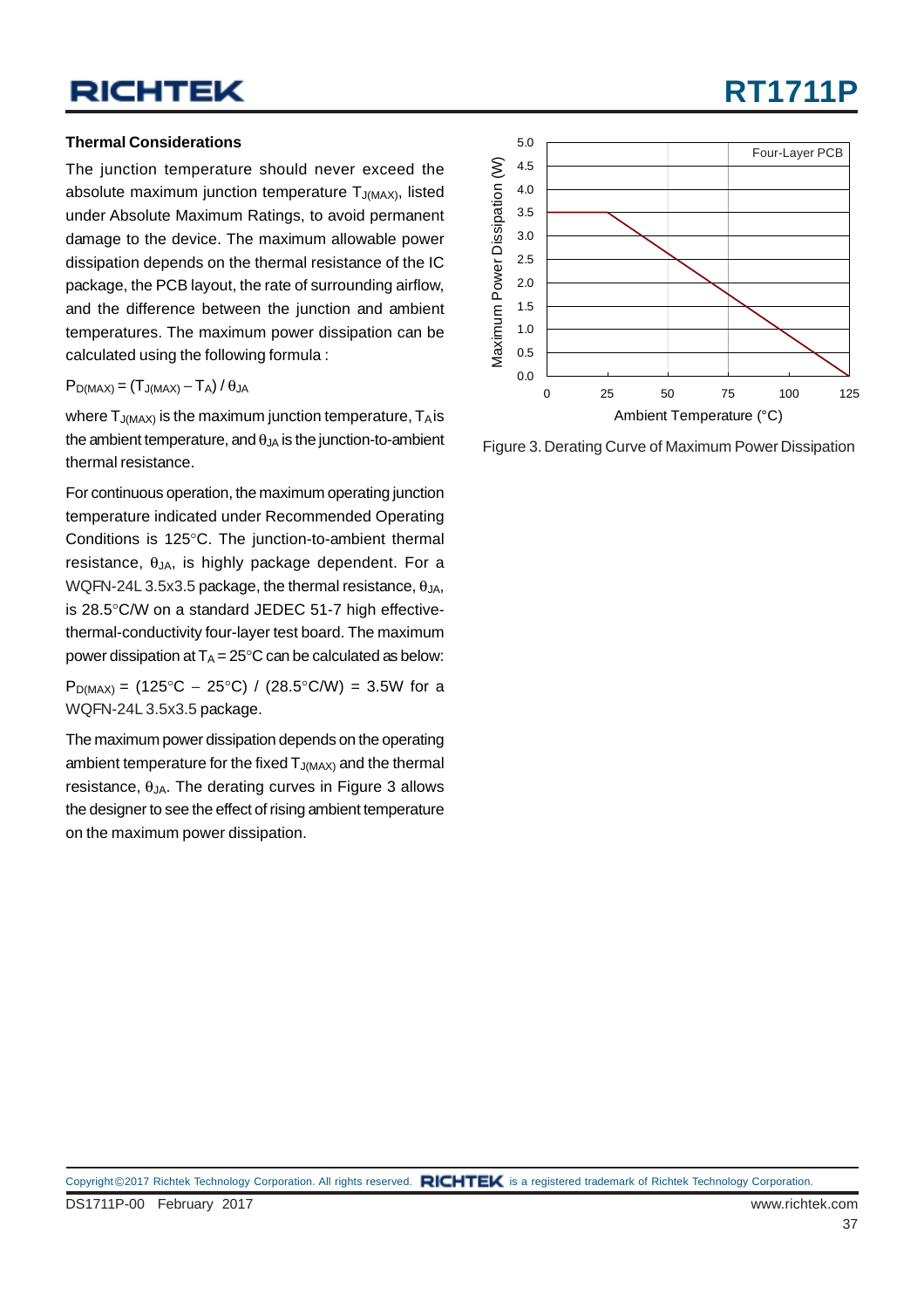

#### **Outline Dimension**



**DETAILA** Pin #1 ID and Tie Bar Mark Options

Note : The configuration of the Pin #1 identifier is optional, but must be located within the zone indicated.

| <b>Symbol</b>  |       | <b>Dimensions In Millimeters</b> | Dimensions In Inches |       |  |  |  |
|----------------|-------|----------------------------------|----------------------|-------|--|--|--|
|                | Min   | Max                              | Min                  | Max   |  |  |  |
| A              | 0.700 | 0.800                            | 0.028                | 0.031 |  |  |  |
| A <sub>1</sub> | 0.000 | 0.050                            | 0.000                | 0.002 |  |  |  |
| A <sub>3</sub> | 0.175 | 0.250                            | 0.007                | 0.010 |  |  |  |
| b              | 0.150 | 0.250                            | 0.006                | 0.010 |  |  |  |
| D              | 3.400 | 3.600                            | 0.134                | 0.142 |  |  |  |
| D <sub>2</sub> | 2.000 | 2.100                            | 0.079                | 0.083 |  |  |  |
| E              | 3.400 | 3.600                            | 0.134                | 0.142 |  |  |  |
| E <sub>2</sub> | 2.000 | 2.100                            | 0.079                | 0.083 |  |  |  |
| e              | 0.400 |                                  | 0.016                |       |  |  |  |
|                | 0.350 | 0.450                            | 0.014                | 0.018 |  |  |  |

**W-Type 24L QFN 3.5x3.5 Package**